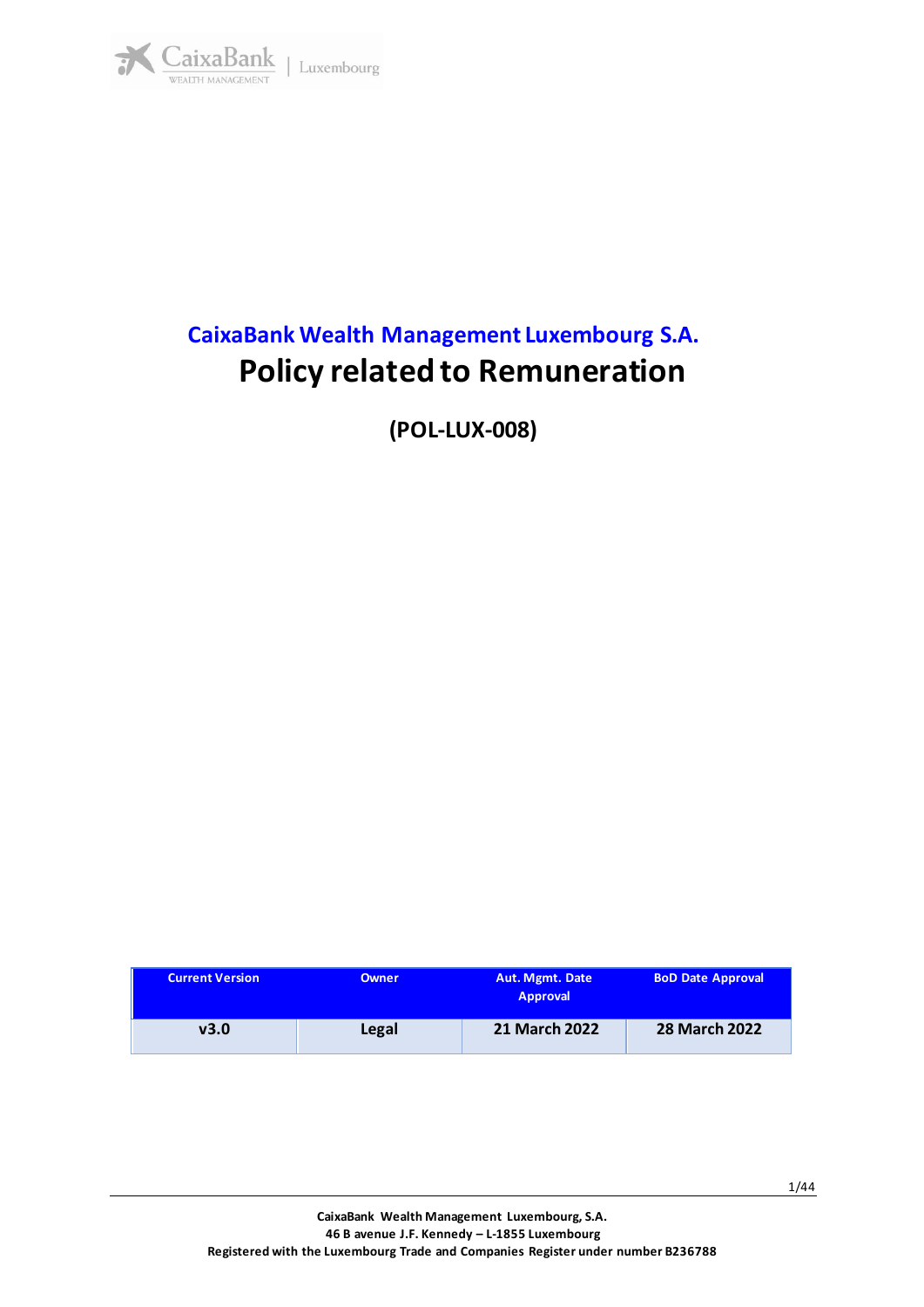

## **TABLE OF CONTENTS**

| 1. |                                                                                                                         |      |  |  |
|----|-------------------------------------------------------------------------------------------------------------------------|------|--|--|
| 2. |                                                                                                                         |      |  |  |
| 3. |                                                                                                                         |      |  |  |
|    | 3.1.<br>3.1.1.<br>3.1.2.<br>3.1.3.                                                                                      |      |  |  |
|    | 3.2.<br>3.2.1.<br>3.2.2.<br>3.2.3.                                                                                      |      |  |  |
|    | 3.3.<br>3.3.1.<br>3.3.2.<br>3.3.3.                                                                                      |      |  |  |
| 4. |                                                                                                                         |      |  |  |
|    | 4.1.<br>4.1.1.<br>4.1.2.<br>4.1.2.1.<br>4.1.2.2.                                                                        |      |  |  |
|    | 4.2.                                                                                                                    |      |  |  |
|    | Gender Pay Gap (GPG) and remuneration policy neutrality (Equal pay)16<br>4.3.                                           |      |  |  |
| 5. |                                                                                                                         |      |  |  |
|    | 5.1.<br>5.2.<br>5.2.1.<br>5.2.2.<br>5.2.3.<br>5.3.                                                                      |      |  |  |
| 6. |                                                                                                                         |      |  |  |
|    | 6.1.<br>6.1.1.<br>6.1.2.<br>6.1.3.<br>6.1.4.                                                                            |      |  |  |
|    | Rules applicable to Authorised managers and other identified staff members 22<br>6.2.<br>6.2.1.<br>6.2.1.1.<br>6.2.1.2. |      |  |  |
|    | 6.2.1.3.                                                                                                                |      |  |  |
|    |                                                                                                                         | 2/44 |  |  |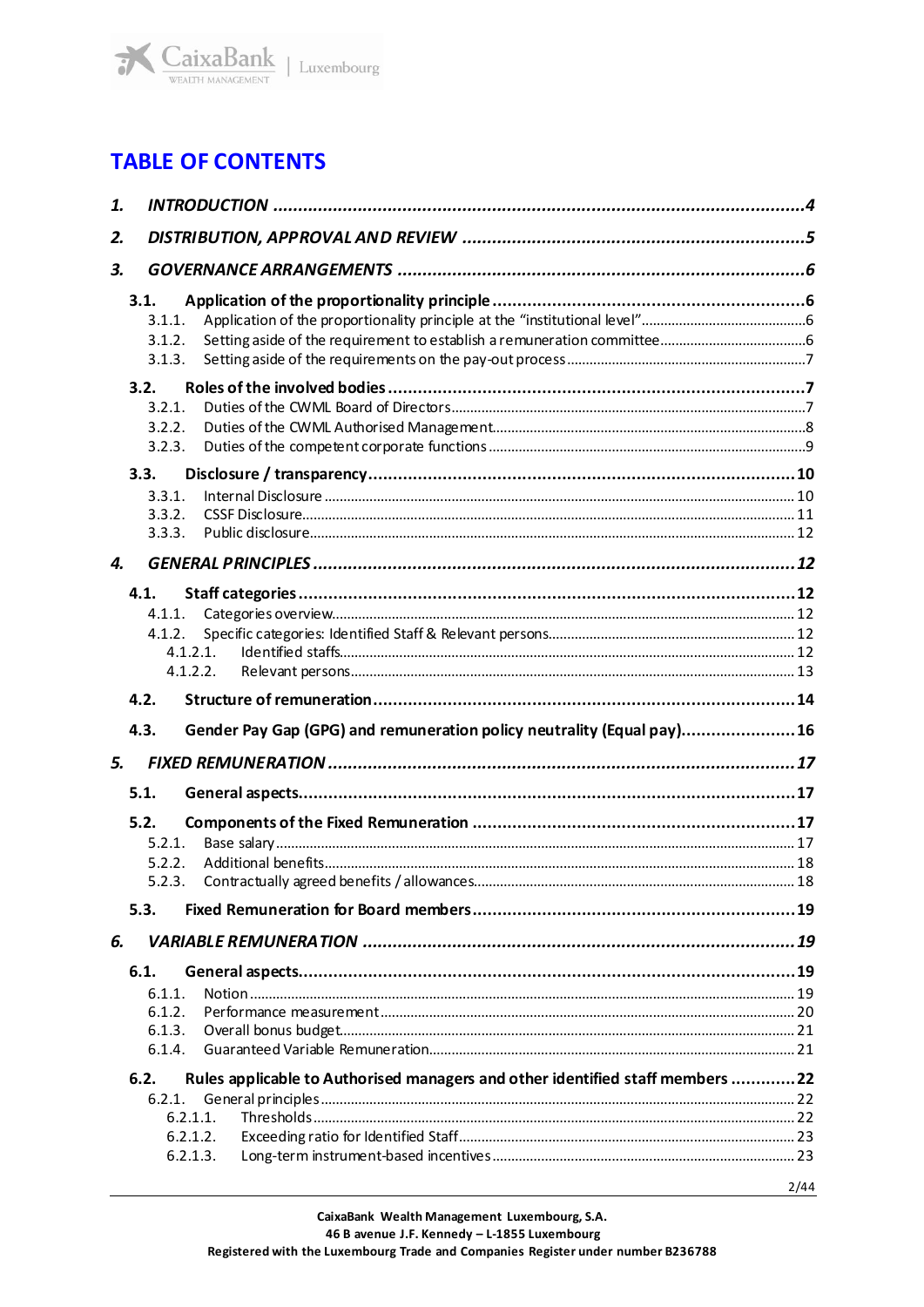| 6.2.2.      |                                                                                 |  |
|-------------|---------------------------------------------------------------------------------|--|
| $6.2.2.1$ . |                                                                                 |  |
| 6.2.2.2.    |                                                                                 |  |
| 6.2.2.3.    |                                                                                 |  |
|             |                                                                                 |  |
| 6.2.3.1.    |                                                                                 |  |
| 6.2.3.2.    |                                                                                 |  |
|             | 6.2.4. Incompatibility with personal hedging strategies or avoidance mechanisms |  |
| 6.3.        | Rules applicable to Relevant Persons and other Staff members30                  |  |
| 6.3.1.      |                                                                                 |  |
| 6.3.1.1.    |                                                                                 |  |
| 6.3.1.2.    |                                                                                 |  |
|             |                                                                                 |  |
| 6.4.        |                                                                                 |  |
| 6.4.1.      |                                                                                 |  |
|             |                                                                                 |  |
| 6.4.2.      |                                                                                 |  |
| 643         |                                                                                 |  |
| 6.4.3.1.    |                                                                                 |  |
| 6.4.3.2.    |                                                                                 |  |
| 6.4.3.3.    |                                                                                 |  |
| 6.4.3.4     |                                                                                 |  |
|             |                                                                                 |  |
| 6.4.5.      |                                                                                 |  |
|             |                                                                                 |  |
|             |                                                                                 |  |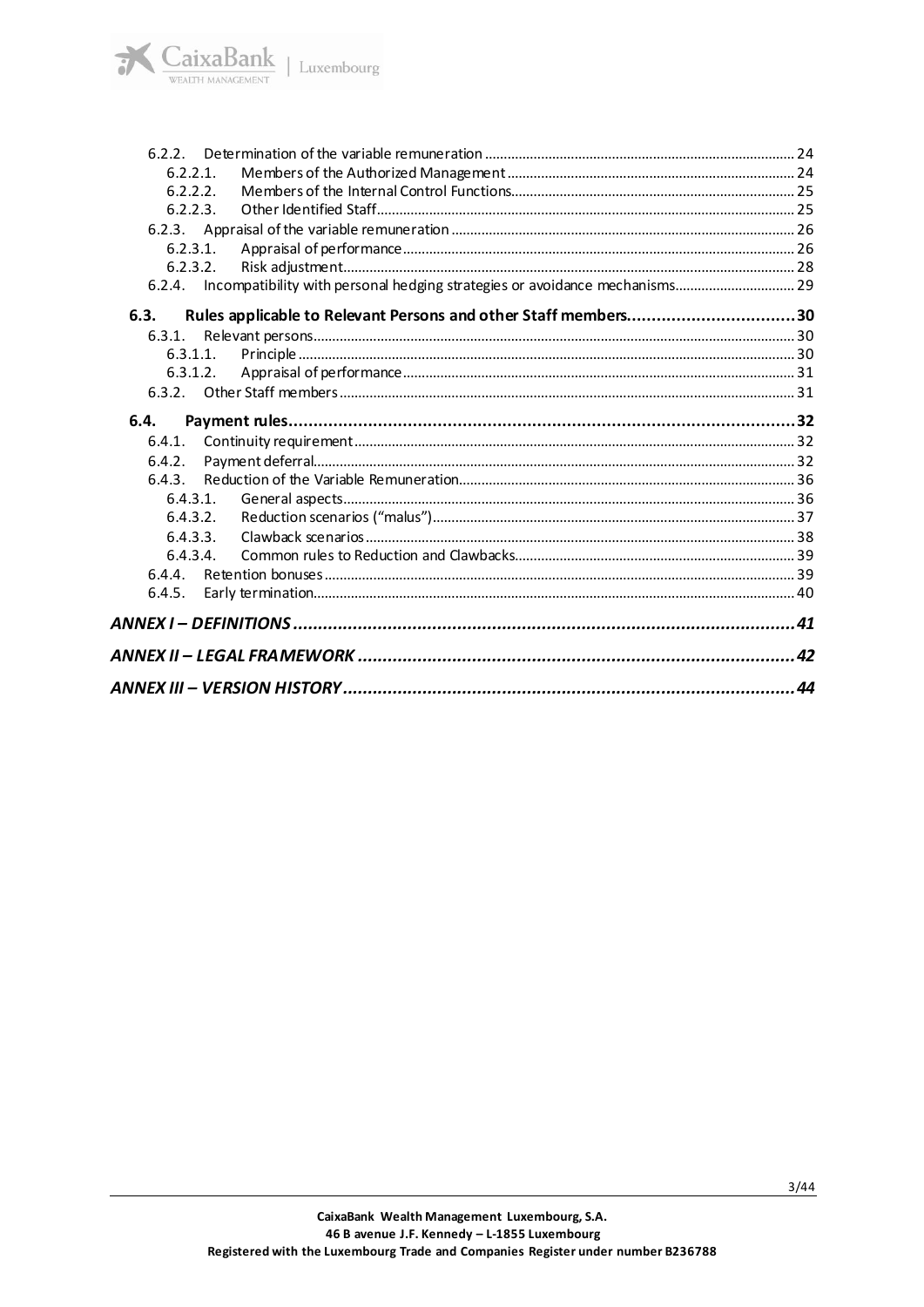

## <span id="page-3-0"></span>**1. INTRODUCTION**

aixaBank

CaixaBank Wealth Management Luxembourg (hereinafter "**CWML**") has developed the present Remuneration Policy (hereinafter the "**Policy**") in order to define and describe the principles and practices that concern the remuneration of all Staff members<sup>1</sup>.

In thisregard, the notion of "remuneration" encompasses all monetary or monetarily measurable ancillary benefits (contractually agreed benefits such as relocation allowances, housing support, education allowances, company car, health insurance, etc. as well as other benefits) of any kind, that the Staff members receive for the performance of their professional duties.

Based on the CaixaBank Group Remuneration Policy, this Policy forms an integral part of the CWML's corporate governance practice<sup>2</sup> and is developed in accordance to its operational model, business strategy, objectives, values and long term interests, as well as the sustained and longterm value creation for shareholders and incorporates measures to avoid conflict of interest <sup>3</sup> .

In particular, this Policy aims at ensuring that:

- CWML is able to attract, develop and retain highly qualified and motivated employees, in their respective areas, in a competitive international market, and based on a rationale of prudent management and sustainable costs and results over time;
- There is consistency with CaixaBank Group Remuneration policy;
- Staff members are offered a competitive and market aligned remuneration package making base salaries a significant remuneration component;
- Staff members feel encouraged to create sustainable results;
- Ensuring that the Internal control functions do not benefit from incentive mechanisms linked to earnings objectives;
- There is a convergence of interests between shareholders, customers and employees.

This Policy is consistent with and promotes sound and effective risk management and does not encourage excessive risk-taking on behalf of CWML<sup>4</sup>. Indeed, inappropriate remuneration structures have been a contributing factor to excessive and imprudent risk taking.

<sup>1</sup> The provisions of this Policy are understood without prejudice to any general or exceptional statutory, regulatory or administrative provisions which may be mandatorily established in scenarios of public intervention or public financial aid for reorganisation or restructuring which, where applicable, shall prevail over the former to the extent that they are not compatible.

<sup>2</sup> POL-LUX-036.

 $3$  Art. 38-5 (1), letter b) of the LFS.

<sup>4</sup> Art. 38-5 (1), letter a) of the LFS.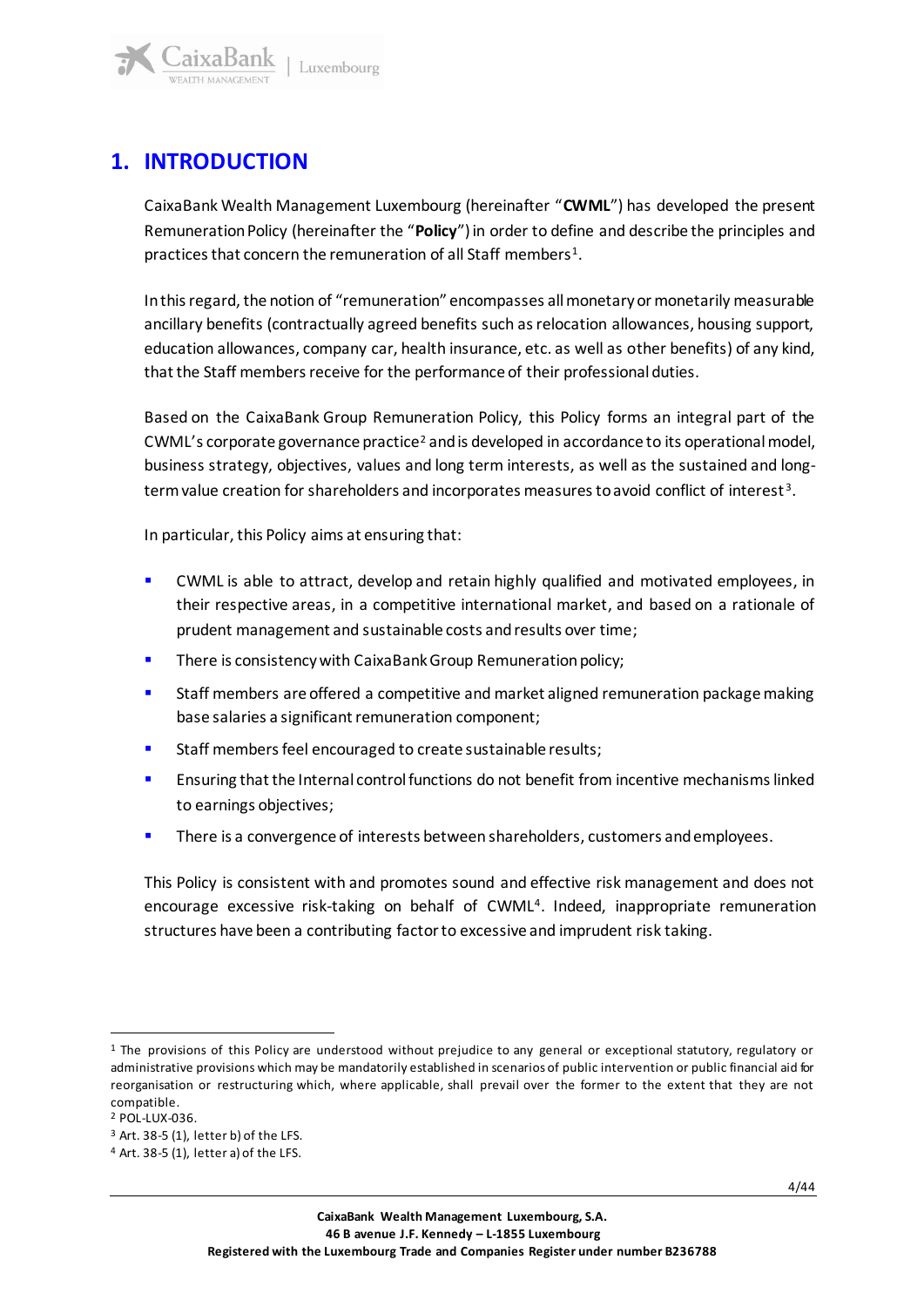Poorly designed remuneration policies have potentially detrimental effects on the sound management of risks, control of risk and the risk taking behaviour of individuals<sup>5</sup>.

Accordingly, this Policy main purposes are the following:

- Setting out the principles governing the remuneration and incentive process of Staff members, and their alignment with CWML risk-strategy and long-term interests;
- Describing the related mechanisms, the organizational and governance related arrangements;
- Ensuring that the remuneration is in line with the applicable laws and regulations (see in **Annex II** of this Policy).

## <span id="page-4-0"></span>**2. DISTRIBUTION, APPROVAL AND REVIEW**

CWML Board of directors is the owner of the present Policy. It decides on its design, adopts it, defines the general applicable principles, and oversees its implementation<sup>6</sup>. The Board of Director is responsible for the regular review of the remuneration policy with the assistance of the internal control functions<sup>7</sup>. In particular, alongside the regular review of this Policy, the Board of Directors shall analyse the gender neutrality<sup>8</sup>, examining the gender pay gap in particular and its development over time.

In addition, this Policy must be approved by the CWML Board of Directors within the scope of its statutory authority to approve CWML's general policies and strategies, and, in particular, the policy for controlling and managing risks.

CWML Authorized Management shall promote the dissemination and implementation of the Policy, ensuring that it is observed, understood and fulfilled and that it is implemented, evaluated and reviewed. It shall also ensure that there are efficient information systems that confirm the members of staff to whom the Policy is applicable are aware of their duties in relation to compliance therewith.

The LegalDepartment assists the Board in the yearly review of the content of this Policy.

<sup>5</sup> EBA, Final report on guidelines on sound remuneration policies under Directive 2013/36/EU*, EBA/GL/2012/04*, 2 July 2021, point 1.

<sup>6</sup> EBA, Guidelines on internal governance under Directive 2013/36/EU, *EBA/GL/2021/05*, 2 July 2021, point 22, letter f; EBA, Guidelines on sound remuneration policies under Directive 2013/36/EU, *EBA/GL/2021/04*, point 28.

<sup>7</sup> Art. 38-5 (1), letter c) of the LFS; EBA, Guidelines on sound remuneration, point 28.

<sup>8</sup> EBA, Guidelines on sound remuneration, *op. cit.*, point 24.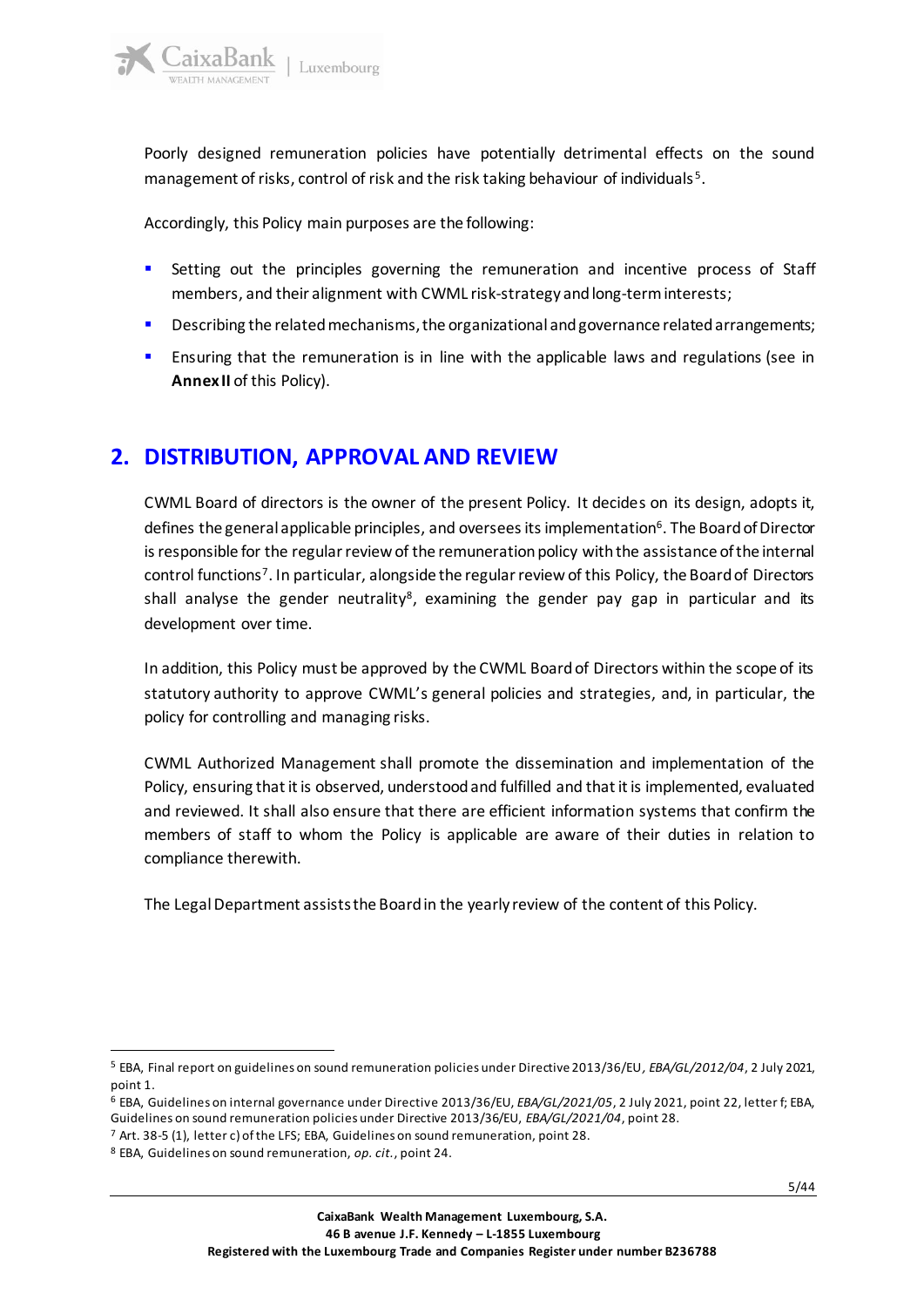The main causes that can confirm a modification or update task are identified below:

- Changes in management approach or processes;
- Business Changes on the business objectives or strategies;
- Process or procedure modification;
- **E** Amendments or update to regulatory framework;
- **•** Changes deriving from the results obtained during follow-up and control activities;
- New policies or amendments to existing ones;

## <span id="page-5-1"></span><span id="page-5-0"></span>**3. GOVERNANCE ARRANGEMENTS**

### **3.1. Application of the proportionality principle**

The proportionality principle aims to match the remuneration policies and practices with the individual risk profile, risk appetite, risk tolerance and the strategy of CWML, so that the objectives of the remuneration requirements are effectively achieved $^9$ .

### <span id="page-5-2"></span>*3.1.1. Application of the proportionality principle at the "institutional level"*

According to CWML's internal assessment and given its size, its internal organisation, the nature, the limited scope and the relatively low complexity of its activities <sup>10</sup>, the overall relatively low risk profile and risk-appetite of the Bank, CWML intends to rely on a proportional<sup>11</sup> application of the regulatory requirements (See Annex II), when establishing and implementing remuneration policies, which are, in any case, consistent with sound and effective risk management.

### <span id="page-5-3"></span>*3.1.2. Setting aside of the requirement to establish a remuneration committee*

Based on its internal assessment of the criteria set out in Article 38-9 of the LFS, CWML considers that it is not to be considered as a credit institution which is significant in terms of size, internal organization and the nature, the scope and the complexity of its activity within the meaning of Article 38-9 of the LFS.

<sup>9</sup> EBA, Guidelines on sound remuneration, *op. cit.*, point 85.

<sup>10</sup> According to EBA, Guidelines on sound remuneration, *op. cit.,* point 28.

<sup>11</sup> EBA, Guidelines on sound remuneration, *op. cit.*, point 28.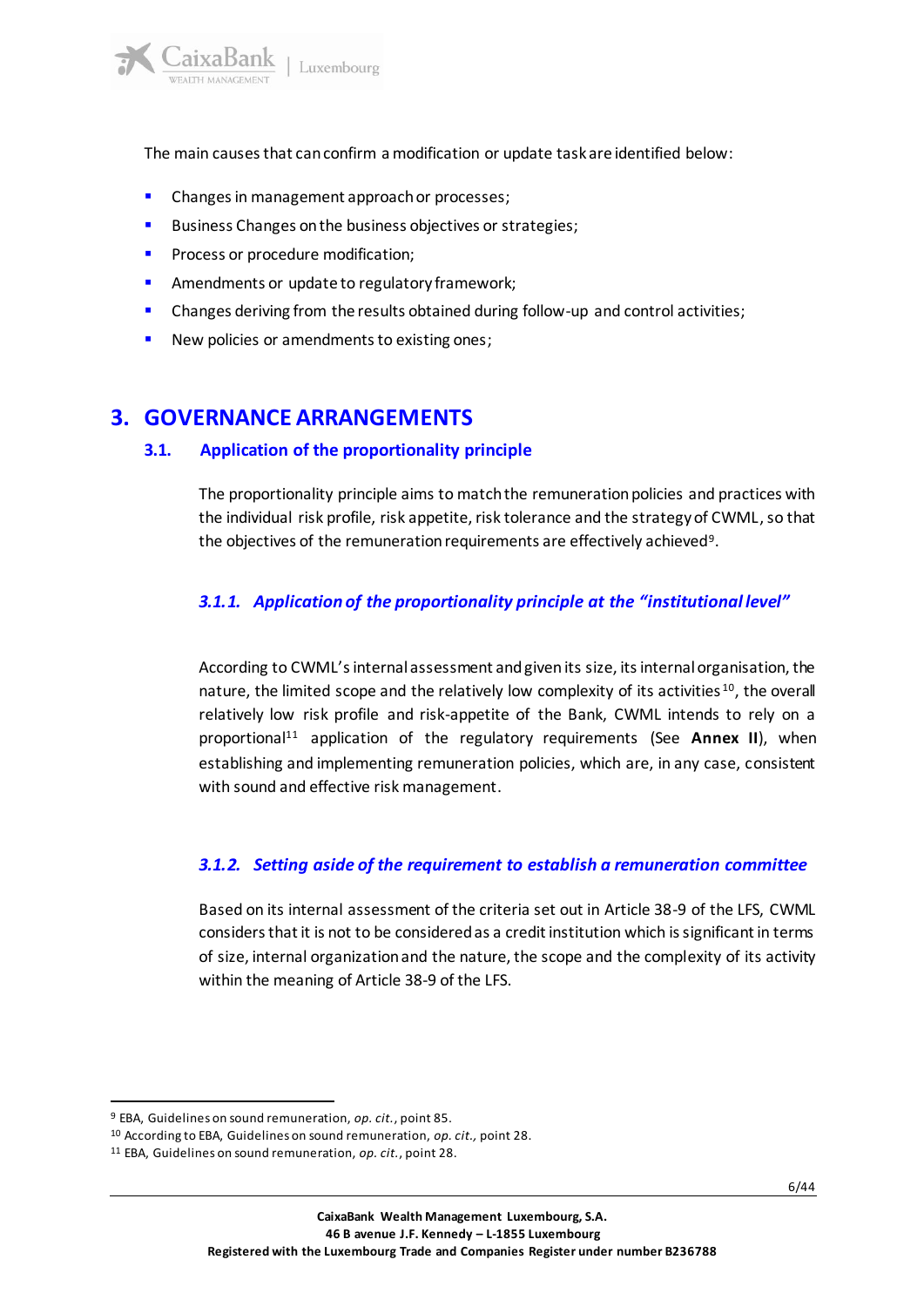In accordance with **Section 3.2** (see below), the close involvement of the Control Functions and the Board in the design and implementation of the Policy, as well as the annual review performed by internal audit, provide sufficient safeguards regarding the independence of the decision-making process governing the Policy.

The Remuneration Committee's functions are assumed by the Board of Directors.

### <span id="page-6-0"></span>*3.1.3. Setting aside of the requirements on the pay-out process*

Based on the proportionality principle, CWML would be eligible<sup>12</sup> to set aside rules relating to the pay-out process of the part of the Variable Remuneration in financial instruments, retention and deferral, as regards *ex post* incorporation of risk for Variable Remuneration.

### <span id="page-6-2"></span><span id="page-6-1"></span>**3.2. Roles of the involved bodies**

### *3.2.1. Duties of the CWML Board of Directors*

CWML Board of Directors will be responsible within CWML for the following tasks:

- a) adopting and maintaining the remuneration policy and overseeing its implementation to ensure it functions entirely as planned;
- b) approving any exemptions in relation to individual staff members from the principles laid down in this Policy;
- c) approving any changes to this Policy;
- d) ensuring that this Policy is appropriately implemented, aligned and consistent with CWML overall corporate governance framework, corporate and risk culture (including CaixaBank Group's one, sustainability risks, as well as with the Bank's risk and capital structure), risk appetite and the related governance process<sup>13</sup>;
- e) ensuring that this Policy promotes sound and effective risk management<sup>14</sup>;
- f) assessing the safeguards in place to ensure that the remuneration principles are applied by CWML in line with the CWML's risk assessment, liquidity and capital levels;
- g) ensuring that the Policy is in line with the CWML's risk management and business strategy and that it meets Group requirements relating to corporate culture and values;

<sup>12</sup> EBA, Guidelines on sound remuneration, *op. cit.*, point 94.

<sup>13</sup> EBA, Guidelines on sound remuneration, *op. cit.*, point 31. See also Art. 5 of Regulation (EU) 2019/2088.

<sup>14</sup> EBA, Guidelines on sound remuneration, *op. cit.*, point 34.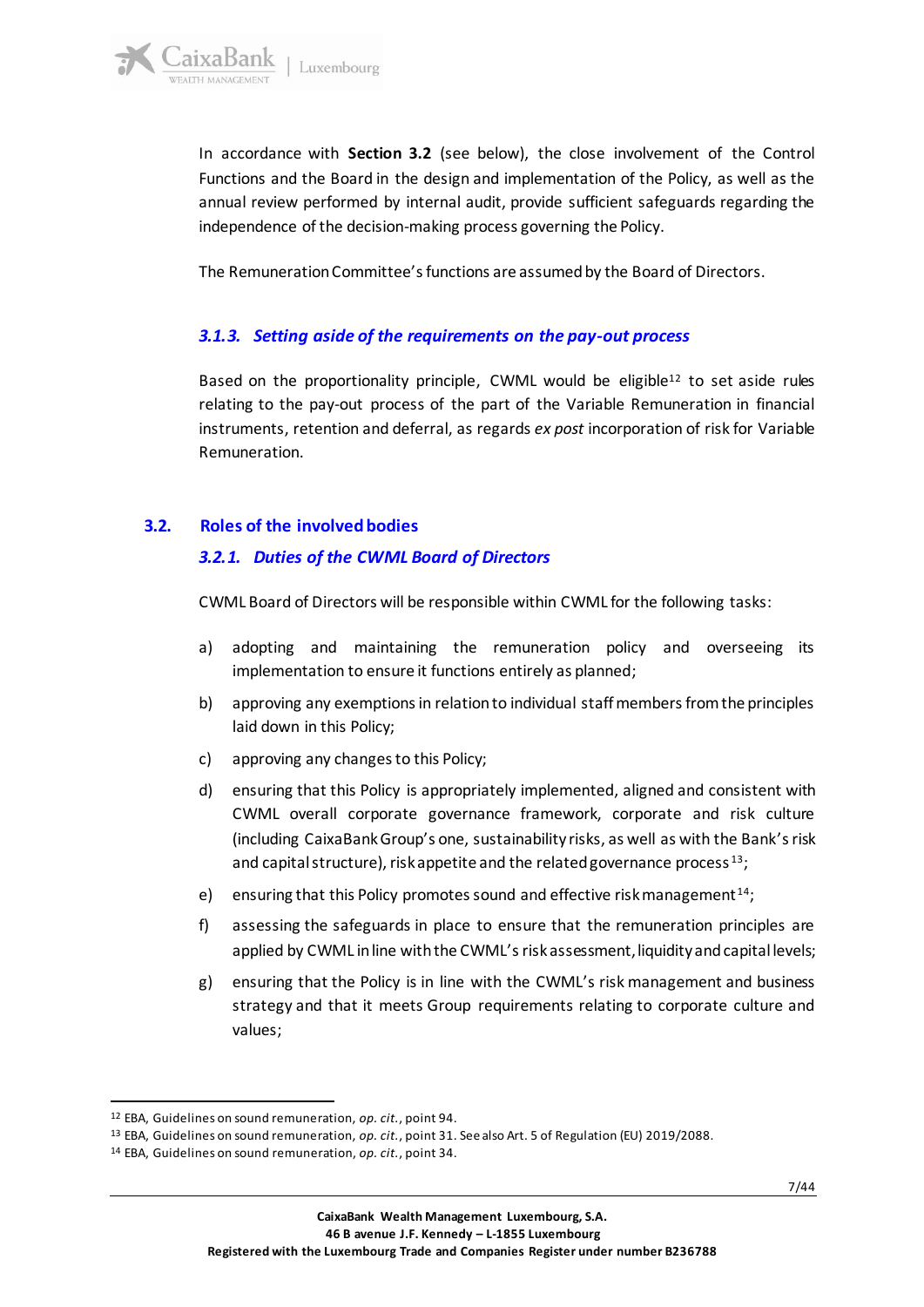

- i) the functions corresponding to the Remuneration Committee according to the applicable regulation are assumed by the Board of Directors. Therefore, it directly oversees "the remuneration of the senior officers in the independent control functions, including the risk management and compliance functions"<sup>15</sup>. It also determines and oversees the remuneration of the Authorised Management<sup>16</sup>;
- j) where decision-making power falls within the remint of CWML shareholder, the CWML Board of Directors shall send when applicable the proposed resolutions, accompanied by the necessary reports;
- k) assessing whether performance targets have been reached and adjustment of risk levels where necessary, including the application of malus and clawback arrangements;
- l) implement regular reviews applying different stress scenarios to assess the impact and the resilience of the principles laid down in this policy.

### <span id="page-7-0"></span>*3.2.2. Duties of the CWML Authorised Management*

CWML Authorized Management is responsible for ensuring that the information necessary to enable the Board of Directors to efficiently fulfil its responsibilities is obtained and prepared. In this regard, the Authorised Management shall work closely with the Board in order to ensure that this Policy is consistent and promotes sound and effective risk management<sup>17</sup>.

It has also to ensure that all information provided to CaixaBank S.A. in relation to this Policy and all remuneration related practice is accurate, in particular with respect to a proposed higher maximum level of the ratio between fixed and variable remuneration. CWML considers this exchange of information as appropriate within the group context<sup>18</sup>.

The Authorised Management shall also be involved in the identification of the members of staff whose professional activities have a material impact on CWMLs risk profile<sup>19</sup>.

With a view to avoiding conflicts of interest, information on the remuneration of members of the Board of Directors, when applicable, and the members of the Authorized Management, is reviewed directly by the Board of Directors<sup>20</sup>.

aixaBank

Luxembourg

<sup>16</sup> *Ibid.*

<sup>15</sup> EBA, Guidelines on sound remuneration, *op. cit.*, point 37.

<sup>17</sup> EBA, Guidelines on sound remuneration, *op. cit.*, point 34.

<sup>18</sup> EBA, Guidelines on sound remuneration, *op. cit.*, point 43.

<sup>19</sup> EBA, Guidelines on sound remuneration, *op. cit.*, point 111.

<sup>20</sup> EBA, Guidelines on sound remuneration, *op. cit.*, point 37.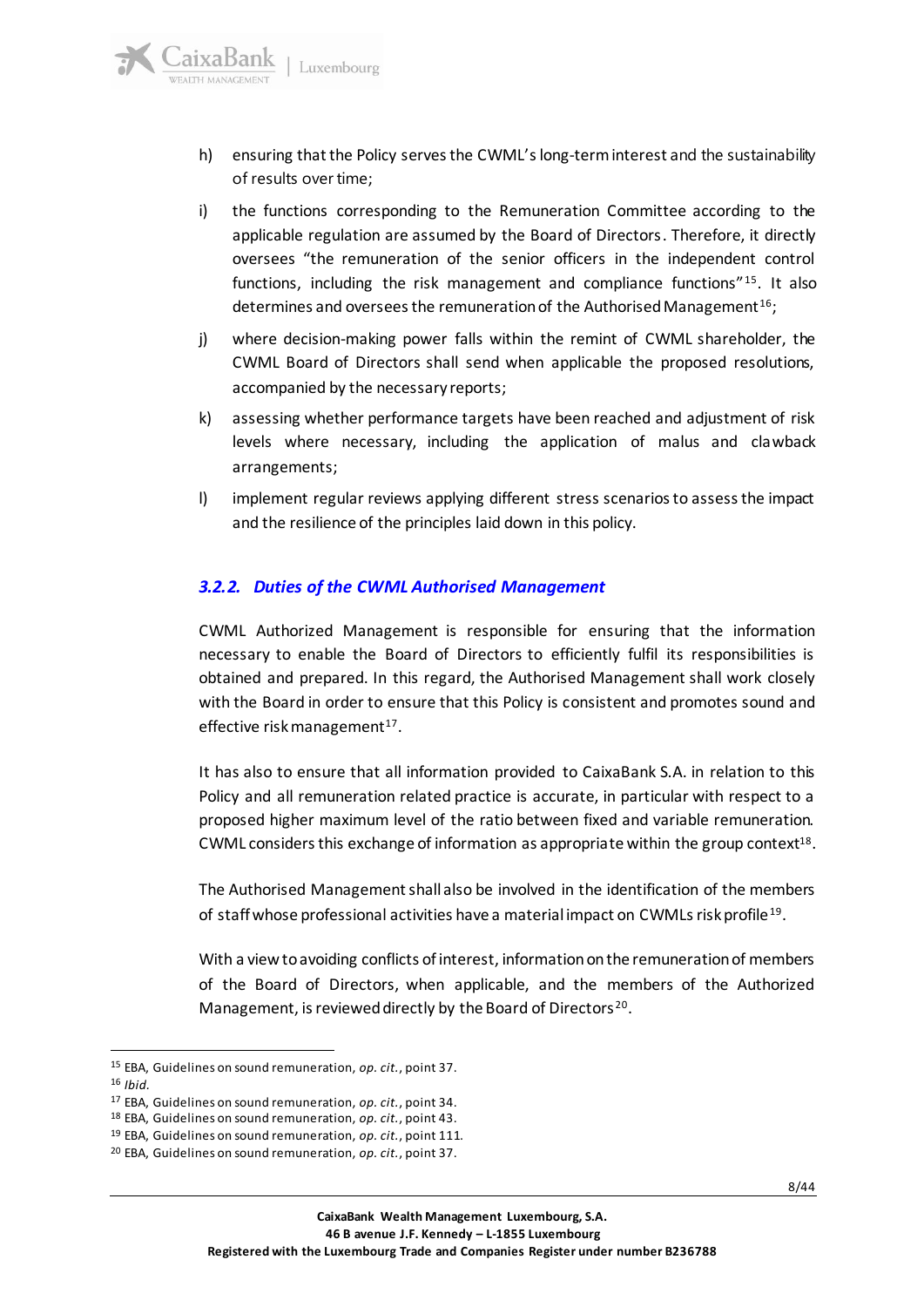### <span id="page-8-0"></span>*3.2.3. Duties of the competent corporate functions*

CWML Board should take into account the input provided by all competent corporate functions and bodies (control functions, human resources, legal), and business units about the design, implementation and oversight of CWML remuneration policy<sup>21</sup>.

(i) **HR**: it participates in and informs on the drawing up and the evaluation of this Policy, including the list of Identified staff, the remuneration structure, the aspect of gender neutrality, remuneration levels and incentive schemes, in a way that would not only attract and retain CWML staff but also ensure that this Policy is aligned with the CWML's risk profile<sup>22</sup>.

In addition, HR shall:

- ensure that all relevant documentation pertaining to the design, implementation and review of the present Policy (e.g. minutes of relevant meetings, relevant reports, etc.) is adequately maintained;
- keep records of the identification process of Identified Staff, performed in application of the Delegated Regulation (EU) 2021/923;
- contribute to the general internal review processes of this Policy (including the related results and findings) in accordance with applicable laws and regulations, as laid down in the Annex II of this Policy.
- (ii) **Risk**: it assists with and informs on the definition of suitable risk-adjusted performance measures (including ex post adjustments), as well as with assessing how the variable remuneration structure affects the risk profile and culture of CWML. The risk management function should validate and assess risk adjustment data<sup>23</sup>.
- (iii) **Compliance**: it analyses how this Policy affects CWML's compliance with legislation, regulations, internal policies and risk culture and should report all identified compliance risks and issues of non-compliance to the Authorised Management and to the Board. The findings of the compliance function should be taken into account by the Board during the approval, review procedures and oversight of the remuneration policy<sup>24</sup>.

It also handles conflict of interest that may rise from the application of this Policy<sup>25</sup>.

<sup>21</sup> EBA, Guidelines on sound remuneration, *op. cit.*, point 38.

<sup>22</sup> EBA, Guidelines on sound remuneration, *op. cit.*, point 39.

<sup>23</sup> EBA, Guidelines on sound remuneration, *op. cit.*, point 40.

<sup>24</sup> EBA, Guidelines on sound remuneration, *op. cit.*, point 41.

<sup>25</sup> See a.o., EBA, Guidelines on sound remuneration, *op. cit.*, point 53.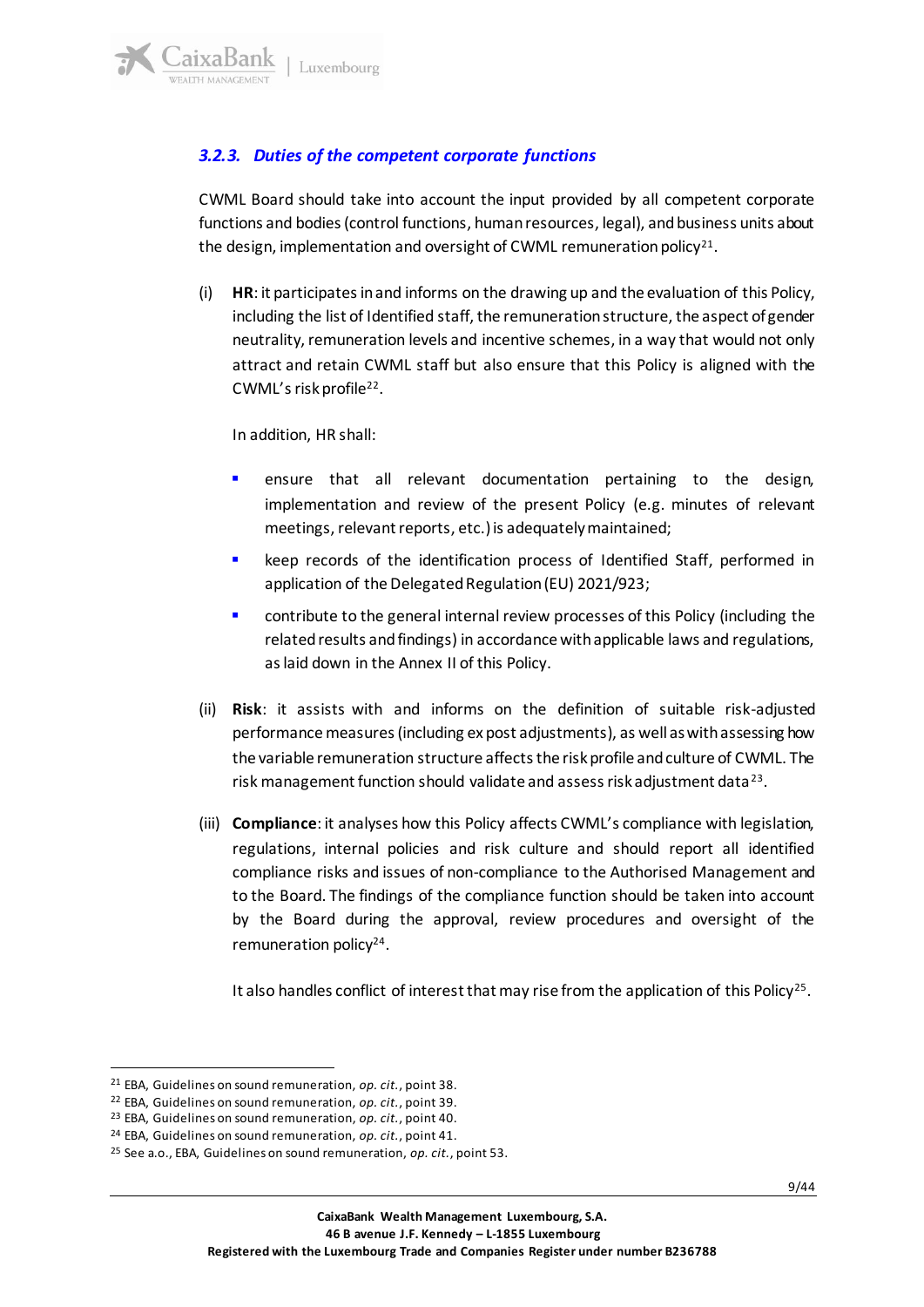- (iv) **Legal**: upon its corporate governance duties, the Legal function shall assist the Board in the drafting of this Policy, as well as any future amendment.
- (v) **Finance**: ensure that the total variable remuneration is still allowing CWML to maintain or restore a sound capital base in the long term, considering the interests of CWML sole shareholder, depositors, investors and other stakeholders <sup>26</sup> .
- (vi) **Internal audit**: The internal audit function of the Bank shall be in charge of the regular independent review of the design, implementation and effects of this Policy on its risk profile and the way these effects are managed<sup>27</sup>. This internal evaluation, which shall be independent, should occur at least annually, and include whether this Policy is gender neutral<sup>28</sup> .

The results of the internal review performed and actions taken to remedy any findings should be documented, either through written reports or through the minutes of the Board meeting, and made available to the Authorised Management and corporate functions<sup>29</sup>.

### <span id="page-9-1"></span><span id="page-9-0"></span>**3.3. Disclosure / transparency**

### *3.3.1. Internal Disclosure*

This Policy shall be internally disclosed to all staff and accessible for all staff at all times. Confidential aspects of the remuneration of single staff members are not subject to internal transparency<sup>30</sup>.

CWML Staff hasto be informed about the characteristics of their variable remuneration, as well as the process and criteria that will be used to assess the impact of their professional activities on the risk profile of the institution and their variable remuneration. In particular, the appraisal process with regard to the individual's performance should be properly documented and should be transparent to the staff concerned<sup>31</sup> .

<sup>26</sup> EBA, Guidelines on sound remuneration, *op. cit.*, point 126.

<sup>27</sup> EBA, Guidelines on sound remuneration, *op. cit.*, point 42.

<sup>28</sup> EBA, Guidelines on sound remuneration, *op. cit.*, point 63.

<sup>29</sup> EBA, Guidelines on sound remuneration, *op. cit.*, point 72.

<sup>30</sup> EBA, Guidelines on sound remuneration, *op. cit.*, point 73.

<sup>31</sup> EBA, Guidelines on sound remuneration, *op. cit.*, point 74.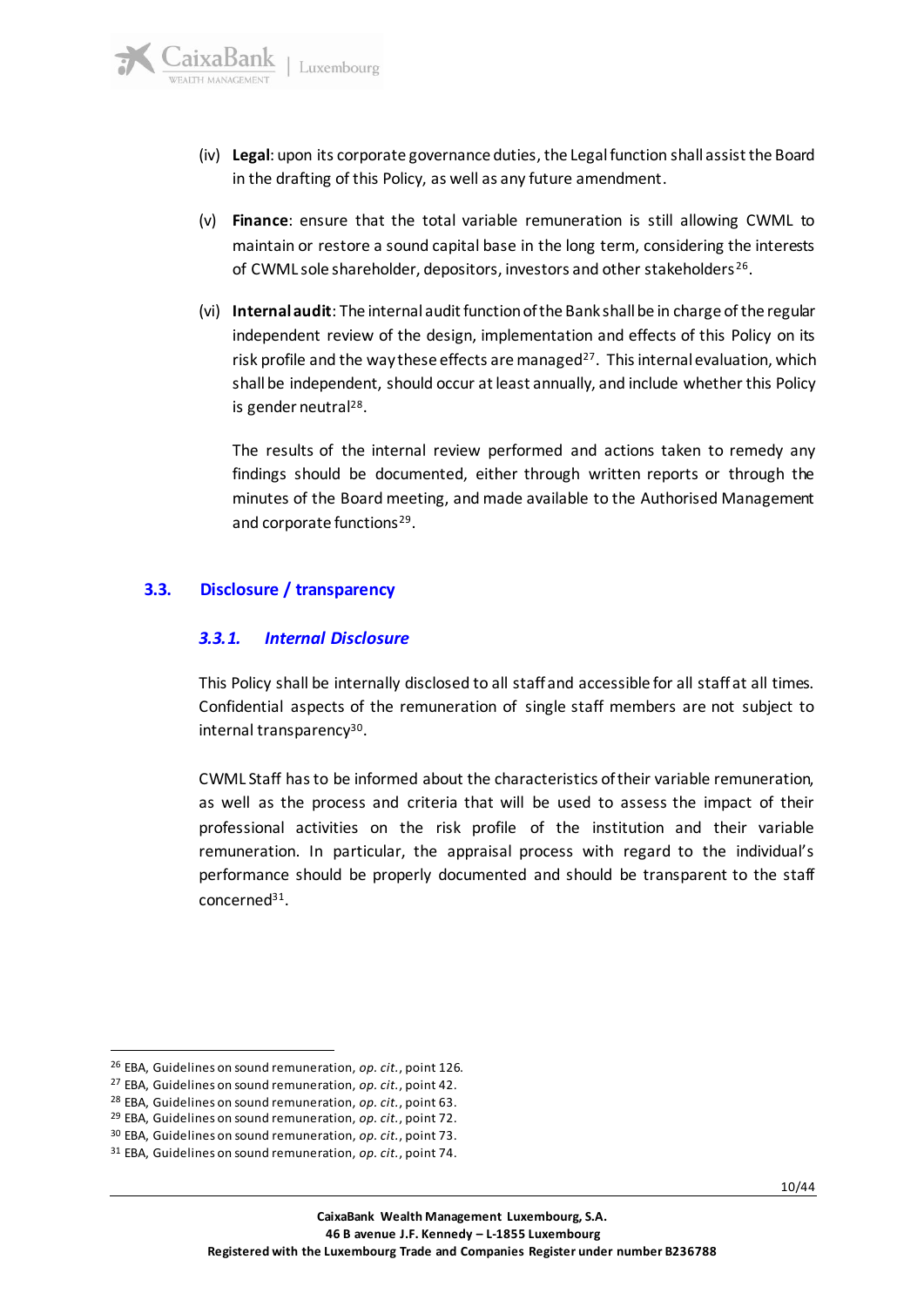

### <span id="page-10-0"></span>*3.3.2. CSSF Disclosure*

CWML shall make immediately available to the CSSF any information requested by the latter in relation to the matters contemplated in the present Policy, and in particular<sup>32</sup>:

- **.** The aggregate quantitative information on remuneration, broken down by business area;
- **.** The aggregate quantitative information on remuneration, broken down by senior management and members of staff whose actions have a material impact on the risk profile of the institution, indicating the following:
	- (i) the amounts of remuneration for the financial year, split into fixed and variable remuneration, and the number of beneficiaries;
	- (ii) the amounts and forms of variable remuneration, split into cash, shares, sharelinked instruments and other types;
	- (iii) the amounts of outstanding deferred remuneration, split into vested and unvested portions;
	- (iv) the amounts of deferred remuneration awarded during the financial year, paid out and reduced through performance adjustments;
	- (v) new sign-on and severance payments made during the financial year, and the number of beneficiaries of such payments;
	- (vi) the amounts of severance payments awarded during the financial year, number of beneficiaries and highest such award to a single person;
- **.** The number of individuals<sup>33</sup> being remunerated EUR 1 million or more per financial year, in pay brackets of 1 million euros, including their job responsibilities, the business area involved and the main elements of salary, bonus, long-term award and pension contribution<sup>34</sup> .

<sup>&</sup>lt;sup>32</sup> Art. 38-10 of the LFS that refers to the Art. 450, points g), h), i) and k) of Regulation 575/2013.

<sup>33</sup> As of the validation of this Policy, CWML has no member of Staff receiving at least 1 million Euros of Remuneration. Should there be changes in this situation, CWML will inform the CSSF accordingly, as foreseen by the provisions of point 26, chapter 4, part XVII, of the CSSF Circular 06/273, as amended.

<sup>&</sup>lt;sup>34</sup> These thresholds based on Art. 38-10 of the LFS are lower than in Art. 450 of Regulation 575/2013.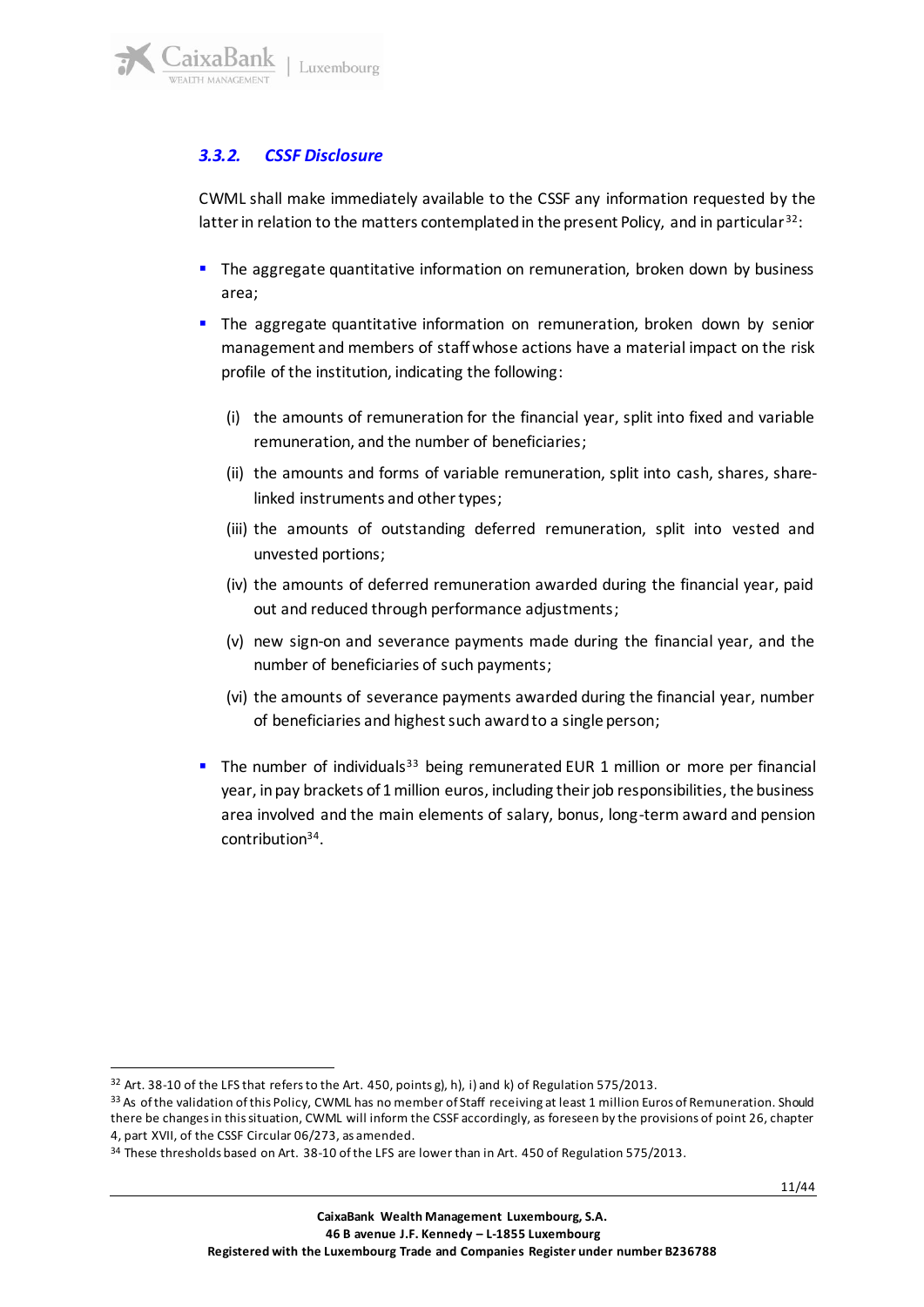

### <span id="page-11-0"></span>*3.3.3. Public disclosure*

CWML shall further make available to the public, where relevant, certain information concerning the design of the Remuneration at CWML, as required by the applicable regulatory requirements<sup>35</sup>.

Compliance with regulatory guidelines related to external disclosure of remuneration practices is accomplished through notification on the CWML's website as to the availability of information related to this Policy.

### <span id="page-11-2"></span><span id="page-11-1"></span>**4. GENERAL PRINCIPLES**

#### <span id="page-11-3"></span>**4.1. Staff categories**

#### *4.1.1. Categories overview*

This Policy applies to all CWML Staff, *i.e.*:

- Independent Board members;
- Authorised Managers;
- Identified Staff;
- Relevant persons
- Other Staff members.

These categories of Staff are all **independent from each other**. If one Employee may fall within 2 categories, he/she will be deemed to be only fallen in the highest Staff category.

### <span id="page-11-5"></span><span id="page-11-4"></span>*4.1.2. Specific categories: Identified Staff & Relevant persons 4.1.2.1. Identified staffs*

Some staff members, other than Board members and Authorised managers, can alsohave a material impact on an institution's risk profile. It is in particular where such staff members have managerial responsibilities for material business units or for control functions because they can make strategic or other fundamental decisions that have an impact on the business activities or on the control framework applied<sup>36</sup>; or staff members with a significant remuneration<sup>37</sup>.

<sup>35</sup> Art. 450 of Regulation 575/2013; art. 38-11 of the LFS.

<sup>36</sup> See Recital n°1 of Commission Delegated Regulation (EU) No 2021/923.

<sup>37</sup> Art. 38-5 (2), c) of the LFS.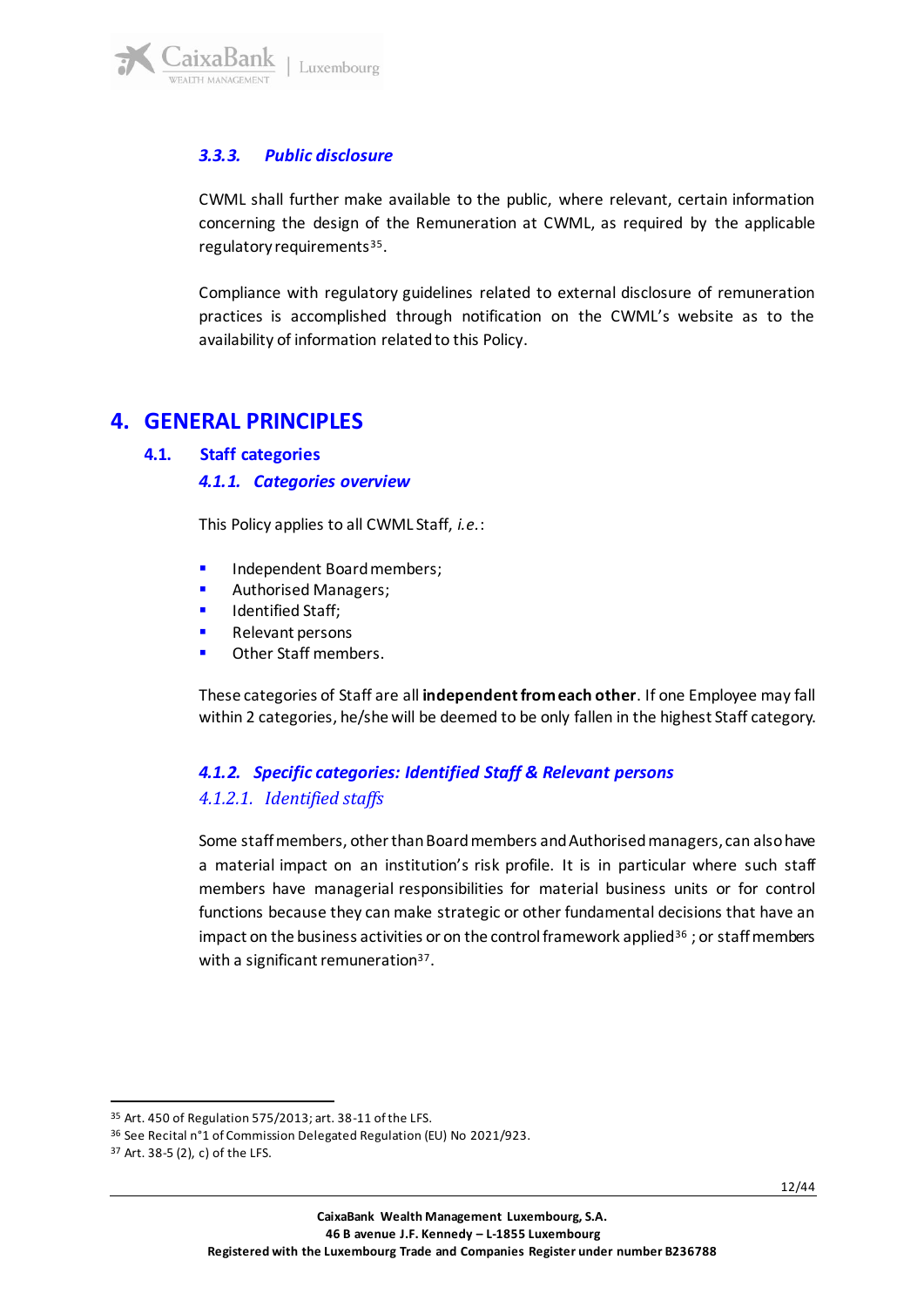These staff members, who are to form part of the Identified Staff, shall be determined in line with the provisions of the Delegated Regulation (EU) No 2021/923. This regulation lays down the specific criteria for identifying the persons whose professional activities have a material impact on the risk profile of credit institutions.

Per its provisions, the process to identify members of the Identified Staff must be based on the qualitative and quantitative criteria contained therein.

Moreover, according to the Delegated Regulation (EU) No 2021/923, CWML must keep a record of the assessment performed and the personnel whose professional activities have been identified as activities with a material impact on their risk profile, in order to enable the competent authority and auditors to review the assessment  $38$ . The documentation must include the persons identified per the quantitative criteria of this regulation, but whose professional activities are not considered to have a material impact on CWML's risk profile.

Having performed and documented the above assessment as provided for in the Regulation and other applicable legislation, CWML governing bodies (Authorised Management and Board – See above) must define the list of Identified Staff members for the relevant year, who will be subject to the Remuneration Policy.

Finally, professionals who cease to hold positions included within the Identified Staff prior to year-end shall be subject to this Policy in the appropriate proportion based on complete months. Similarly, professionals who assume positions within the Identified Staff as from 1 January each year shall be subject to the Remuneration Policy proportionately, based on complete months, for the time elapsed from their incorporation until the end of the year.

### <span id="page-12-0"></span>*4.1.2.2. Relevant persons*

Pursuant toCSSF Circular 14/585 transposing the European Securities Markets Authority's (ESMA) guidelines on remuneration policies and practices (MiFID), CWML has identified the list of the so-called "Relevant Persons" *i.e.* "*persons who can have a significant influence on the service provided or corporate behaviour of the firm, including persons who are client-facing front-office staff, sales force staff, and/or other staff indirectly involved in the provision of investment and/or ancillary services whose remuneration may create inappropriate incentives to act against the best interests of their clients.* 

<sup>38</sup> Recital n°11 of Commission Delegated Regulation (EU) No 2021/923.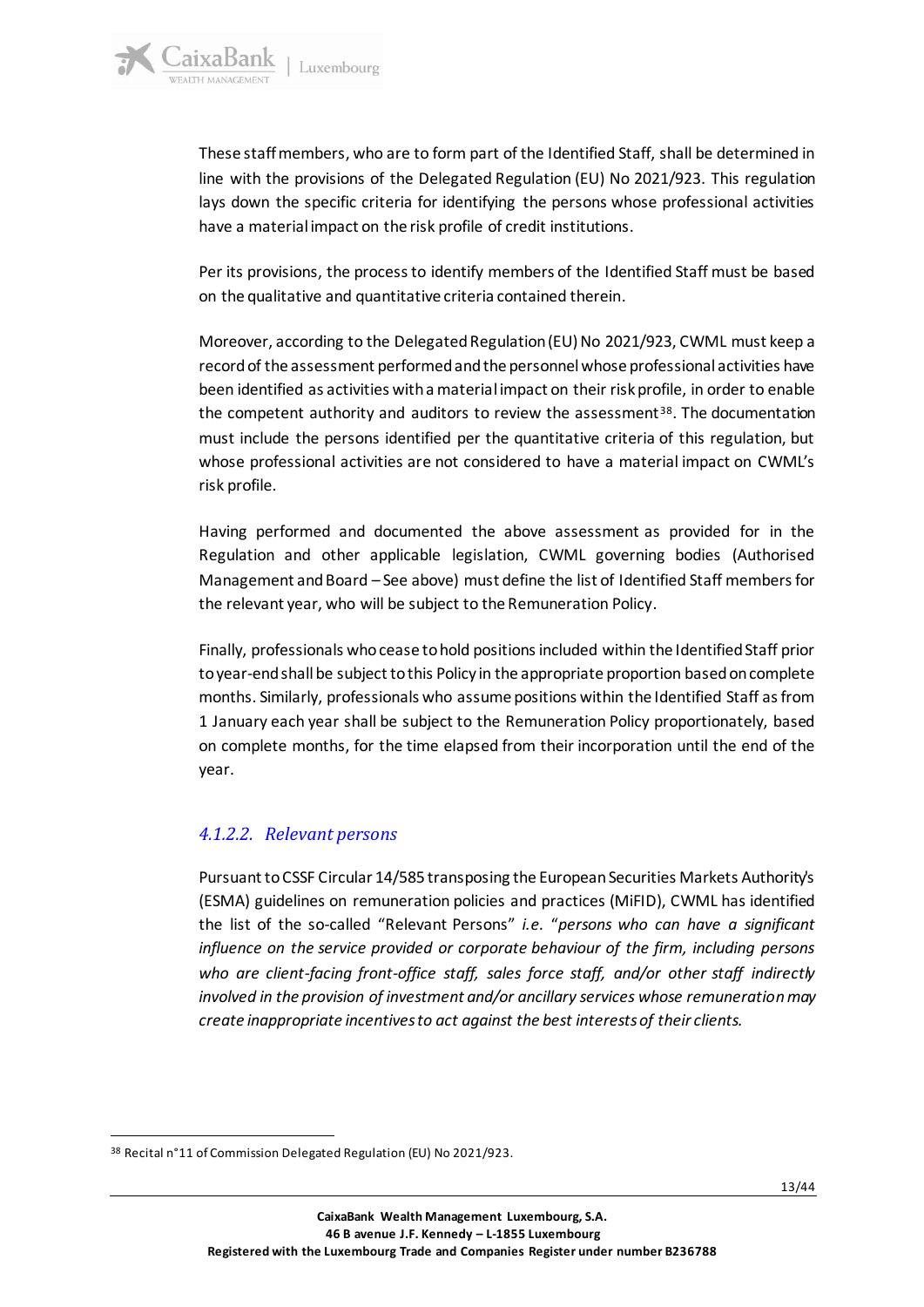*This includes persons who oversee the sales force (such as line managers) who may be incentivised to pressurise sales staff, or financial analysts whose literature may be used by sales staff to induce clients to make investment decisions. Persons involved in complaints handling, claims processing, client retention and in product design and development are other examples of 'relevant persons'. Relevant persons also include tied agents of the firm*".

It is important to add that CWML has adopted and maintains measures enabling to effectively identify where the Relevant Persons might fail to act in the best interests of their client and to take remedial action.

In addition, organisational measures adopted in the context of the launch of new products or services appropriately take into account the remuneration policies and practices and the risks that these products or services may pose in terms of conduct of business and conflicts of interests.

### <span id="page-13-0"></span>**4.2. Structure of remuneration**

The Remuneration of Staff shall be designed in line with the criteria set out in this Policy and taking into account the respective responsibilities of the relevant Staff, as well as with the overall situation of the Bank.

The remuneration structure is based on different components with the objective of:

- (i) ensuring that the fixed and variable remuneration components remain balanced over time (pay mix);
- (ii) implementing a flexible approach to remuneration; and
- (iii) rewarding performances based on CWML role without inducing risky or short-termist behaviour. The positioning of the remuneration package within the reference market is assessed in conjunction with CaixaBank, the parent company, on a regular basis. CABK will support.

The remuneration structure therefore consists of:

Fixed remuneration: this reflects the Staff member's technical, professional (experience) and managerial capabilities, so as his/her respective organisational responsibilities<sup>39</sup>. It is determined on an annual basis and takes into account any collective bargaining regulations that may be applicable and market practice;

<sup>39</sup> EBA, Guidelines on sound remuneration, *op. cit.,* point 36.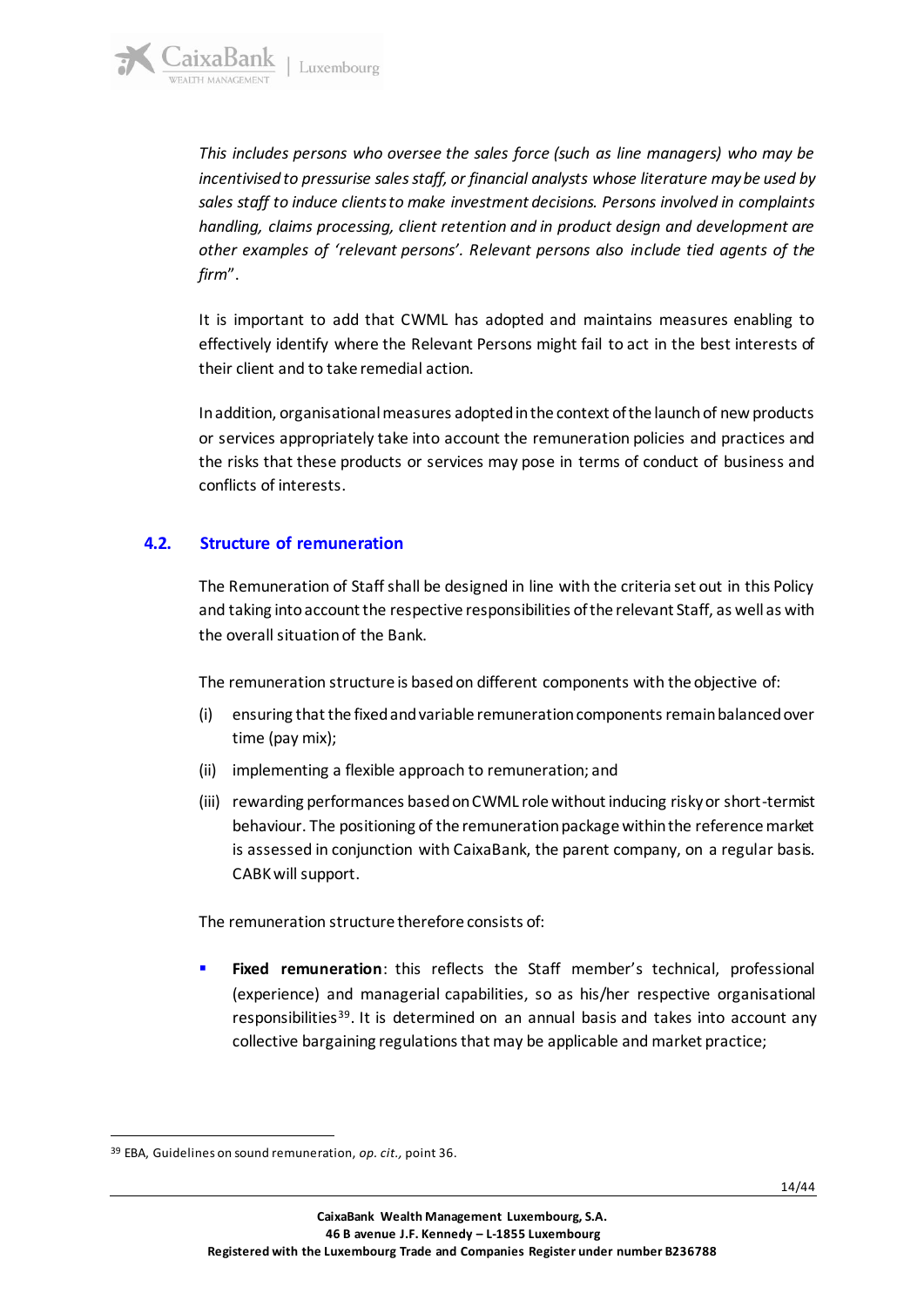Remuneration is fixed where the conditions for its award and its amount <sup>40</sup>:

- a) are based on predetermined criteria;
- b) are non-discretionary reflecting the level of professional experience and seniority of staff;
- c) are transparent with respect to the individual amount awarded to the individual staff member;
- d) are permanent, i.e. maintained over a period tied to the specific role and organisational responsibilities;
- e) are non-revocable; the permanent amount is only changed via collective bargaining or following renegotiation in line with national criteria on wage setting;
- f) cannot be reduced, suspended or cancelled by CWML;
- g) do not provide incentives for risk assumption; and
- h) do not depend on performance.

In line with market practice, the remuneration package is completed by a variety of employee benefits.

**Variable remuneration**: this acknowledges and seeks to reward previously goals assigned objectives and results achieved. It is paid in accordance with the provisions set forth in this Policy and takes the form of bonuses or incentives. It is also linked to prudent risk management and takes into account a performance assessment. This Variable Remuneration should reflect sustainable and risk-adjusted performance.

Each component of the remuneration of the staff is classified as **fixed** or **variable<sup>41</sup>** , irrespective of the name given to it<sup>42</sup>.

Fixed and Variable Remuneration are appropriately balanced and the Fixed Remuneration represents a sufficiently high proportion of the Total Annual Remuneration not to create any kind of dependency of Staff on Variable Remuneration and to allow the operation of a fully flexible policy on Variable Remuneration, including the possibility to pay no Variable Remuneration<sup>43</sup>. Variable Remuneration components are therefore not guaranteed<sup>44</sup> , *i.e.* all Variable Remuneration components can be zero.

<sup>40</sup> EBA, Guidelines on sound remuneration, *op. cit.,* point 131.

<sup>41</sup> EBA, Guidelines on sound remuneration, *op. cit.,* point 129.

<sup>42</sup> As the EBA states: "*there is no third category of remuneration*" (EBA, Guidelines on sound remuneration, *op. cit.,* point 129). In addition, "*where the clear allocation of a component to the fixed remuneration is not possible based on the criteria provided in [point 131], it should be considered as variable remuneration*" (EBA, Guidelines on sound remuneration, *op. cit.,*  point 130).

<sup>43</sup> Art. 38-6 (1), f) of the LFS.

 $44$  In this sense, Art. 38-6 (1), d) of the LFS.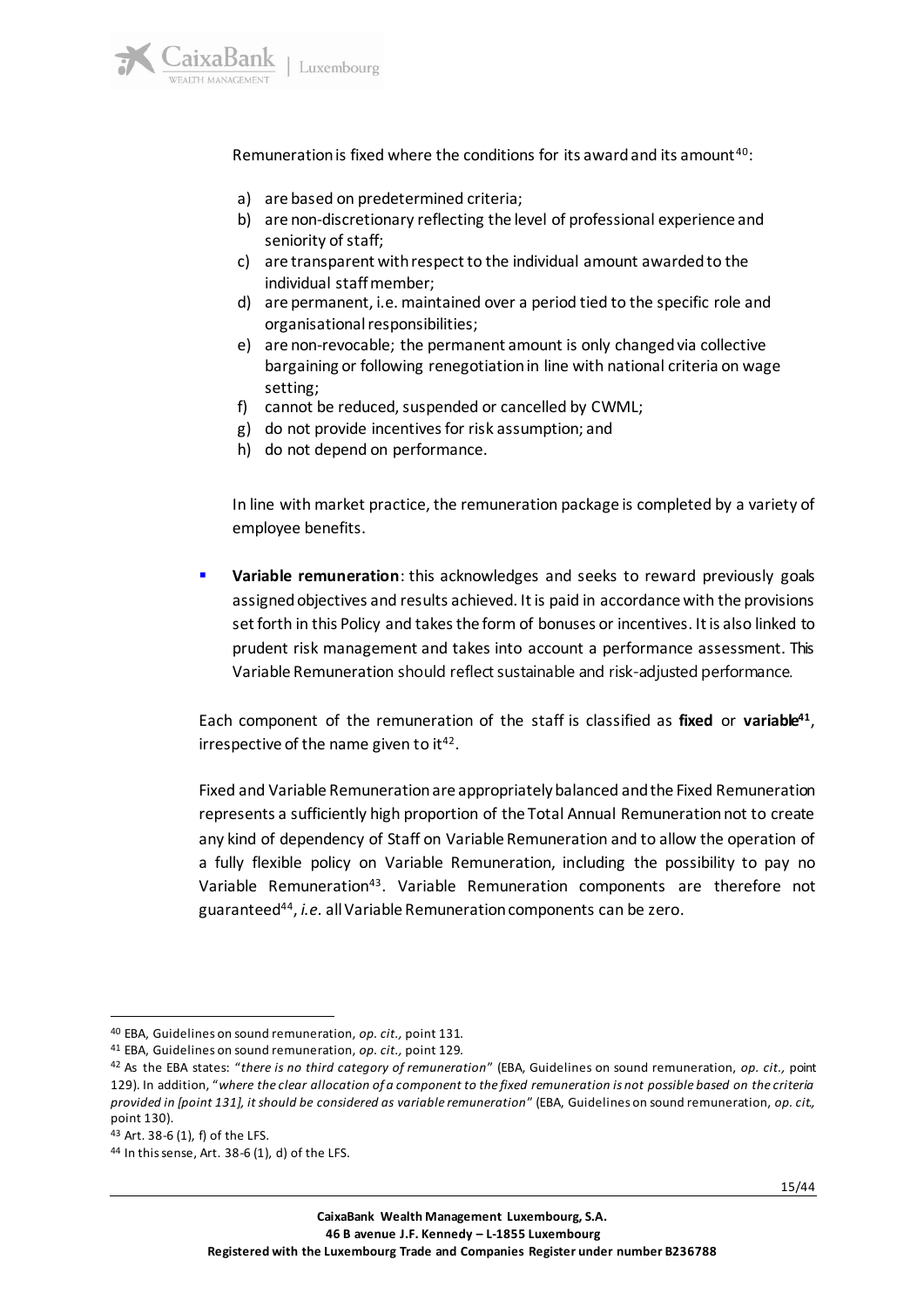aixaBank

CWML shall not reward its Staff individually with Variable Remuneration based on individual financial performance, profitability, or on any other forms that may encourage risk-taking behaviour and shall set up measures to avoid conflicts of interest. Equally, the Bank shall not establish any financial objective in whatever form to be achieved by any member of Staff or Identified Staff that may encourage risk-taking behaviour. The Variable Remuneration is thus not a function of mere financial performance.

CWML ensures, at all times, that the Variable Remuneration does not limit its ability to maintain or recover an appropriate capital base.

These remuneration elements shall be further developed in the below sections.

### <span id="page-15-0"></span>**4.3. Gender Pay Gap (GPG) and remuneration policy neutrality (Equal pay)**

This Policy reflects **gender neutrality principles** to ensure equal treatment regardless of gender and any other form of diversity, basing evaluation and remuneration criteria exclusively on professional ability<sup>45</sup>. In other words, this Policy respects the principle of equal pay for male and female workers for equal work or work of equal value<sup>46</sup>.

CWML is committed to ensuring remuneration is in line with the market, which reflects each Staff member's role, capabilities, contribution to CWML performance objectively measured, and professional experience, thus guaranteeing that the principle of equal opportunities $47$  is applied in practice.

With reference to inclusion, CWML guarantees that all its collaborators are treated without distinction, exclusion, restriction or preference, whether direct or indirect, based on their: age, gender, sexual orientation, civil status, religion, language, ethnic or national origins, physical or mental disabilities, state of pregnancy, maternity or paternity (including as a result of adoption), personal convictions, political opinions, and/or trade union affiliation or activities.

CWML pursues the appropriate balance between genders at all its levels, focusing in particular on senior and management positions where the gender gap is most felt.

<sup>45</sup> Art. 38-5 (1), letter h) of the LFS.

<sup>46</sup> CSSF, Circular 22/797, p. 3.

<sup>47</sup> EBA, Guidelines on sound remuneration, *op. cit.*, point 26.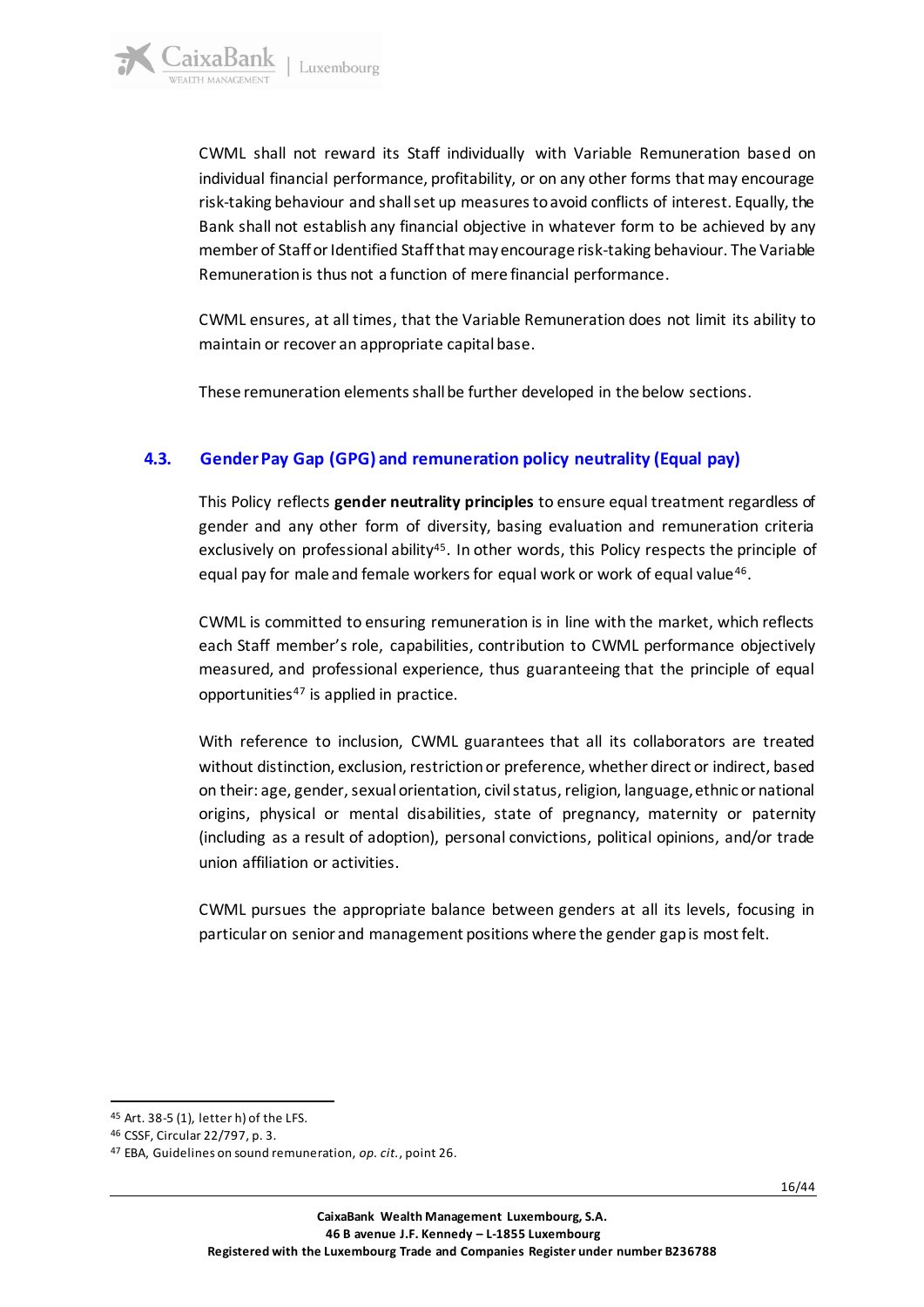<span id="page-16-0"></span>

#### <span id="page-16-1"></span>**5.1. General aspects**

aixaBank

The fixed remuneration must essentially reflect the relevant professional experience and responsibility in the organization, as set out in the job description as part of the employment terms.

Subject to the maintenance of a sound capital base, CWML's intention is that Fixed Remuneration should be in market median ranges for a position with a comparable profile (knowledge, abilities, attitudes, responsibility, experience and contribution) in other financial entities. Any increase set out by law, collective agreement or other agreement will be offset within the existing Fixed Remuneration.

As it concerns CWML's Authorised management, fixed remuneration – and any updates – are essentially based on a market approach, having regard to salary surveys and specific *ad hoc* studies performed by CWML. The salary surveys and specific *ad hoc* studies in which CWML participates are conducted by leading companies specialising in this area and based on a comparable sample of the finance industry of the market in which CWML operates and, for positions not specific to the finance industry, other companies with a comparable turnover or specific equivalent positions or functions in other kinds of companies.

In any case, if the salary review may occur at the beginning of the year, any update will apply as from the next salary payment. In addition, there is no obligation to increase the Fixed remuneration from one year to another, other than as set out by mandatory law or applicable collective bargaining agreement.

### <span id="page-16-3"></span><span id="page-16-2"></span>**5.2. Components of the Fixed Remuneration**

### *5.2.1. Base salary*

The main component of the fixed remuneration shall be a base-salary consisting in a fixed amount of cash paid on a monthly basis, before the end of each month for which it is due.

The base salary shall reflect each individual Staff member's particular set of skills, function, organisational responsibility and relevant professional experience.

The amount shall be determined for a reference period of one year. Specific adjustments may be made to the base salary during a business year in case of a change of function, promotion or the granting of additional responsibilities.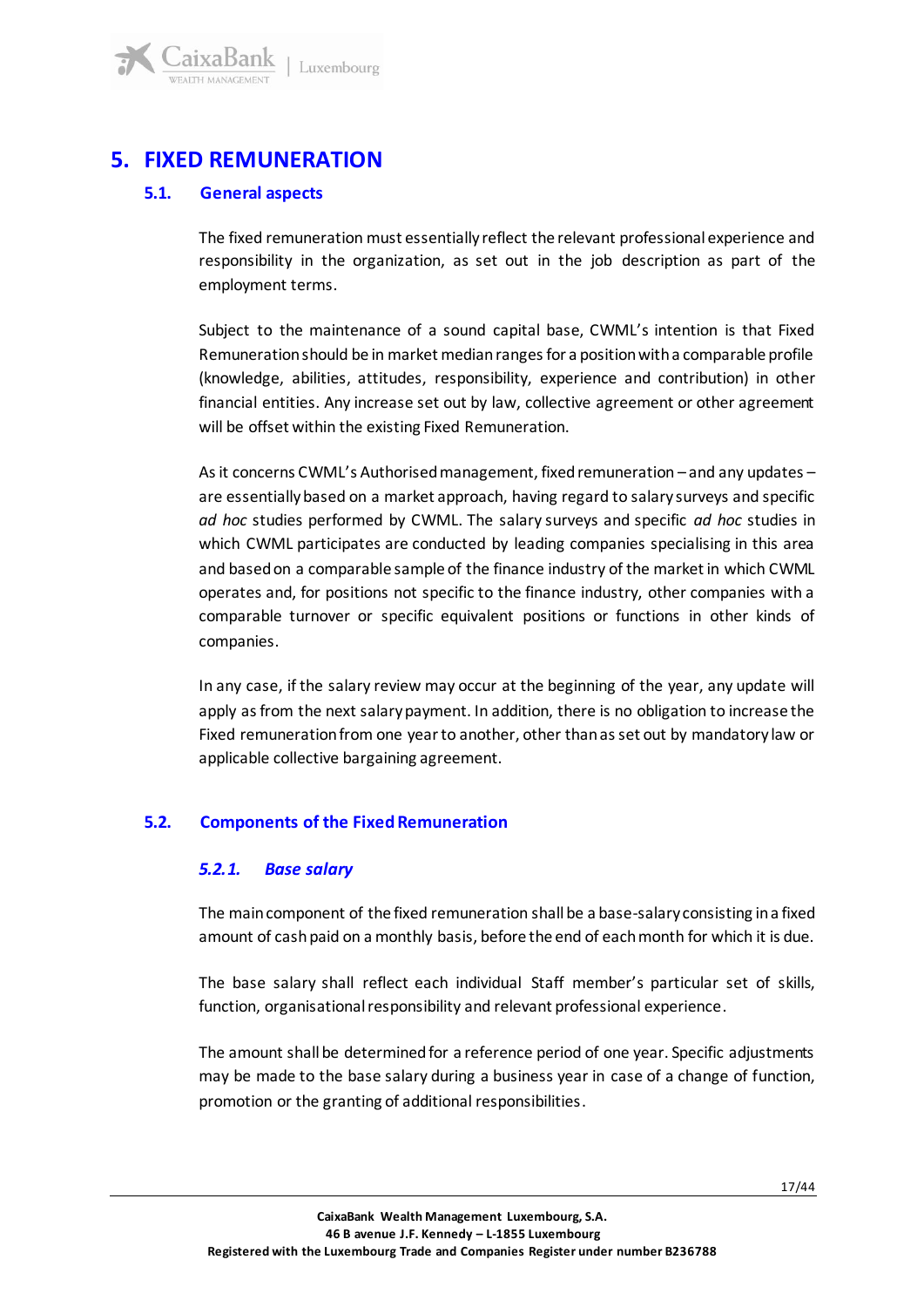The base salary will be determined, without prejudice of **Section 5.3** below, as follows<sup>48</sup>:

- for the **Authorised Management**: the base salary is determined jointly by the Shareholder<sup>49</sup> and the Board of Directors<sup>50</sup>.
- **•** for the **Identified Staff**: the base salary shall be approved by the Board of Directors.
- for **Relevant persons**/ other **Staff members**(except for the Authorised Management and Identified Staff): determined by the Authorised Management with the approval by the Board of Directors.

### <span id="page-17-0"></span>*5.2.2. Additional benefits*

Identified Staff members are eligible for the general benefits policy established for the employees of the Bank, which is geared toward providing a competitive range of welfare benefits and based on harnessing the group's synergies (*i.e.* preferential financial conditions or health care).

Identified Staff members may form part, as the insured, of the civil liability insurance policy for the Bank's directors and authorised managers, to cover any liability they may incur as a result of the discharge of their duties; all subject to the scope defined in the relevant policies arranged.

### <span id="page-17-1"></span>*5.2.3. Contractually agreed benefits / allowances*

**Firstly**, in specific cases, CWML may offer benefits to Staff to be hired or relocated that must align with the long-term interests of the Bank. Such benefits may take the form of welcome bonus, relocation allowances as well as health insurance, education allowances for children of Staff members, defrayal of transport. Such benefits are granted as an individually determined package<sup>51</sup>.

**Secondly**, CWMLmay, on a case-by-case basis, also decide to pay the residential rent of Staff members joining CWML from other locations. The cost of the rent is deducted every month from the salary of the relevant Staff member. Therefore, the payment of the residential rental does not provide the relevant Staff member with any additional salary.

<sup>48</sup> The Board of Directors performs the duties of the "Remuneration Committee", as this latter has not been established at CWML. These duties are laid down in Art. 38-9 of the LFS.

<sup>49</sup> It has been decided that the shareholder's vote is "binding" (EBA, Guidelines on sound remuneration, *op. cit.*, point 44).

<sup>50</sup> EBA, Guidelines on sound remuneration, *op. cit.*, point 37.

<sup>51</sup> EBA, Guidelines on sound remuneration, *op. cit.*, point 131.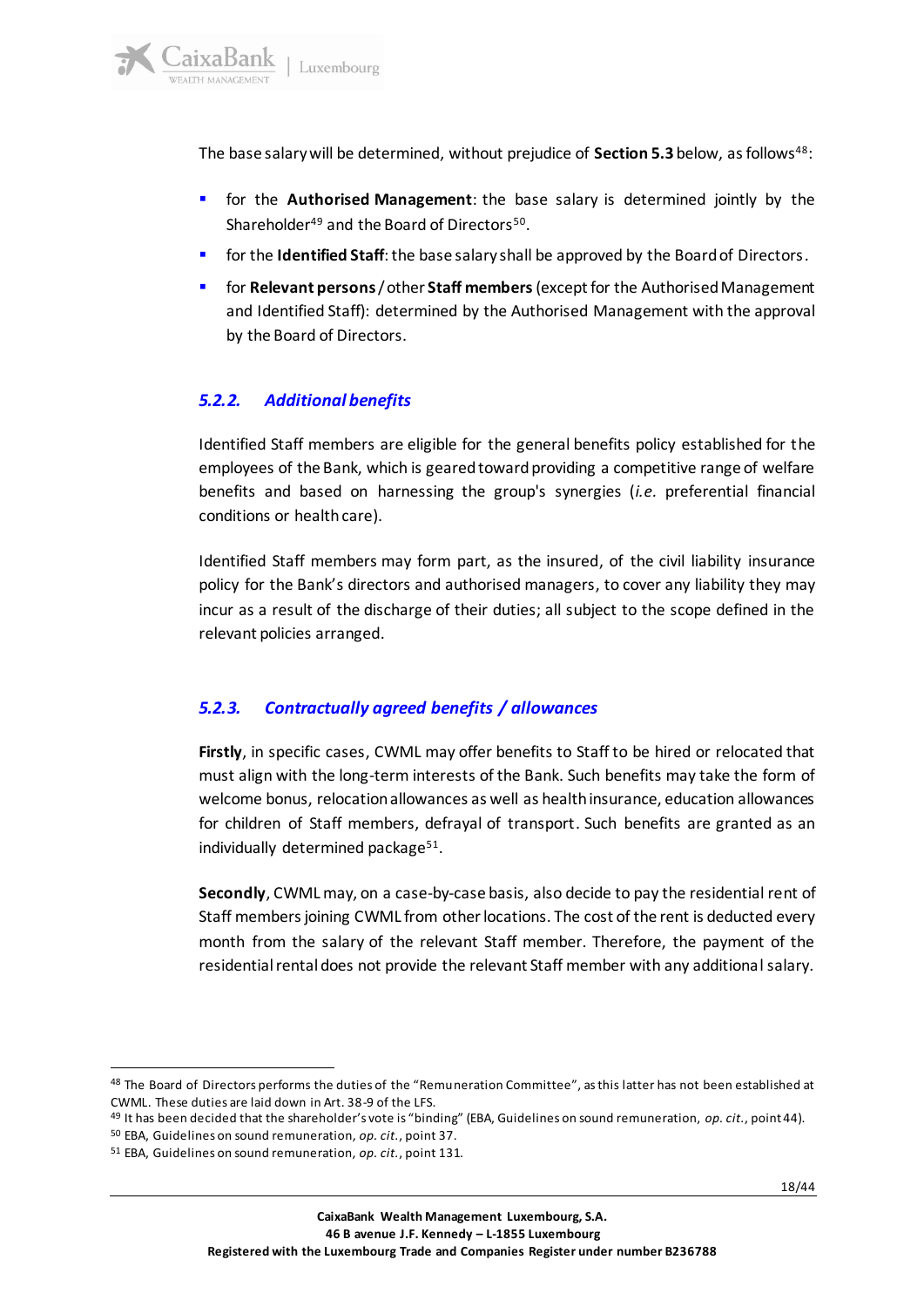**Thirdly**, Identified Staff members may be granted, on a case-by-case basis, the lease of a company car by the Bank. Such company car is to be considered as a benefit in kind and falling into the fixed remuneration<sup>52</sup>, granted in addition to the Identified Staff member's monthly salary.

### <span id="page-18-0"></span>**5.3. Fixed Remuneration for Board members**

The Remuneration of Board members is consistent with their powers, tasks, expertise and responsibilities<sup>53</sup>. In order to properly address conflicts of interests, CWML has decided to only grant a yearly fixed remuneration. In addition to this fixed remuneration, CWML may reimburse costs (that shall be considered as part of the fixed remuneration) $54$ .

In practice, CWML only grants a remuneration to the Independent Board members, as the other Board members are members of the CaixaBank Group. This remuneration could be proportionally reduced, in case of non-attendance to Board sessions. Its amount shall be determined jointly by the Authorised Management and the Board of Directors (excluded the Independent Board members).

## <span id="page-18-2"></span><span id="page-18-1"></span>**6. VARIABLE REMUNERATION**

### <span id="page-18-3"></span>**6.1. General aspects** *6.1.1. Notion*

Variable Remuneration is defined as "*all remuneration that is not fixed*" 55 . It shall take exclusively the form of a cash bonus and shall be paid out in the following calendar year. It shall never take the form of discretionary pension benefits<sup>56</sup>.

The overall Variable Remuneration granted has to be in line with the business strategy, objectives, values and long-term interests of the Bank, and is consistent with a sound and effective risk management, does not encourage risk-taking that exceeds the level of tolerated risk of the Bank and incorporates measures to avoid conflicts of interest. Variable Remuneration is not paid through vehicles or methods that facilitate noncompliance with the LFS or the Regulation 575/2013 and their respective implementing measures.

<sup>52</sup> EBA, Guidelines on sound remuneration, *op. cit.*, point 136.

<sup>53</sup> EBA, Guidelines on sound remuneration, *op. cit.*, point 191.

<sup>54</sup> EBA, Guidelines on sound remuneration, *op. cit.*, point 192.

<sup>55</sup> EBA, Guidelines on sound remuneration, *op. cit.*, point 11.

<sup>56</sup> In the meaning of Article 4 (1), point 73) of the Regulation 575/2013.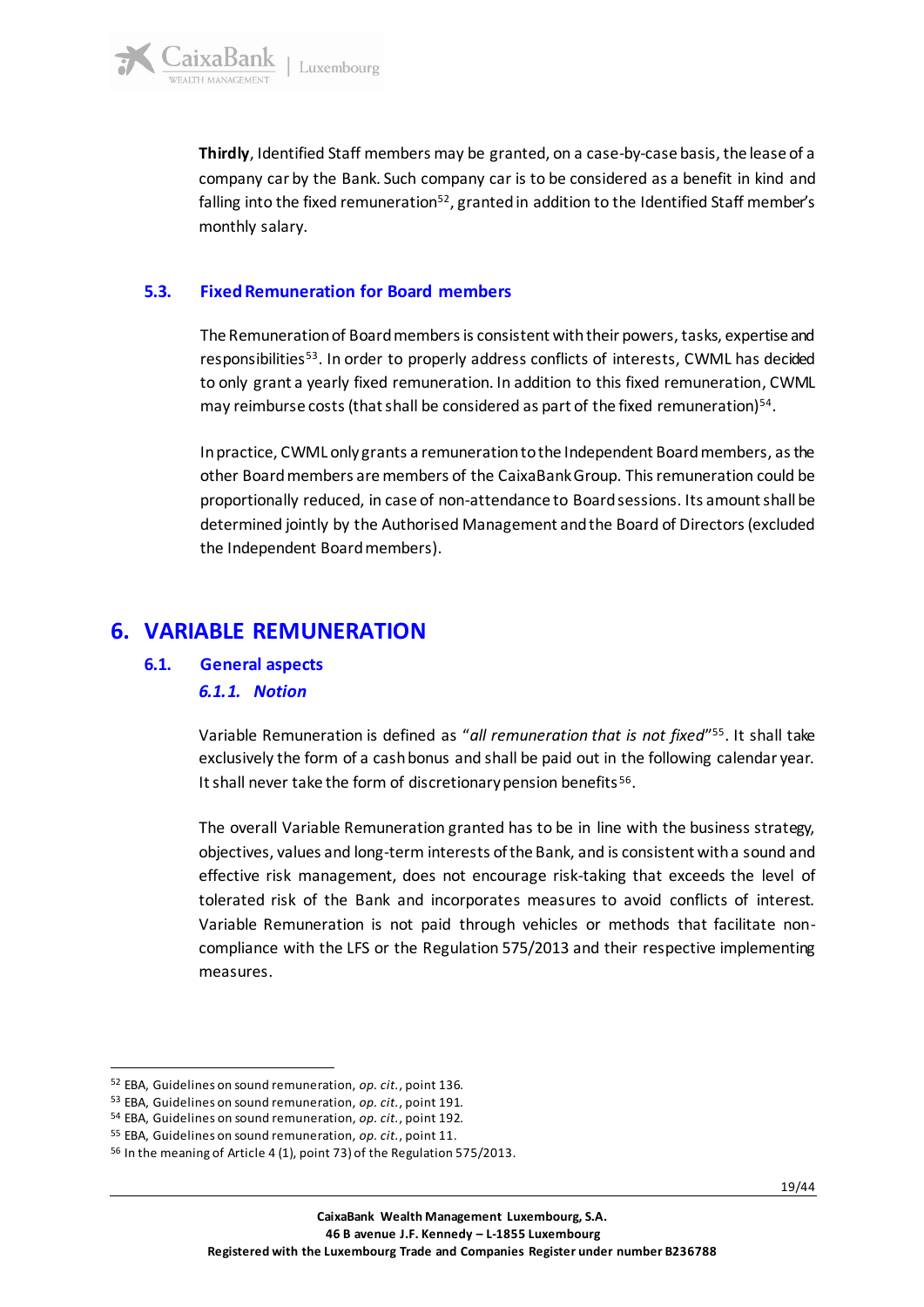Variable remuneration must reflect sustainable, risk-adapted performance that goes beyond that required to comply with the duties attributed as part of the employment terms.

Where variable remuneration is results-based, its total amount should be based on an assessment that combines the results of the individual, assessed according to financial and non-financial criteria, the relevant business unit, and the overall results of CWML<sup>57</sup>. When assessing such results, an adjustment must be made for all kinds of current and future risks, and regard should be had to the cost of capital and necessary liquidity.

Performance assessment is carried out via *ex-ante* (RAI) and *ex-post* (malus; clawbacks) variable remuneration adjustments, as a means of implementing risk control.

The possible individual Variable Remuneration is, generally, based on an annual assessment of performance for each Staff member and determined in light of the perception of the efforts it has put in discharging of his/her responsibilities, the dedication to the fulfilment of the business strategy at the level of his/her responsibilities and success in carrying out specific assignments, in the course of the year but also taking into account performance of the same over the previous 3 years.

It also takes into account the performance of the business unit to which the relevant Staff member belongs as well as the overall results of CWML. Additional criteria are laid down for the appraisal of the performance of Identified Staff.

### <span id="page-19-0"></span>*6.1.2. Performance measurement*

The decision of providing a variable remuneration to any Employee will be based on the performance measurement results, which shall first consider CWML overall results, and then, the achievement of individuals goals.

Both quantitative (financial) and qualitative (non-financial) criteria are used in order to measure performance and assess individual results. The right combination of quantitative and qualitative criteria depends on the functions and responsibilities of each Staff member (also depending on the category they fall within). In all cases, the qualitative and quantitative criteria and the balance between them for each level and category must be specified and clearly documented.

<sup>57</sup> Art. 38-6 (1), a) of the LFS.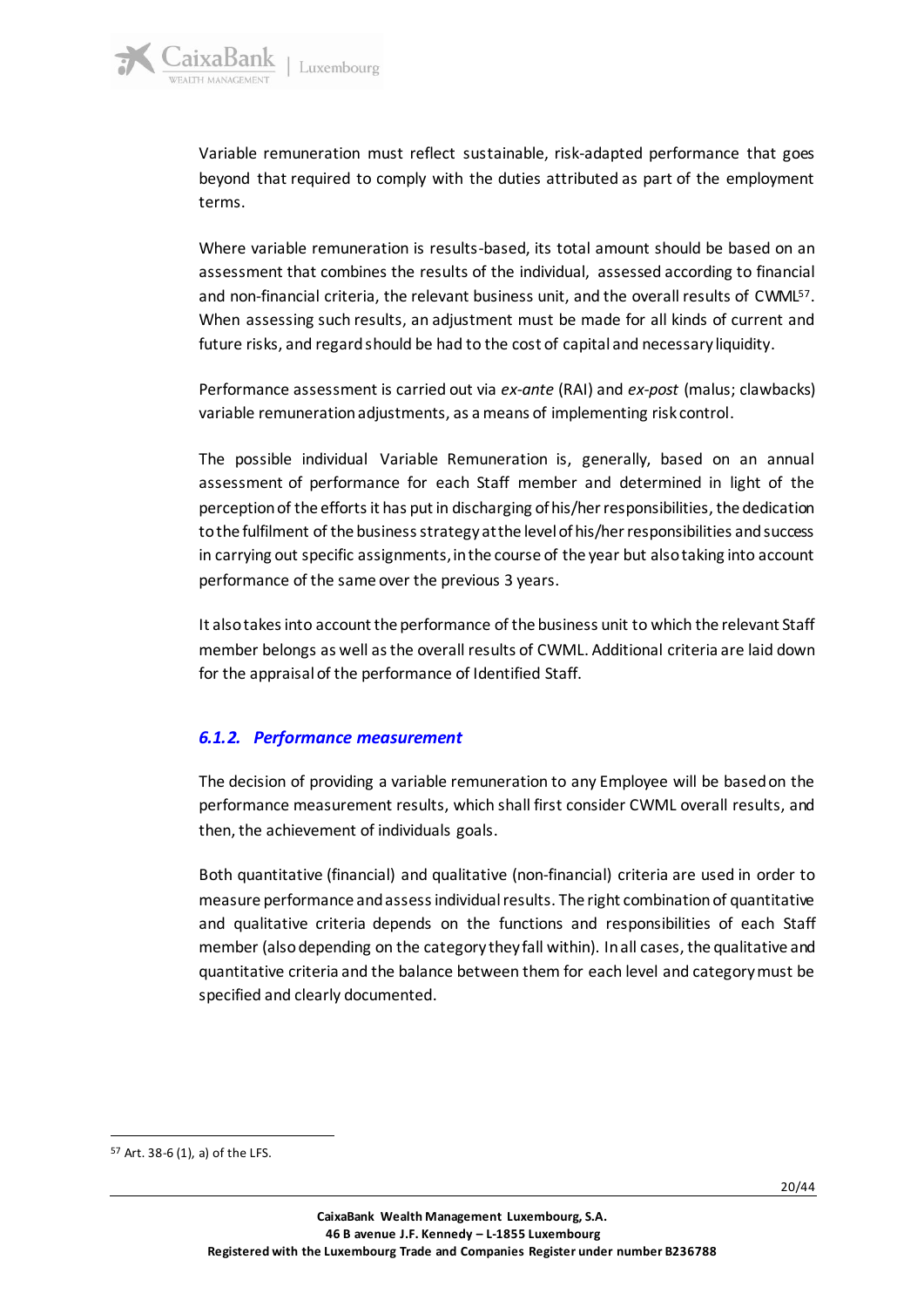

In this regard, the Organisation & HR Department has developed a tool that allows it to assess if the individual goals have been achieved. This tool shall be lodged in the HR Folder on CWML Server. The Authorised management shall be informed when it has been updated and when they can access it. For confidentiality purposes, this tool or its outcome shall not be shared by email.

### <span id="page-20-0"></span>*6.1.3. Overall bonus budget*

Each year, the Board of Directors determines, on a first step and on the basis of the business operations, the overall bonus budget, which must be approved by the Shareholder, taking into account all types of current and future risks to which the Bank is exposed in accordance with applicable regulatory standards, the cost of the capital and the liquidity required, reflected within the forward-looking Profit & Loss (P&L) statement.

CMWL takes into account the target bonus previously agreed with each employee, and makes the sum. If an amount higher than 100% of the Overall bonus budget is expected, a prior estimate is made by the Organisation & HR Department (liaising with the HR Department at CABK), then validated by the Authorized Management, based on the Finance Department's feedback how much could be achieved by the end of the year.

More generally, the Board of Directors shall ensure that the amount of the proposed Overall bonus budget does not limit the ability of the Bank to maintain or restore a sound capital base in the long term and is funded through the long-term economic performance of the Bank and based on sustainable criteria taking into account future development of performance and risk.

The Board of Directors shall consult the Control Functions when determining this overall bonus budget and, where relevant, take into account the comments and/or recommendations provided by the latter in relation to this proposed overall bonus budget.

The Board of Directors shall ensure that the Shareholder is provided with adequate information in that respect, in accordance with applicable regulatory standards, in order to be in a position to make an informed decision.

### <span id="page-20-1"></span>*6.1.4. Guaranteed Variable Remuneration*

Staff members shall not receive any type of guaranteed Variable Remuneration. Nonetheless, CWML may, in exceptional circumstances, see fit to award such remuneration in connection with the hiring of new Staff.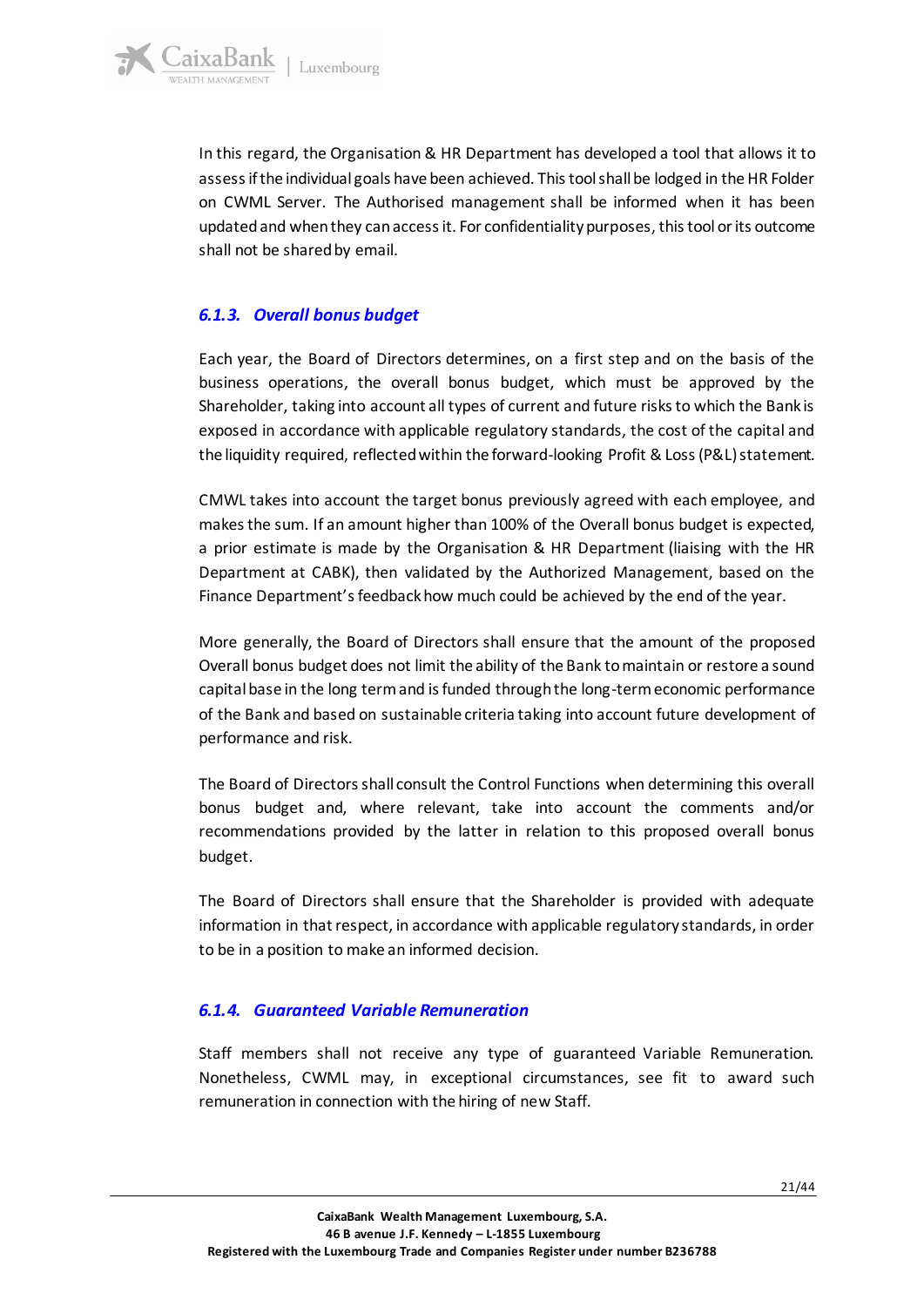In this regard, Where remuneration packages relating to recruitment bonuses or other forms of remuneration or payments for withdrawal from previous contracts are agreed upon, such packages must be adapted to the Bank's long-term interests, through the establishment, per the LFS, of provisions governing retention, deferral, reduction, performance and clawback in line with those established in the Remuneration Policy<sup>58</sup>.

In any case, such variable remuneration only applies to the first year of the contract.

### <span id="page-21-2"></span><span id="page-21-1"></span><span id="page-21-0"></span>**6.2. Rules applicable to Authorised managers and other identified staff members** *6.2.1. General principles*

### *6.2.1.1. Thresholds*

As a principle, the Variable Remuneration shall not exceed 100% of the Fixed Remuneration(without prejudice of **Section 6.2.1.2** below).

Accordingly, the Bank considers that the higher the Variable Remuneration with respect to Fixed Remuneration, the greater the incentive to achieve the required results and the greater the potential risks associated. Elsewhere, if the fixed component is too low with respect to Variable Remuneration, it may be difficult to reduce or eliminate Variable Remuneration in a financial year in which poor results are achieved.

This necessarily implies that Variable Remuneration may become a potential incentive to assume risk, so that a low level of Variable Remuneration is a simple means of protecting against such incentives.

Elsewhere, the level of risk assumption must also take into account the professional categories of the Identified Staff, applying the principle of internal proportionality, whereby the appropriate balance of fixed and variable components or remuneration may vary between professional categories, depending on market conditions and the specific context in which the entity operates.

As such and with the aim of striking a reasonable and prudent balance between fixed and variable remuneration components, the amount of Fixed remuneration in the Bank is sufficient and the percentage of Variable Remuneration as compared to fixed annual remuneration is generally relatively small. Accordingly, bonus-based Variable Remuneration is established in advance by CWML for each of the different salary bands within each function.

<sup>58</sup> Art. 38-6 (1), i) of the LFS.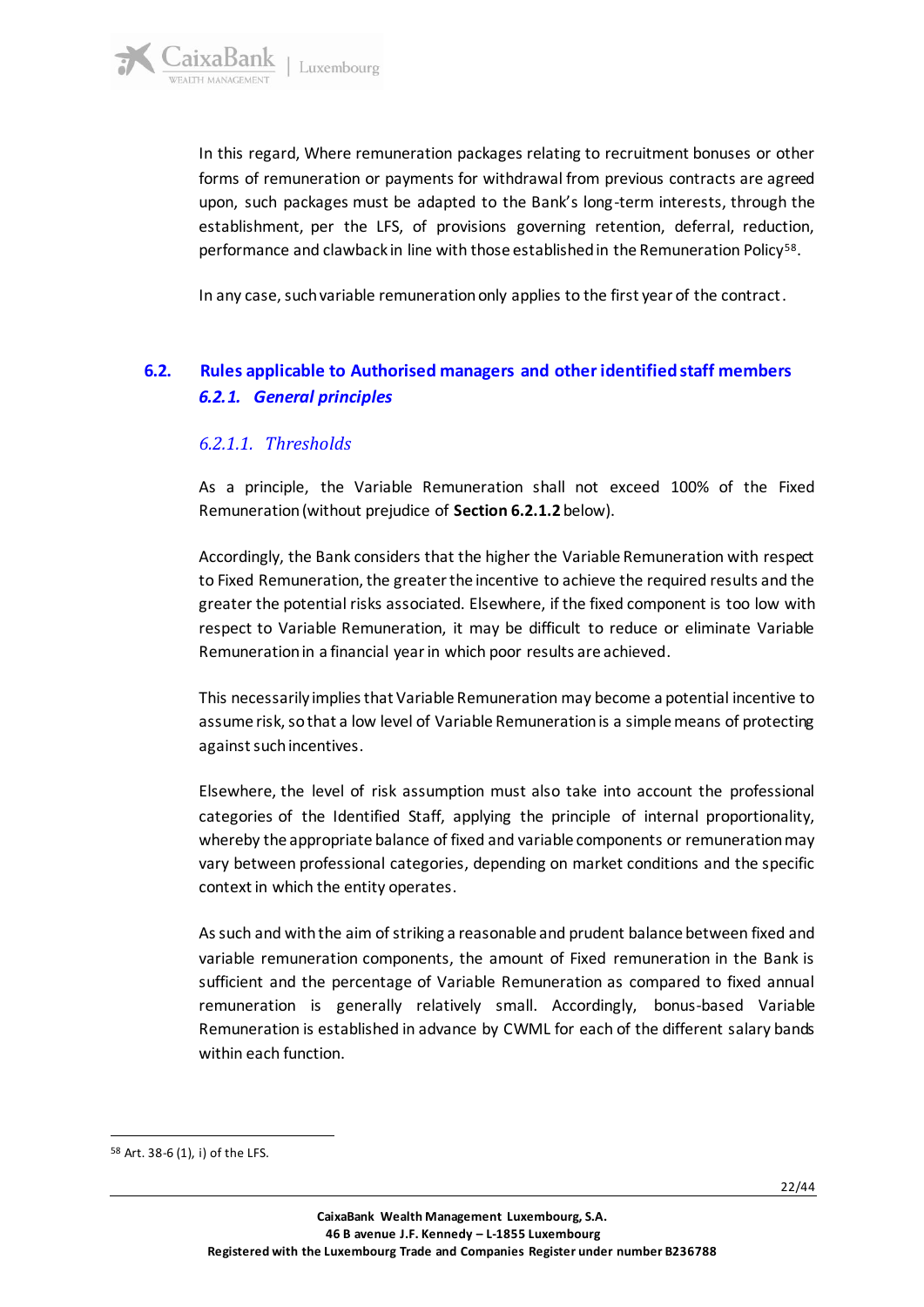

Lastly, the EBA Guidelines provide that the remuneration of professionals responsible for independent control functions must be predominantly fixed to reflect the nature of their responsibilities<sup>59</sup>. Where such professionals receive variable remuneration, it must be determined separately from the business units that they control and from the results deriving from the business decisions (e.g. approval of new products) in which such professionals are involved.

Finally, the variable remuneration related to identified staff engaged in credit granting, credit administration and monitoring, should be consistent and not provide incentives for risk taking that exceeds the tolerated risk of the institution, and should be aligned with the business strategy, objectives and long-term interests of the institution $^{60}$ .

### <span id="page-22-0"></span>*6.2.1.2. Exceeding ratio for Identified Staff*

Without prejudice of the **Section 6.2.1.1** above, CWML may grant in individual cases and for a given year, in accordance with the criteria set out below, a Variable Remuneration exceeding 100% of the Fixed Remuneration (but which shall not be greater than 200% of the Fixed Remuneration) subject to the following procedure<sup>61</sup>:

- **•** Approval of the Shareholder on a detailed recommendation by CWML giving the reasons for, and the scope of, an approval sought, including the number of Identified Staff affected, their functions and the expected impact on the requirement to maintain a sound capital base; and
- Notification to the CSSF of the recommendation to the Shareholder including the proposed higher maximum ratio and the reasons therefore, together with the demonstration that the proposed higher ratio does not conflict with the CWML's legal and regulatory obligations;
- Notification to the CSSF of the decision of the Shareholder, including any approved higher maximum ratio.

### <span id="page-22-1"></span>*6.2.1.3. Long-term instrument-based incentives*

Some or all of the Identified Staff members who are granted variable remuneration may receive additional remuneration under a long-term instrument-based incentive plan (hereinafter the "**LTI**"), as a multi-year variable remuneration scheme.

<sup>59</sup> EBA, Guidelines on sound remuneration, *op. cit.*, point 196.

<sup>60</sup> EBA, Guidelines on loan origination and monitoring, *EBA/GL/2020/06*, 29 May 2020, point 82. See also, concerning real estate loans, article L-226-36 (3) of the Luxemburgish Consumer code.

 $61$  Art. 38-6 (1), g) of the LFS.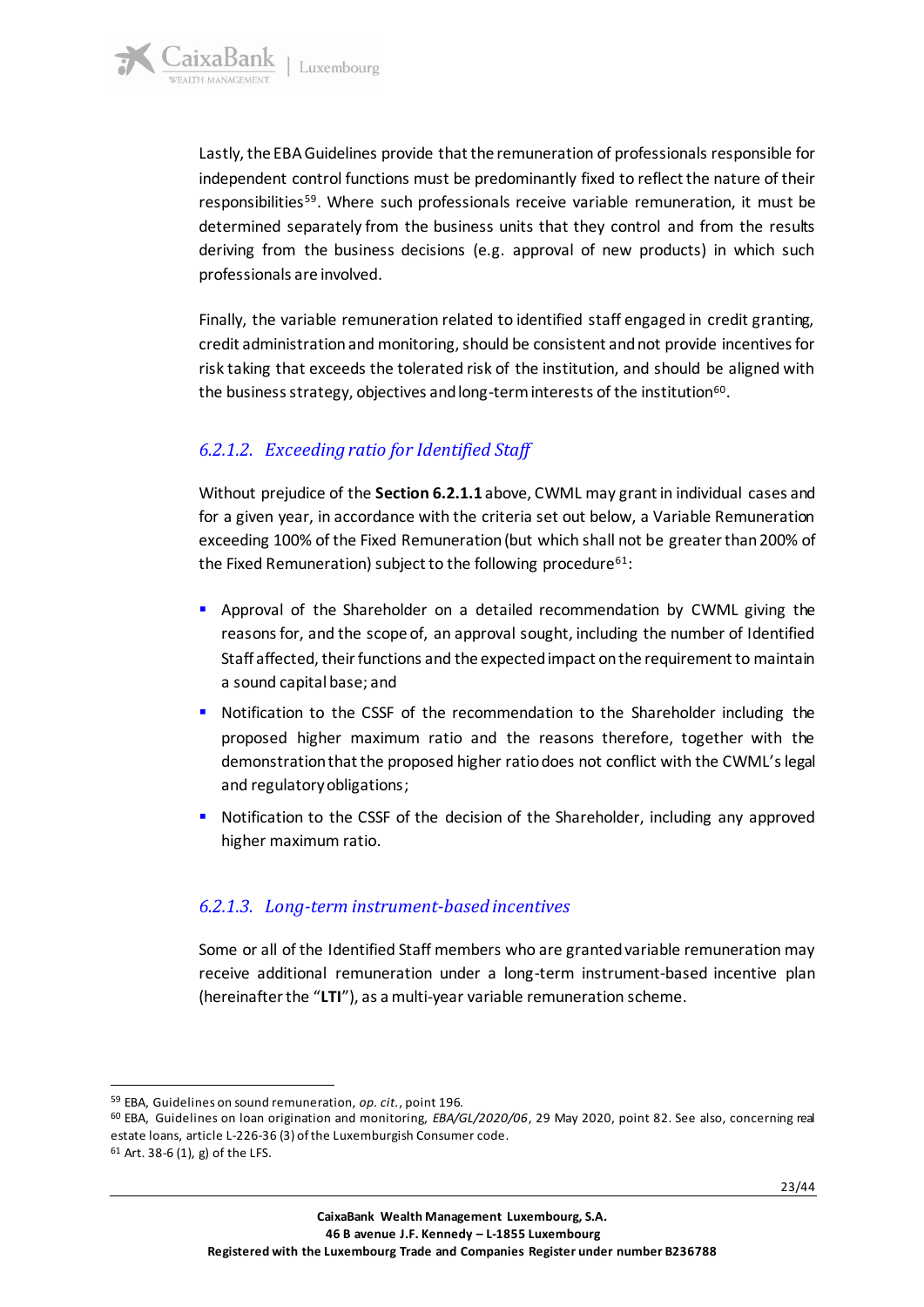The LTI may be structured as a variable remuneration scheme that allows its participants to receive, after a certain period of time has elapsed, an amount in shares or other instruments, or options in such shares or instruments, or in cash, provided certain conditions set forth in the LTI are met.

The specific terms of the LTI (including those concerning the payment cycle and reduction and claw back clauses) shall be those established by the Board of Directors, in the relevant resolution and implementing documents, and must be tailored to and compatible with the principles of the Remuneration Policy and shall be subject to the approval of the Shareholder and the Board of Directors.

### <span id="page-23-0"></span>*6.2.2. Determination of the variable remuneration*

### <span id="page-23-1"></span>*6.2.2.1. Members of the Authorized Management*

The variable remuneration of CWML's Authorized Management is determined on the basis of an objective bonus set for each one of them by the Board of Directors and a maximum attainment percentage of 150 %.

As the 150% maximum attainment percentage exceeds the threshold of 100% of the fixed component of the total remuneration (but remains below 200% thereof), this ratio shall be duly substantiated and shall follow the procedure laid down in **Section 6.2.1.2** above. The attainment level is set according to the following measurable parameters:

■ 50% based on individual challenges

The individual challenges portion (50 percent) must be distributed globally between challenges related to the CWMLs strategy. The final assessment to be made by the Board of Directors may fluctuate +/-25 percent in relation to the objective assessment of individual challenges, in order to take into account the qualitative assessment of the performance of the Authorised managers, and any exceptional challenges that may arise during the year and which were not established at the outset.

■ 50% based on corporate challenges

The 50 percent corresponding to corporate challenges must be set for each year by the Board of Directors and should be weighted based on objective-linked concepts according to the main objectives of the institution.

Such concepts may comprise, among others, all or some of those listed below by way of example: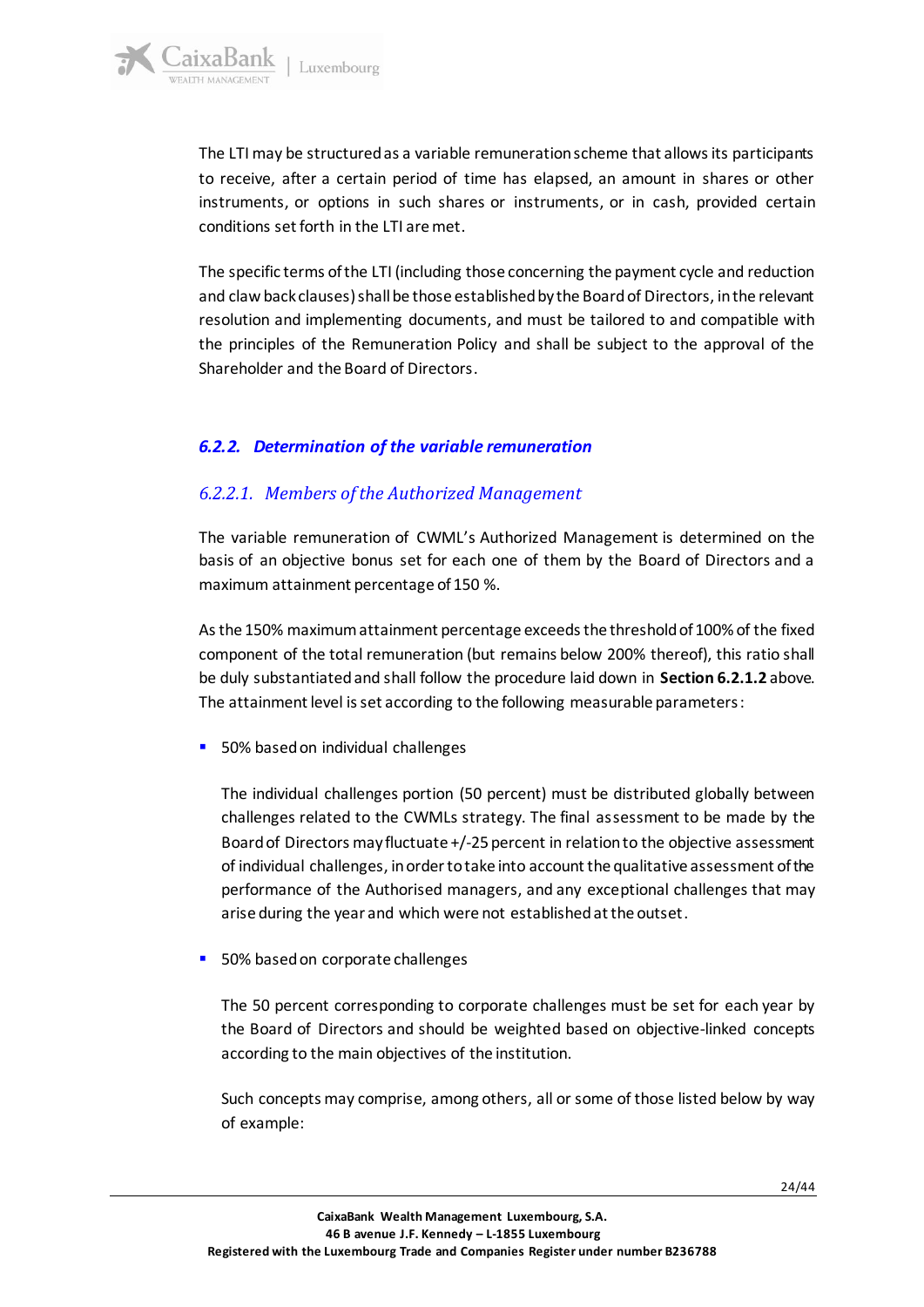aixaBank

- ROTE ("return on tangible equity");
- Variation in recurring operating expenses;
- Risk Appetite Framework.

The proposed composition and weighting of corporate challenges must be set in all cases per the provisions of the LFS and the implementing regulations and may vary between the members of Authorised Management.

### <span id="page-24-0"></span>*6.2.2.2. Members of the Internal Control Functions*

The amount of Variable Remuneration of Internal Control Functions is never linked to the performance of the business units they oversee but to the carrying of their specific responsibilities so as to avoid conflicts of interests.

Members exercising control functions must be remunerated according to the attainment of objectives related to their functions, independent of the performance of the business areas they control<sup>62</sup>.

In any case, the Remuneration of Identified Staff belonging to Internal Control Functions shall be predominantly fixed in order to guarantee their objectivity and independence.

### <span id="page-24-1"></span>*6.2.2.3. Other Identified Staff*

Other Identified Staff will be subject to the variable remuneration system applicable in light of their functions, and adjusted for risk depending on the area to which they belong or the position they hold. This bonus programme already includes specific sustainability objectives which influences the variable remuneration of managers involved in investment advisory activities.

Variable Remuneration to be granted to Identified Staff not being heads of Control Functions or part of the Management and not exceeding three months' salary may be decided by the Board of Directors only, in line with the general principles of this Policy.

As a result, each of these professionals is assigned to a specific bonus programme.

Generally speaking, the pay level must be determined based on the achievement of individual and corporate challenges in the proportion set by the relevant Bonus Programmes approved by the Management and the Board of Directors.

 $62$  Art. 38-5 (1), e) of the LFS.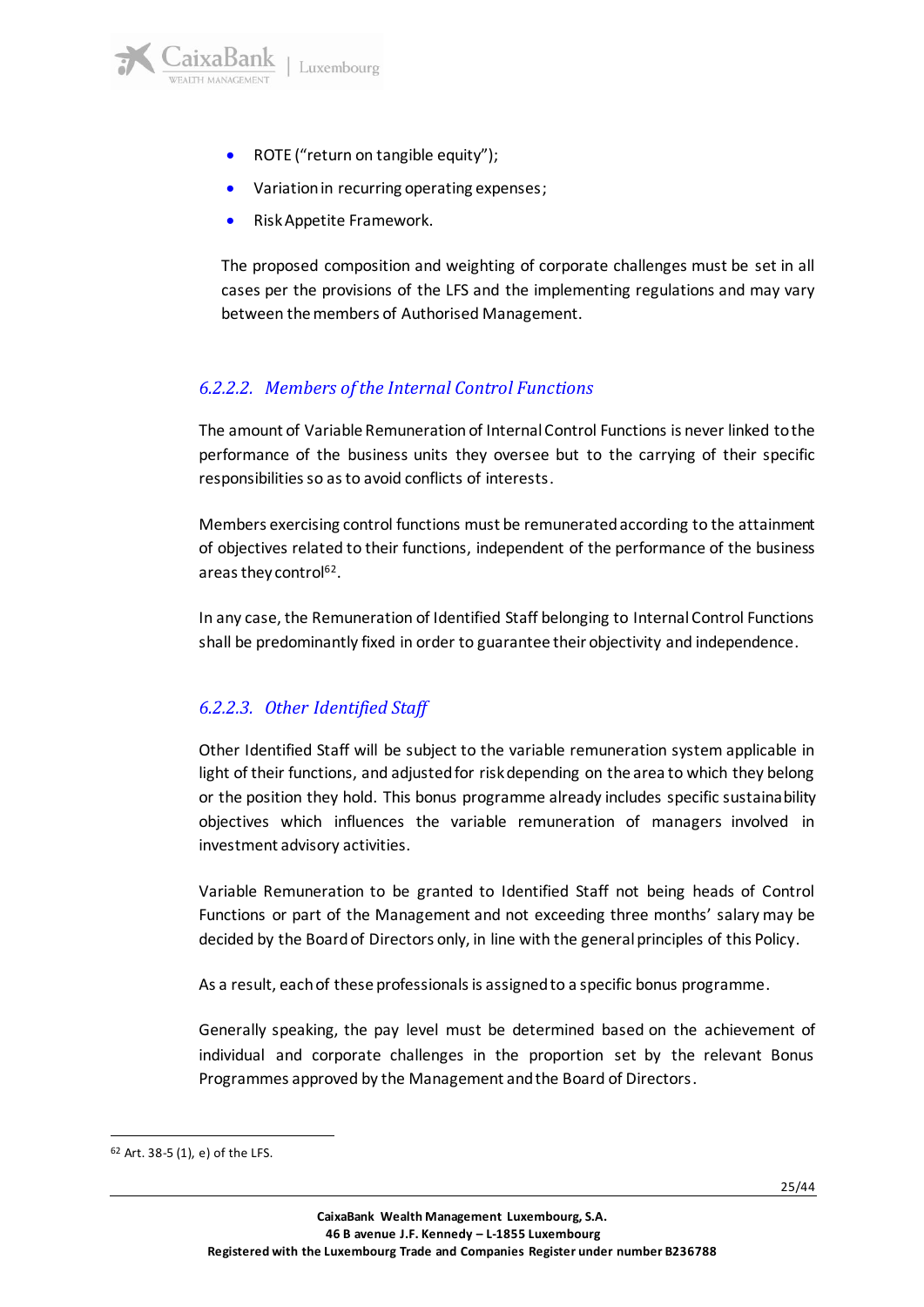The weighting of the corporate challenges must be set for each year and distributed by objective-linked concepts according to the main challenges set for each area.

Such concepts may comprise, among others, all of some of those listed below by way of example:

- ROTE ("return on tangible equity");
- Variation in recurring operating expenses;
- Risk Appetite Framework.

The proposed composition and weighting of corporate challenges must be set in all cases per the provisions of the LFS and the implementing regulations.

### <span id="page-25-0"></span>*6.2.3. Appraisal of the variable remuneration*

### <span id="page-25-1"></span>*6.2.3.1. Appraisal of performance*

In addition to the developments laid down under **Section 6.1.2** (see above), the indicators used to make ex ante adjustments for risk of variable remuneration accrued via Bonus vary between categories of the Identified Staff.

For the purposes of the ex-ante adjustment of variable remuneration, all members of the Identified Staff who are granted variable remuneration must be assigned to one of the following categories. They are assigned having regard to the nature of their functions and must be individually notified to each interested party.

The approach is based on individual performance (qualitative criteria) for one year and is then confronted to a performance period of 3 years insofar as possible (Short-term approach).

Additionally, the following criteria measured over a time period of 5 years are taken into consideration (Long-term approach) by the Board of Directors and the Shareholder for the purpose of their appraisals:

- Company Performance;
- Risk, Compliance, Consistency.

The Board of Directors and the Shareholder shall further take into account potential adverse developments in the future for the purpose of their appraisal (e.g. current risks, expected losses, stressed conditions associated with the Bank's activities, etc…).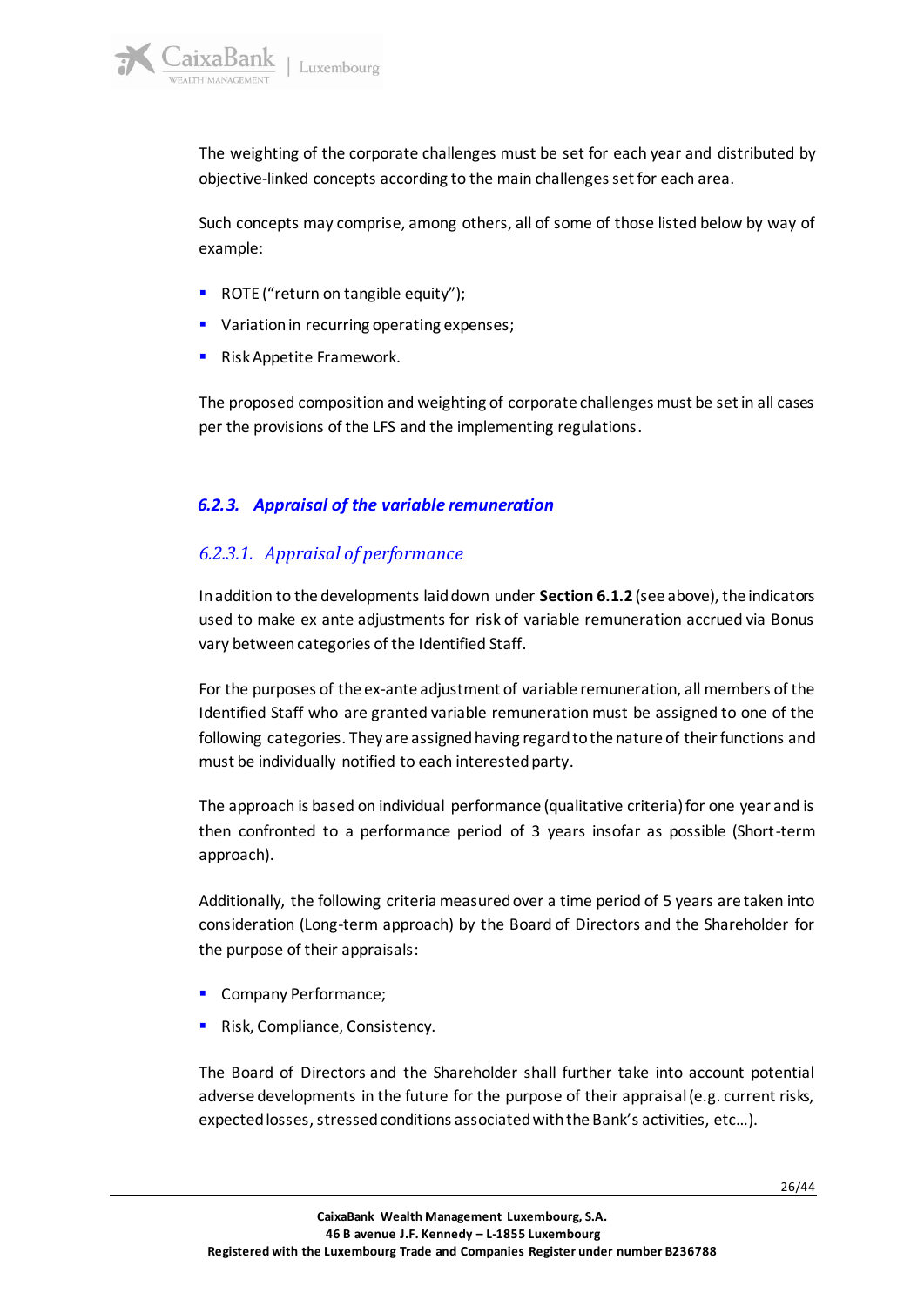The manner in which the aforementioned criteria affected the appraisal made by the Board of Directors and the Shareholder should also be duly documented.

The adequacy of the aforementioned criteria shall be regularly reviewed by the Board of Directors. For that purpose, the Board of Directors shall consult the Control Functions and, where relevant, take into account the comments and/or recommendations provided by the latter in relation to such criteria.

The assessment of individual performance for Identified Staff shall then be measured annually, exclusively on the basis of qualitative criteria. In that respect, the following specific criteria and weighting shall apply:

#### **Weight Criteria**

aixaBank

- 65% achievement of individual goals;
- 15% success in carrying out strategies and policies;
- 10% compliance with legal and regulatory requirements, and internal governance;
- 10% teamwork;

Total: 100%

Weightings shall be applied equally to all Identified Staff.

The overall achievement (sum of single achievements) is capped at 100%. With an overall achievement of 100% the Variable Remuneration of the relevant Identified Staff corresponds to the entire amount allocated to the relevant Identified Staff on the basis of the Overall bonus budget calculated as per **Section 6.1.3** (see above).

Appraisal is carried out jointly by the Board of Directors and the Shareholder, except for the Management and the Heads of the Control Functions for which the appraisal is carried out jointly by the non-executive members of the Board of Directors and the Shareholder. For the purpose of such appraisals, the Board and the Shareholder shall take into account the proposals made in that respect by the Control Functions.

The result of such individual appraisals (including the detailed manner in which such a result was obtained) should be duly documented and be made available to the relevant Identified Staff upon request.

The adequacy of the aforementioned criteria shall be regularly reviewed by the Board of Directors. For that purpose, the Board of Directors shall consult the Internal Control Functions and, where relevant, take into account the comments and/or recommendations provided by the latter in relation to the appraisal criteria applied by CWML.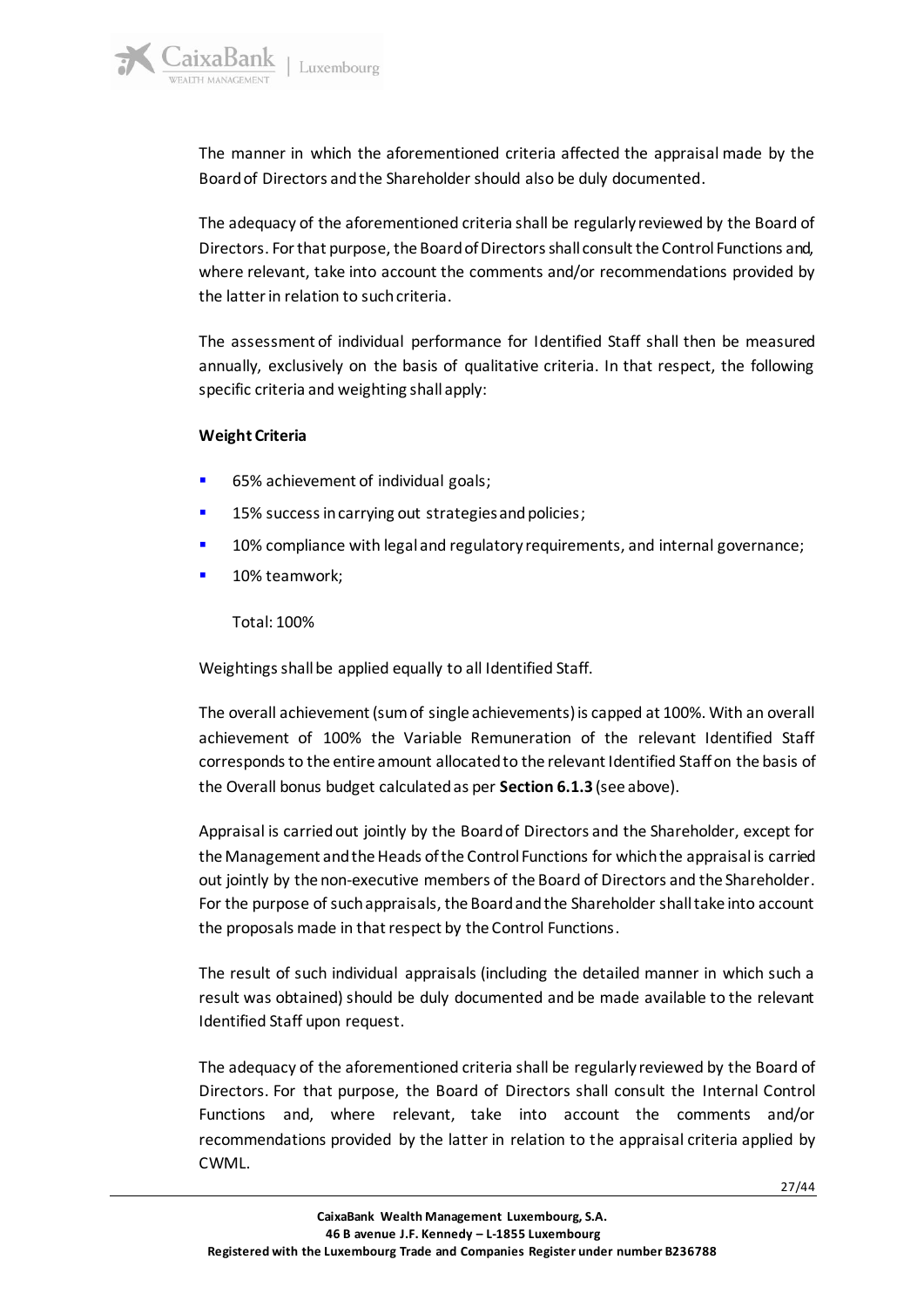

### <span id="page-27-0"></span>*6.2.3.2. Risk adjustment*

The risk adjustment is based on CWML Risk Appetite Framework (hereinafter "**RAF**") metrics. Each member of the Identified Staff is assigned all RAF metrics; the whole result leads to an adjustment of the variable remuneration.

The RAF consists of a set of quantitative and qualitative metrics that assess all the risks of CWML. Some of the metrics, due to their high correlation, have been grouped for the purposes of the IAR. Metrics or groupings of metrics are listed below:

- Grouping of solvency metrics (CET1 and Leverage ratio)
- Grouping of cost effectiveness metrics (ROTE and Cost-to-income ratio metrics)
- Grouping of liquidity metrics (LCR and NSFR)
- Grouping of asset quality (past due loans and cost of risk)
- Grouping of concentration (LAREX)
- Grouping of operational risk
- Grouping of legal risk
- Grouping of conduct risk
- Grouping of reputational risk

The grouping of solvency and liquidity metrics will weigh 1,5 times compared to the other metrics given that these are regulatory metrics which have an enhanced follow-up as well as regulatory impact in case of breach.

Although the assessment of the quantitative indicators that make up the RAF may be a numerical result, the RAF summarises the status of the metrics in a colour: green, amber or red. For the purposes of the RAI, the colour of the RAF metrics will be taken into account.

The Board shall approve, on a yearly basis, the expected RAF fulfilment scale, where there is a relationship between the number of tolerance at year end versus the variable remuneration fulfilment.

In case of recalibration of the RAF during the year, unless otherwise indicated by the Board of Directors, the approved budget for the year will not be reprocessed, neither in terms of the thresholds applied in the determination of the target colours. If a new metric were to be introduced, it would not be part of the RAF for the year.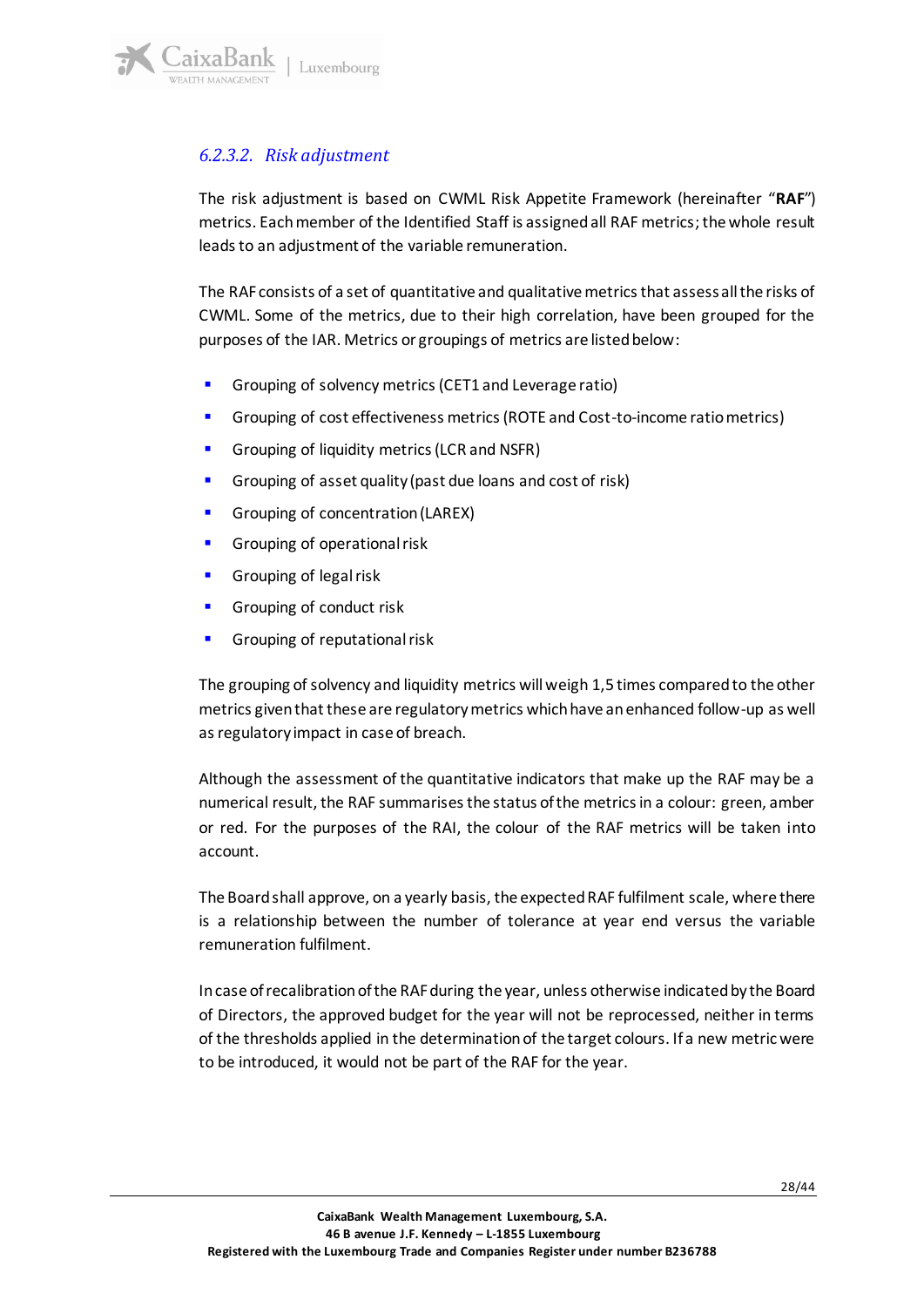### <span id="page-28-0"></span>*6.2.4. Incompatibility with personal hedging strategies or avoidance mechanisms*

Per the provisions of 38-6 (1), p) of the LFS and the EBA Guidelines<sup>63</sup>, the professionals from the Identified Staff undertake to refrain from making use of any personal hedging or insurance strategies in relation to the remuneration that may prove detrimental to the effects of alignment with the healthy risk management underpinning the remuneration systems.

Moreover, the Bank shall not pay the variable remuneration in the form of instruments or methods that seek to ensure or effectively result in a failure to meet the remuneration requirements of the Identified Staff.

<sup>63</sup> EBA, Guidelines on loan origination and monitoring, *op. cit.*, point 181.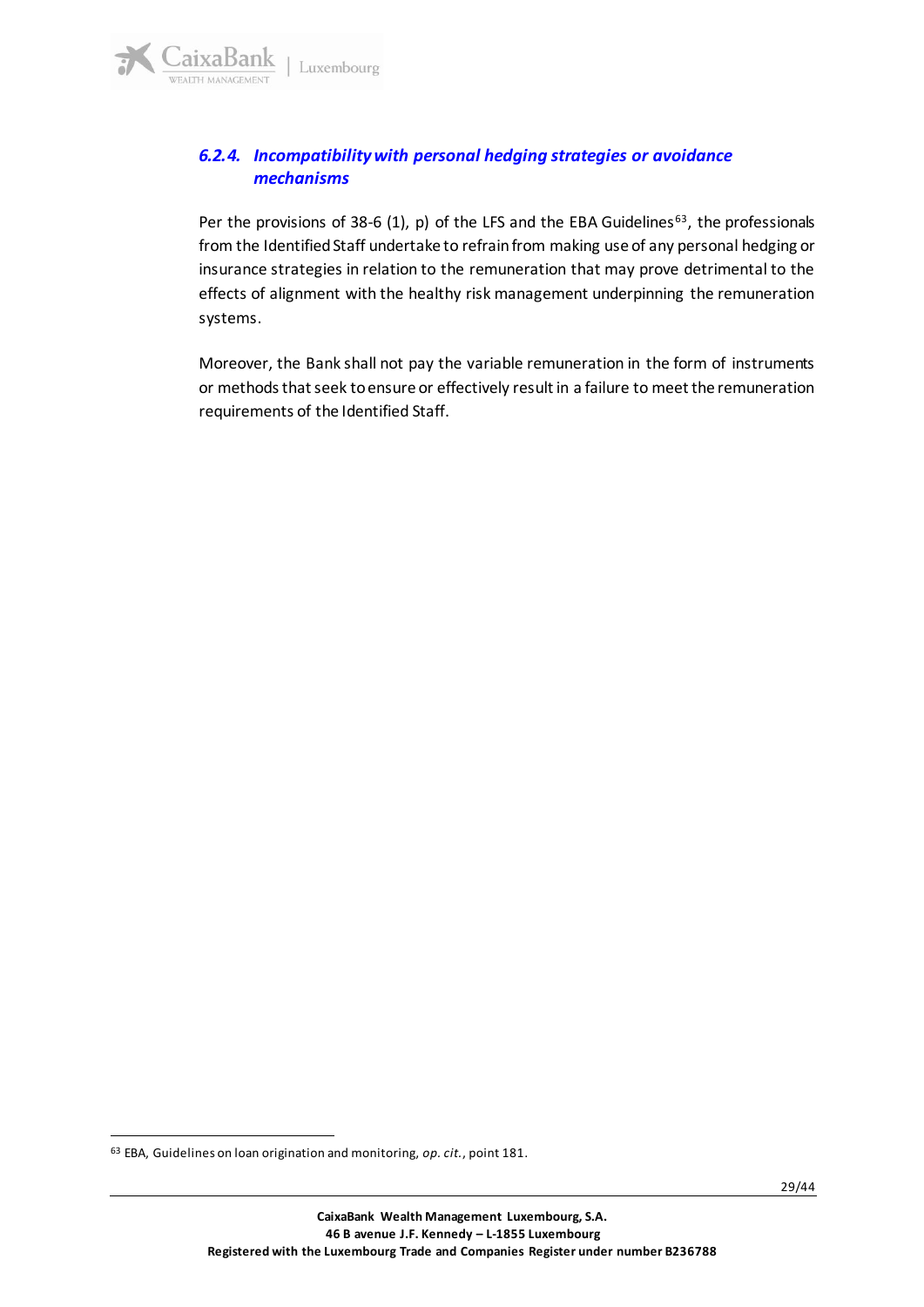

## <span id="page-29-2"></span><span id="page-29-1"></span><span id="page-29-0"></span>**6.3. Rules applicable to Relevant Persons and other Staff members**

### *6.3.1. Relevant persons 6.3.1.1. Principle*

In case of a positive performance measurement of a Staff member in light of the general principles set out under **Section 6.1.2** (see above)and taking into account the available Overall bonus budget calculated as per **Section 6.1.3** (see above), the Authorised Management may, on a discretionary basis, propose to the Board of Directors, for approval, the granting of an individual Variable Remuneration to the Relevant persons. The granting of such a discretionary Variable Remuneration is not a contractual right for the Relevant persons.

The decision to grant an individual Variable Remuneration will be duly documented.

Relevant persons have a specific bonus programme, with its own design and metrics, including quantitative and qualitative elements (see **Section 6.3.1.2** below), which shall also be duly documented in advance. This programme shall include specific sustainability objectives which influences the variable remuneration of managers involved in investment advisory activities. In addition, all quantitative or qualitative criteria have to be clearly defined, in order to avoid them creating conflicts of interests<sup>64</sup>.

Generally speaking, the pay level must be determined based on the achievement of individual and corporate challenges in the proportion set by the relevant Bonus Programmes approved by the Management and the Board of Directors.

The weighting of the corporate challenges must be set for each year and distributed by objective-linked concepts according to the main challenges set for each area.

Such concepts may comprise, among others, all of some of those listed below by way of example:

- ROTE ("return on tangible equity");
- Variation in recurring operating expenses;
- Risk Appetite Framework.

The proposed composition and weighting of corporate challenges must be set in all cases per the provisions of the LFS and the implementing regulations.

<sup>64</sup> ESMA, Consultation Paper – Guidelines on certain aspects of the MiFID II remuneration requirements, *ESMA35-36-2324*, 19 July 2021, points 18 and 19.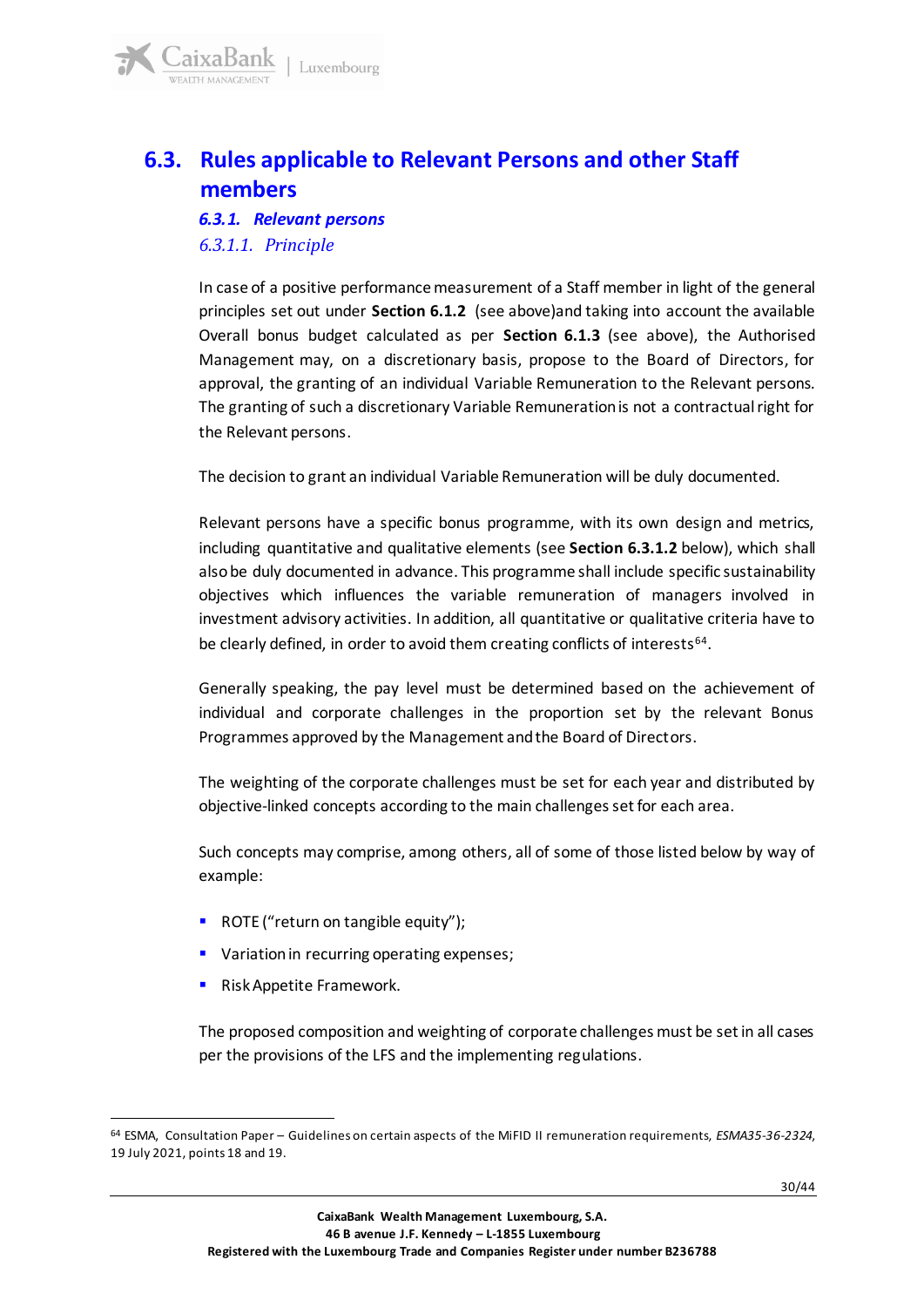

### <span id="page-30-0"></span>*6.3.1.2. Appraisal of performance*

According to the developments laid down under **Section 6.1.2** (see above), qualitative criteria shall be implemented to appraise the performance of the Relevant persons. Appropriate qualitative criteria could include, among others: "*compliance with regulatory requirements such as conduct of business rules (in particular, the review of the suitability of instruments sold by relevant persons to clients, if relevant) and internal procedures, fair treatment of clients and client satisfaction*" 65 .

In addition, some Relevant persons may be involved in the credit granting, administration and monitoring. When it is the case, CWML shall ensure that the performance and risk measurement process to determine the variable remuneration includes appropriate credit quality metrics that are in line with CWML's credit risk appetite<sup>66</sup>.

### <span id="page-30-1"></span>*6.3.2. Other Staff members*

For the other staff members, the variable remuneration model is called the Challenge Programme and includes all professionals of the Identified Staff that pursue their activities in business support or control areas. The challenges established in these areas are set by means of an agreement between each professional and the function manager, and must be consistent with the challenges of the area.

Generally speaking, the pay level must be determined based on the achievement of individual and corporate challenges in the proportion set by the relevant Bonus Programmes approved by the Management and the Board of Directors.

The weighting of the corporate challenges must be set for each year and distributed by objective-linked concepts according to the main challenges set for each area. Such concepts may comprise, among others, all of some of those listed below by way of example:

- ROTE ("return on tangible equity");
- Variation in recurring operating expenses;
- Risk Appetite Framework.

The proposed composition and weighting of corporate challenges must be set in all cases per the provisions of the LFS and the implementing regulations.

<sup>65</sup> ESMA, Consultation Paper – Guidelines on certain aspects of the MiFID II remuneration requirements, *op. cit.*, point 17. <sup>66</sup> EBA, Guidelines on loan origination and monitoring, *op. cit.*, point 83. See also, concerning real estate loans, article L-226- 36 (3) of the Luxemburgish Consumer code.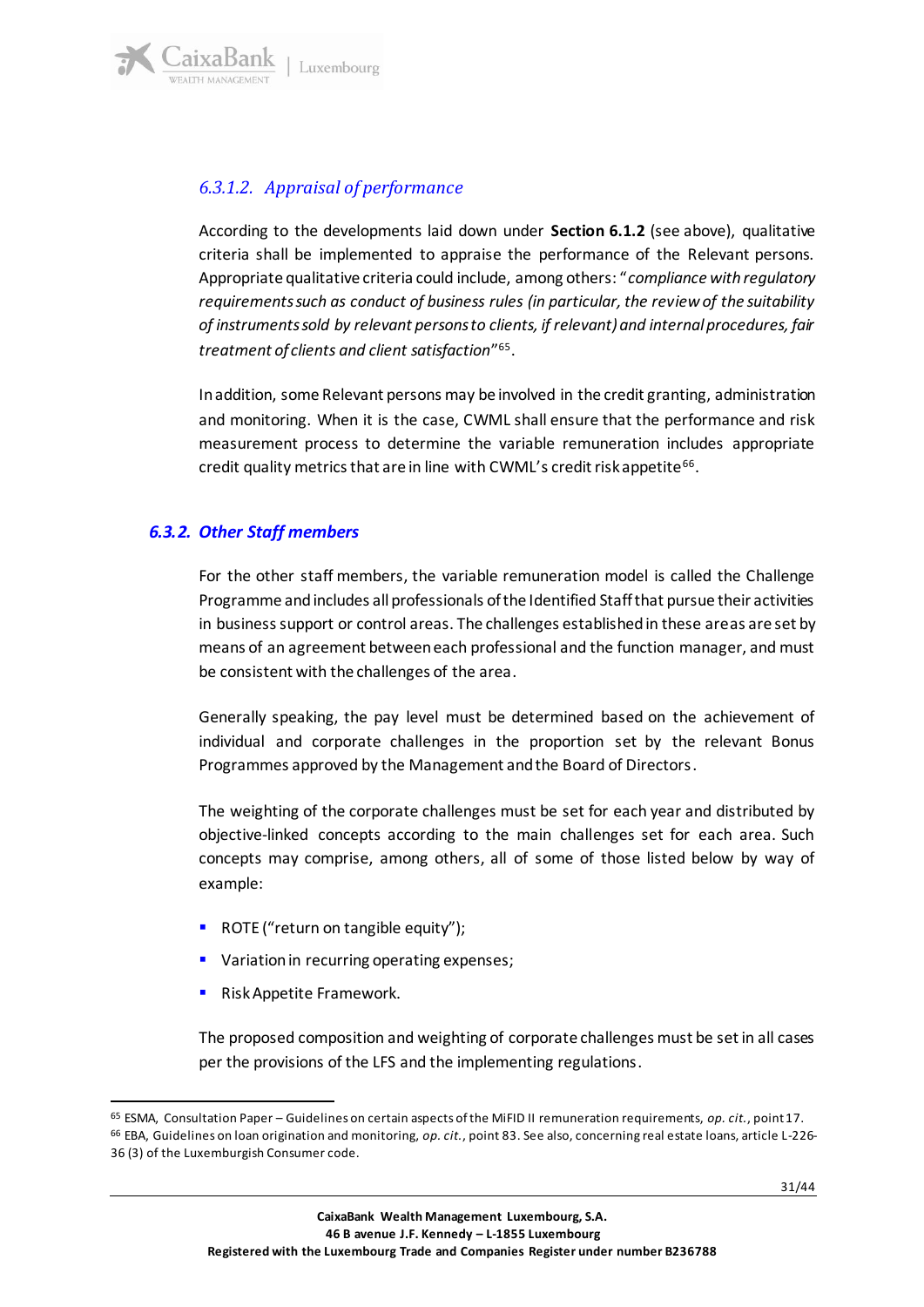

### <span id="page-31-1"></span><span id="page-31-0"></span>**6.4. Payment rules** *6.4.1. Continuity requirement*

Without prejudice of expressly agreed exceptions, in the event of the holding in abeyance or termination of an employment contract of any employee participating in a variable remuneration plan, payment of the variable remuneration shall be subject to a general criterion whereby **participants who leave the entity before the end of the year shall lose all their vested rights under the programme**.

However, if the employee leaves the following year, but before the envisaged bonus is paid in the first quarter of that year, the bonus may be paid, upon CWML's documented decision, having regard to the degree to which the challenges in question are attained and the provisions of this Policy.

### <span id="page-31-2"></span>*6.4.2. Payment deferral*

#### **a) General aspects**

The LFS provides that a substantial portion (and at all times no less than 40 percent) of the variable remuneration must be deferred, for Authorised management and the Identified Staff, over a period of between four and five years at least<sup>67</sup>, and must be duly tailored to the nature of the businesses, their risks and the activities of the relevant Identified Staff member. In the case of particularly high variable remuneration, the minimum threshold stands at 60 percent<sup>68</sup>.

Moreover, the LFS provides that any remuneration payable in line with the provisions governing deferral may not be received quicker than on a proportional basis, and that the deferral period must also be set with regard to the economic cycle, the nature of the business, its risks and the activities of the Bank in question.

Elsewhere, the LFS provides that a substantial portion and in any event at least 50%, of Variable Remuneration shall consist of an appropriate balance of (i) shares or equivalent ownership interests or share-linked instruments or equivalent non-cash instruments; (ii) where possible, other instruments within the meaning of Article 52 or 63 of CRR or other instruments which can be fully converted to Common Equity Tier 1 instruments or written down, that in each case adequately reflect the credit quality of the Bank as a going concern and are appropriate to be used for the purposes of variable remuneration of the Bank. (Such instruments must be subject to a suitable retention policy, designed to ensure that the incentives are in keeping with the long-term interests of the credit institution).

<sup>67</sup> Art. 38-6 (1), m) of the LFS; EBA, Guidelines on sound remuneration, *op. cit.*, point 260.

<sup>68</sup> EBA, Guidelines on sound remuneration, *op. cit.*, point 262.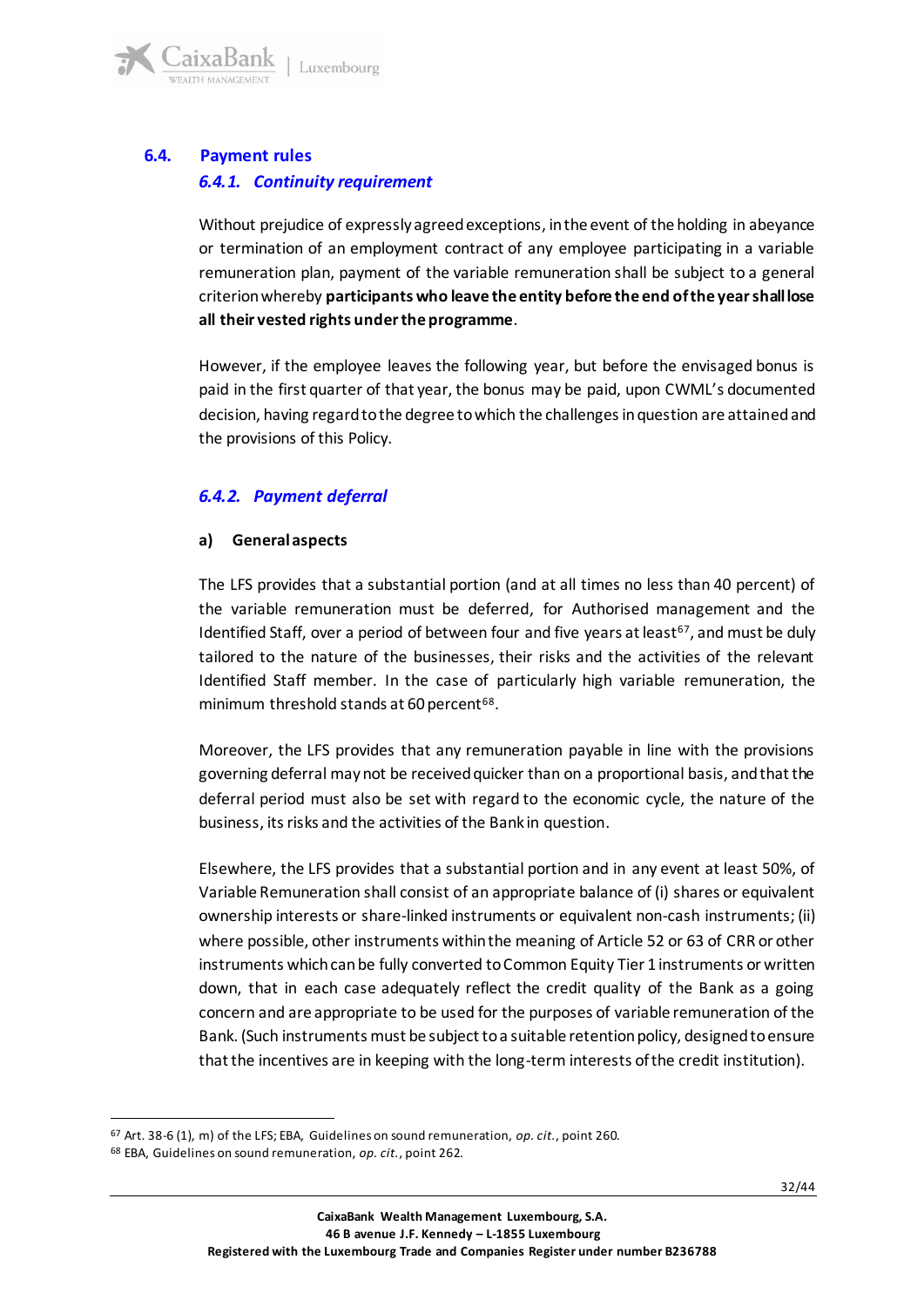

### **b) Deferral percentages**

As a principle, a deferral percentage of 60% shall be applied to all Variable Remuneration granted that exceeds 500.000 EUR, regardless whether or not the total remuneration exceeds 1.000.000 EUR.

Only, where the Variable Remuneration does not exceed this abovementioned amount, the Variable Remuneration deferral percentages applied by CWML shall be as follows:

- Chief Executive Officer: 60%<sup>69</sup>;
- Other members of the Authorized Management: 50%<sup>70</sup>;
- Identified Staff members: 40%<sup>71</sup>.

For the purposes of implementing the Remuneration Policy, for the determination of the employee's high-earner status, in case of early termination payment, the amount considered to be variable (of such payment) will include the severance payments, to the exception laid down hereunder (see Section 9).

Moreover, the Board of Directors shall be empowered to decide. in the case of a Variable Remuneration component of a particularly high amount, that at least 60% of the amount shall be deferred, regardless of the above percentages.

#### **c) Deferral periods**

The non-deferred portion of any Variable Remuneration earned with respect to the relevant category must be paid on the payment date envisaged in the Bonus programme in respect of each professional (the Initial Payment Date). The percentage of Variable Remuneration subject to deferral is detailed in the following section.

50% of the amount payable under the initial payment is paid in cash, with the remaining 50% paid in instruments.

The deferred portion of the risk-adjusted Variable Remuneration to which the members of the Authorised Management<sup>72</sup> are entitled, provided the reduction scenarios envisaged in **Section 6.4.3** have not arisen, must be paid in **five instalments**, in line with the following amounts and dates $73$ :

<sup>69</sup> EBA, Guidelines on sound remuneration, *op. cit.,* point 262.

<sup>70</sup> EBA, Guidelines on sound remuneration, *op. cit.,* point 261.

<sup>71</sup> EBA, Guidelines on sound remuneration, *op. cit.,* point 262. Per application of the proportional criterion inside CABK Group, this is the deferred percentage expected for to be applicable to for all Luxemburg Identified Staff.

<sup>72</sup> EBA, Guidelines on sound remuneration, *op. cit.,* point 260.

<sup>73</sup> This pro rata vesting is established according to EBA, Guidelines on sound remuneration, *op. cit.*, point 268.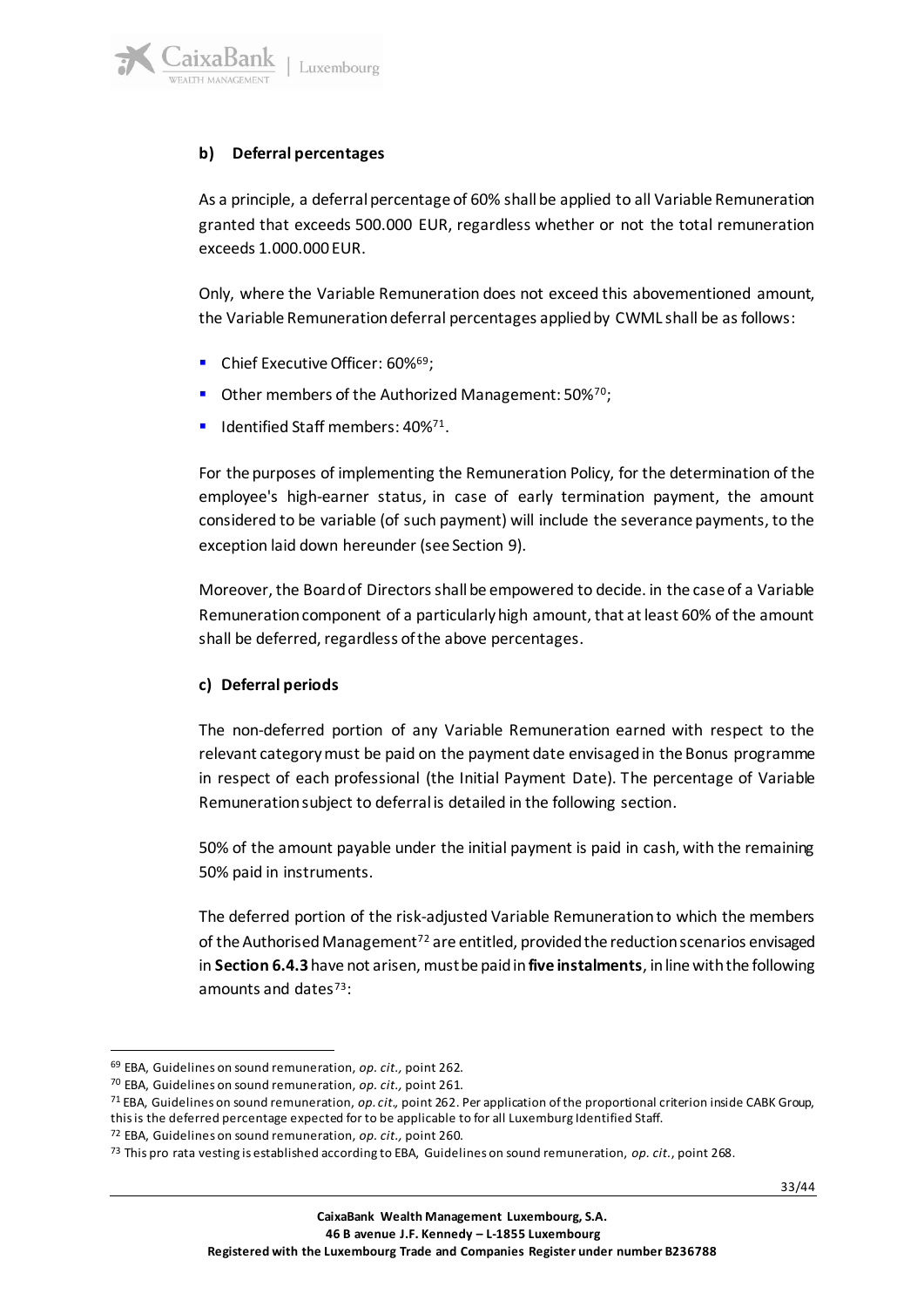

- 1/5: 12 months after the Initial Payment Date;
- 1/5: 24 months after the Initial Payment Date;
- 1/5: 36 months after the Initial Payment Date;
- 1/5:48 months after the Initial Payment Date;
- 1/5: 60 months after the Initial Payment Date.

The deferred portion of the risk-adjusted Variable Remuneration to which the **other Identified Staff**<sup>74</sup> are entitled, provided the reduction scenarios envisaged in Section**6.4.3** have not arisen, must be paid in **four instalments**, in line with the following amounts and dates:

- 1/4: 12 months after the Initial Payment Date;
- 1/4: 24 months after the Initial Payment Date;
- 1/4: 36 months after the Initial Payment Date;
- 1/4: 48 months after the Initial Payment Date.

The portion of Variable Remuneration payable under deferral arrangements shall vest no faster than on a pro-rata basis When calculating the ratio of Instruments deferred for not less than five years, the Bank shall apply a discount rate of a maximum 25% of the total Variable Remuneration to the extent permitted and under the conditions set out by applicable regulatory requirements.

#### **d) Payments in cash and instruments**

50 percent of the amount payable on each of the dates envisaged in the preceding section c) shall be paid in cash, with the remaining 50 percent paid in instruments, net of the applicable taxes (withholdings or payments on account).

Where payment may be made in the form of instruments, such instruments should contribute to the alignment of variable remuneration with the performance and risks of CWML<sup>75</sup> and will therefore all be preferably CaixaBank shares. Nonetheless, the Bank may grant other instruments admitted for Variable Remuneration, on the terms and per the requirements envisaged in the LFS, Delegated Regulation (EU) No 527/2014 and the EBA Guidelines.

<sup>74</sup> EBA, Guidelines on sound remuneration, *op. cit.,* point 260.

<sup>75</sup> EBA, Guidelines on sound remuneration, *op. cit.*, point 270.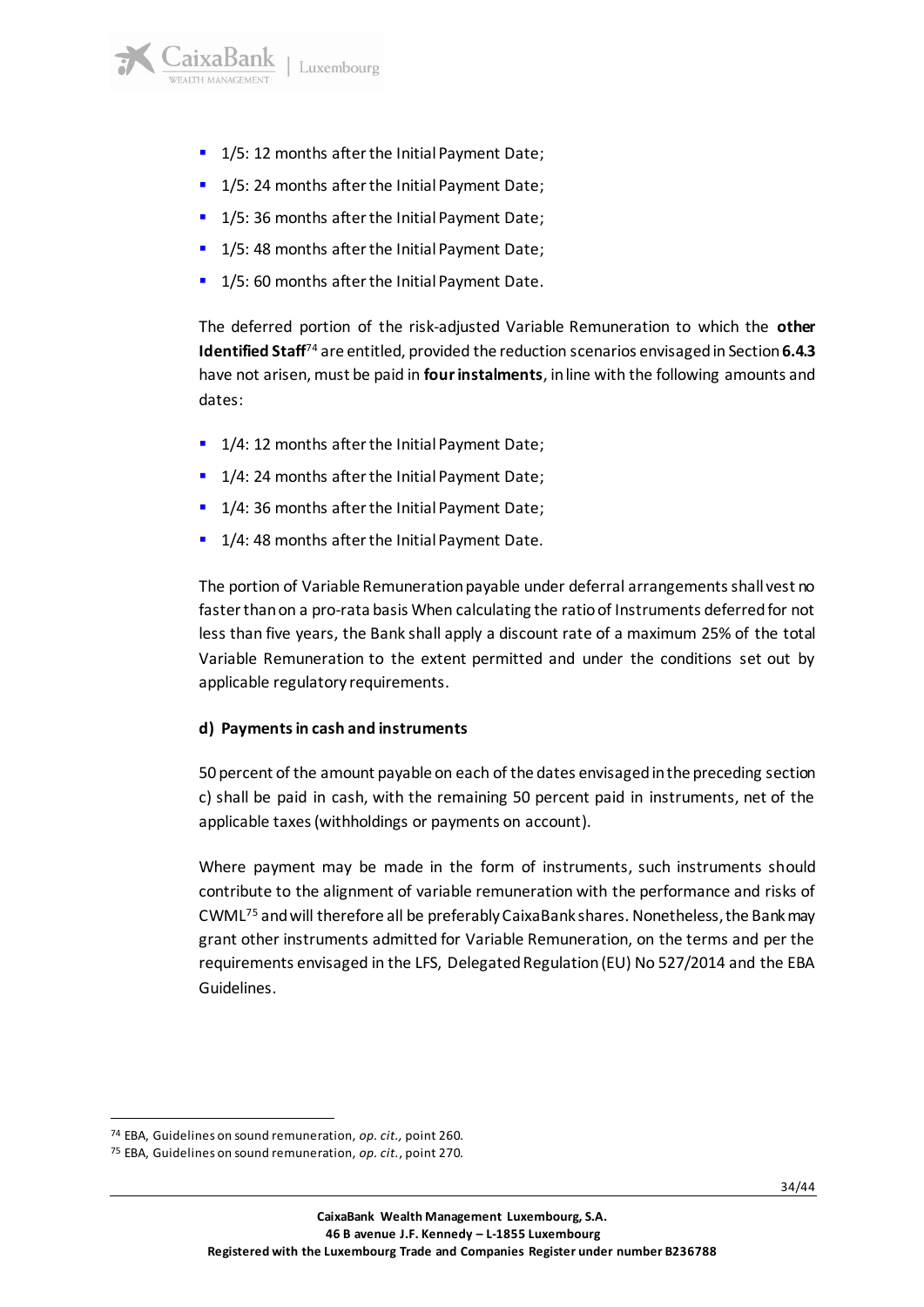

### **e) Withholding**

All instruments delivered are subject to a one-year withholding as from the date on which they are granted, during which the professional may not dispose of them.

When allocating the Instruments (irrespective of the fact that they are granted on a deferred basis or not), the Bank will thus ensure that such Instruments are subject to an appropriate withholding taking into account the longer-term interests of the Bank, provided that in any case the retention period for the deferred portion of Variable Remuneration should not be less than one year.

During the retention period, the exercise of any rights attaching to such instruments lies with the professional, as the owner.

### **f) Payment of income in cash and deferred instruments**

Throughout the deferral period, the ownership of both instruments and any deferred cash payments lies with the entity obliged to pay such remuneration.

With respect to income from instruments, in line with the EBA Guidelines, the Entity shall not pay any interest or dividends with respect to such deferred instruments either during or after the deferral period.

### **g) Special scenarios**

In special scenarios that have not been envisaged (e.g., corporate transactions affecting the ownership of the instruments granted or deferred), tailor-made solutions in keeping with the LFS, its implementing legislation and the principles of the Remuneration Policy must be applied, ensuring that the value of the relevant consideration is not artificially diluted or altered.

### **h) Exception to the application of the variable remuneration payment cycle**

Where so permitted by the oversight practices of the competent authority, the provisions of the Remuneration Policy concerning deferral percentages and periods, payment in instruments and retention policies shall not apply to bonus-linked variable remuneration where the amount earned in a particular year falls below €50,000, which shall be paid in cash on the relevant payment date.

This exception shall not apply to any variable remuneration earned by the Management included within the Identified Staff, regardless of the amount.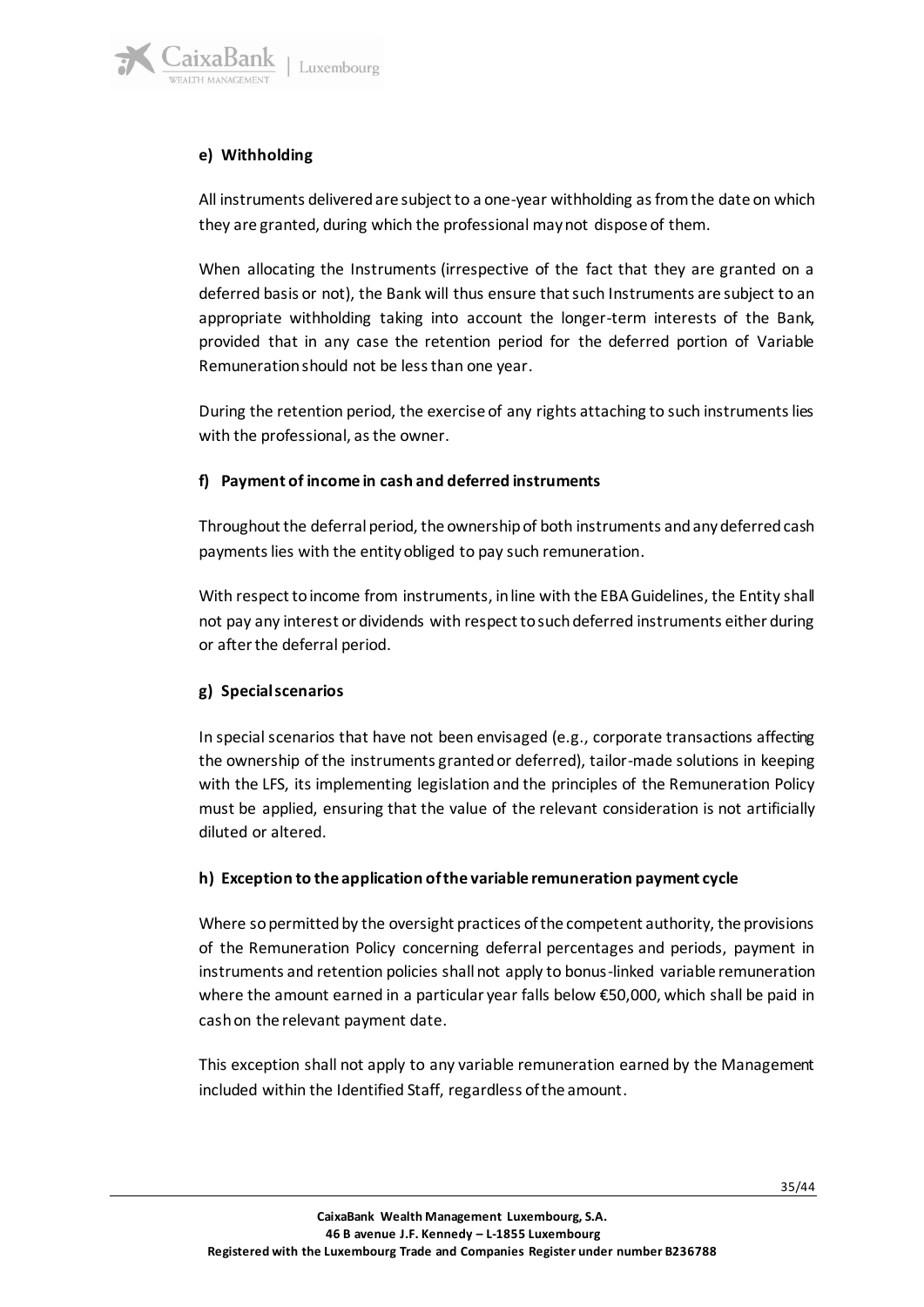### <span id="page-35-1"></span><span id="page-35-0"></span>*6.4.3. Reduction of the Variable Remuneration 6.4.3.1. General aspects*

Per the provisions of Article 38-6 (1), n) of the LFS, variable remuneration, including the deferred portion, shall only be paid or become vested where it proves sustainable in light of the financial situation of CWML as a whole, and where it can be justified in light of the results of the Bank, the business unit and the person in question.

Notwithstanding the application of the general principles of contractual and employment law, the LFS also provides that the total variable remuneration must be reduced considerably where the Bank underperforms financially or makes a loss, factoring in both current remuneration and reductions in payouts of amounts previously earned, in the form of mechanisms to reduce remuneration (malus) or claw back remuneration already paid, which may affect up to 100 % of the total Variable Remuneration.

Credit institutions shall set specific criteria for the application of malus and clawback. Such criteria shall in particular cover situations where the staff member:

- (i) participated in or was responsible for conduct which resulted in significant losses to the credit institution;
- (ii) failed to meet appropriate standards of fitness and propriety;
- (iii) evidence of misconduct or serious error by the Identified Staff member (e.g. breach of code of conduct and other internal rules, especially concerning risks);
- (iv) whether the Bank subsequently suffers a significant downturn in its financial performance (e.g. specific business indicators), in line with the provisions of the Recovery Plan applicable to it;
- (v) whether the Bank suffers a significant failure in terms of risk management;
- (vi) significant increases in the Bank's economic or regulatory capital base, in line with the provisions of the Recovery Plan applicable to it; and
- (vii) any regulatory sanctions where the conduct of the Identified Staff member contributed to the sanction.

Malus arrangements are explicit ex post risk adjustment mechanisms where CWML itself adjusts Remuneration of the Identified Staff member based on such mechanisms (e.g. by lowering awarded cash Remuneration or by reducing the number or value of instruments awarded) 76 .

<sup>76</sup> EBA, Guidelines on sound remuneration, *op. cit.*, point 290.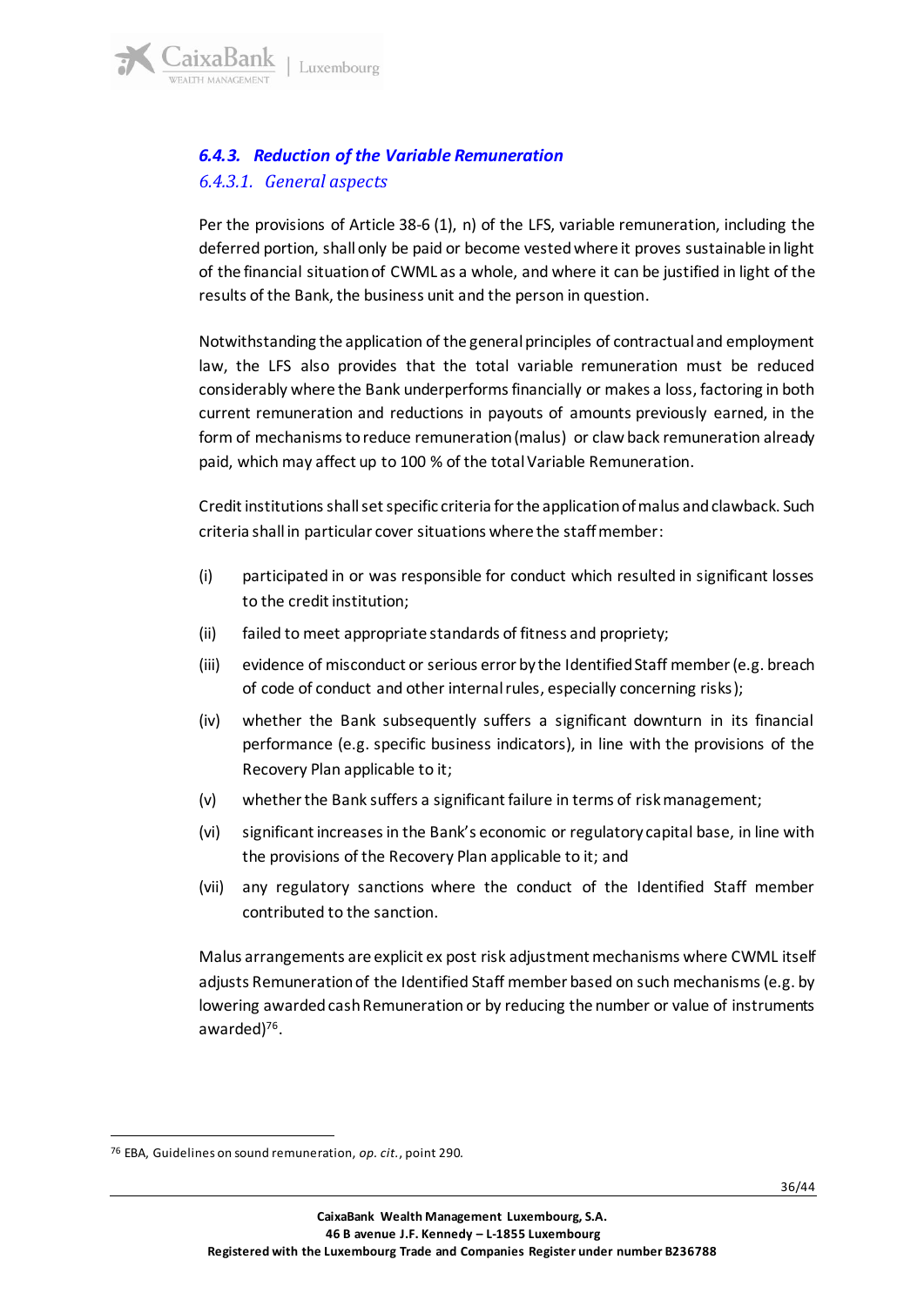Ex post risk adjustments are performance or risk-related. They respond to the actual risk outcomes or changes to persisting risks of the Bank, business line or Identified Staff's activities.

### <span id="page-36-0"></span>*6.4.3.2. Reduction scenarios("malus")*

In line with the foregoing, the amount of Variable Remuneration to which the persons included in the Identified Staff are entitled, including any amounts pending payment, whether in cash or in the form of instruments, shall be reduced, in whole or in part, in the event that the Bank as a whole or a specific area or division of the Bank underperforms financially or in the event of exposure generated by the relevant person.

To this end, the Bank must compare the performance evaluation with the subsequent conduct of the variables contributing to the targets to be met.

The scenarios triggering a reduction to the Variable Remuneration are as follows:

- a) Significant failures in the risk management of the Bank, or by a business or risk control unit, including the existence of any qualifications in the external auditor's audit report or circumstances with a detrimental effect on the financial parameters serving as the basis for the calculation of the variable remuneration.
- b) An increase in the capital requirements of the Bank or any of its business units, unforeseen at the time of calculating the risk exposure.
- c) Legislative penalties or convictions for events that may be attributed to the unit or the professional responsible for such events.
- d) The breach of legislation or the entity's internal codes of conduct, including in particular:
	- Legislative breaches attributable to the entity, classified as serious or very serious infringements;
	- Breaches of internal regulations, classified as serious or very serious;
	- Breaches of the pertinent suitability and propriety requirements;
	- **EXTER** Legislative breaches attributable to the entity which, whether or not they entail losses, may put the solvency of a business line at risk and, in general, participation in or responsibility for behaviour that may have given rise to significant losses.
- e) Irregular conduct, at an individual or collective level, with particular regard to the negative effects derived from the commercialisation of inappropriate products and the responsibility of the persons or bodies that made such decisions.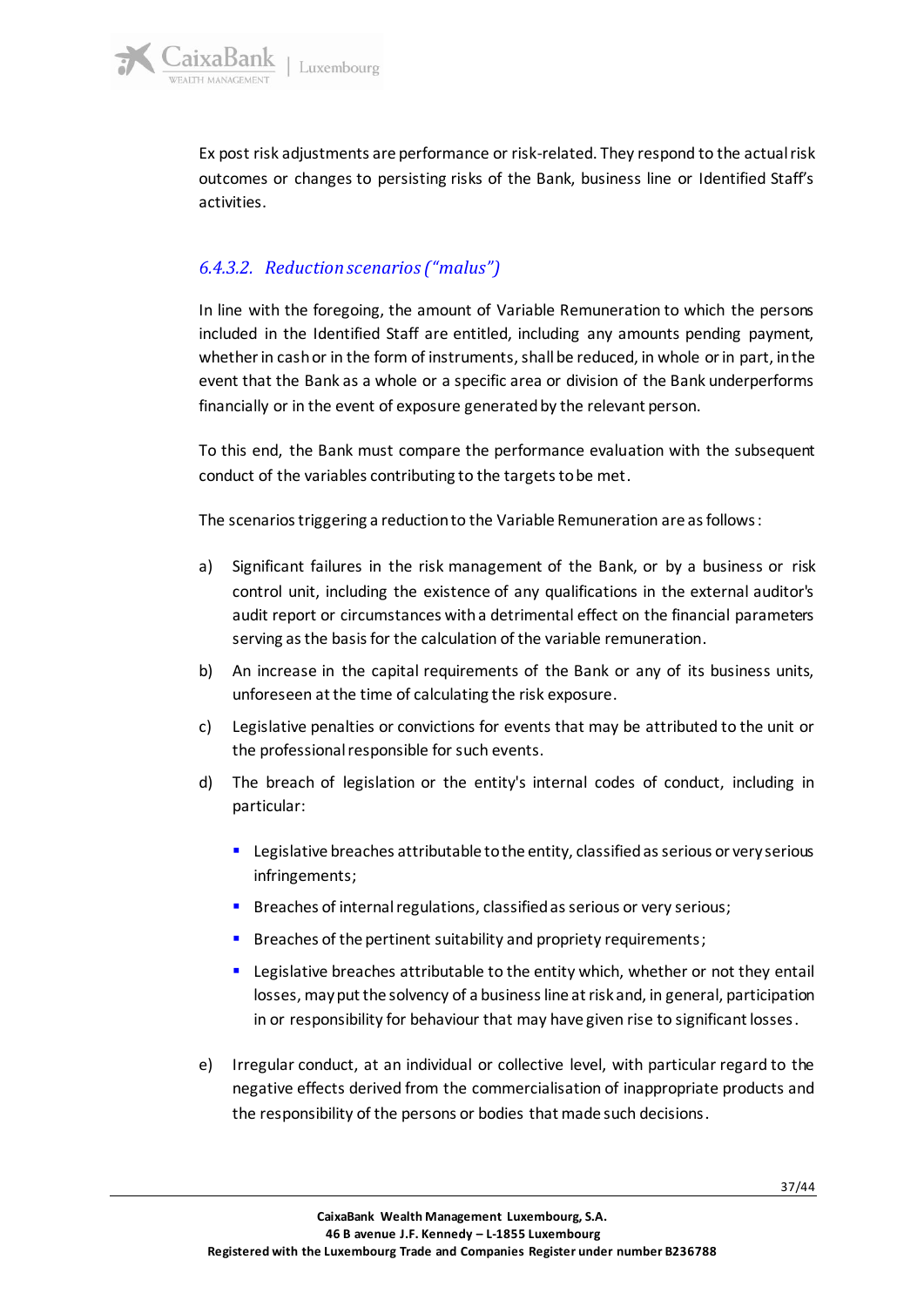- f) Justified disciplinary dismissal or, in the case of contracts of a commercial nature due to just cause<sup>77</sup> at the instance of the entity (in the case, the reduction shall be total).
- g) Where the remuneration cannot be paid or become vested given the financial situation of the Bank as a whole or cannot be justified in light of the performance of the Bank or the business unit or person in question.
- h) Any such other additional scenarios as may be expressly provided for in the related contracts.
- i) Any such other scenarios as may be established by the applicable legislation or by the regulatory authorities in the exercise of their executive, regulatory or interpretative powers.

In addition to the above, Variable Remuneration shall be reduced if, at the time of performance appraisal, CWML is subject to a requirement of or recommendation by the competent authority to restrict its dividend distribution policy, or where such a reduction is required by the competent authority in exercise of the powers attributed to it by law.

Other special limitations regarding certain forms of Variable Remuneration are the following. There shall be no contractual severance entitlements, which do not reflect actual performance achieved by the relevant Staff before leaving the Bank.

### <span id="page-37-0"></span>*6.4.3.3. Clawback scenarios*

In cases where the grounds have arisen at any moment prior to a payment already made of any amount of Variable Remuneration, meaning that such payment would not have been made, in whole or in part, had such circumstance been taken into account, the professional concerned must repay the part of the Variable Remuneration unduly received to the Bank , together with any such income as may have been paid Such repayment shall be made in cash or in instruments, as applicable.

In particular, scenarios in which the professional concerned has contributed significantly to financial underperformance or losses, or in cases of fraud or other wilful misconduct or seriously negligent conduct giving rise to significant losses, shall be deemed particularly serious.

 $77$  Any serious and culpable breach of the duties of loyalty, diligence and good faith governing the manner in which professionals must discharge their duties at the Bank shall be deemed to constitute just cause, as shall any other serious and culpable breach of the obligations assumed under the relevant contract or any other such organic or services relationships as may be entered into by the professional and the Bank.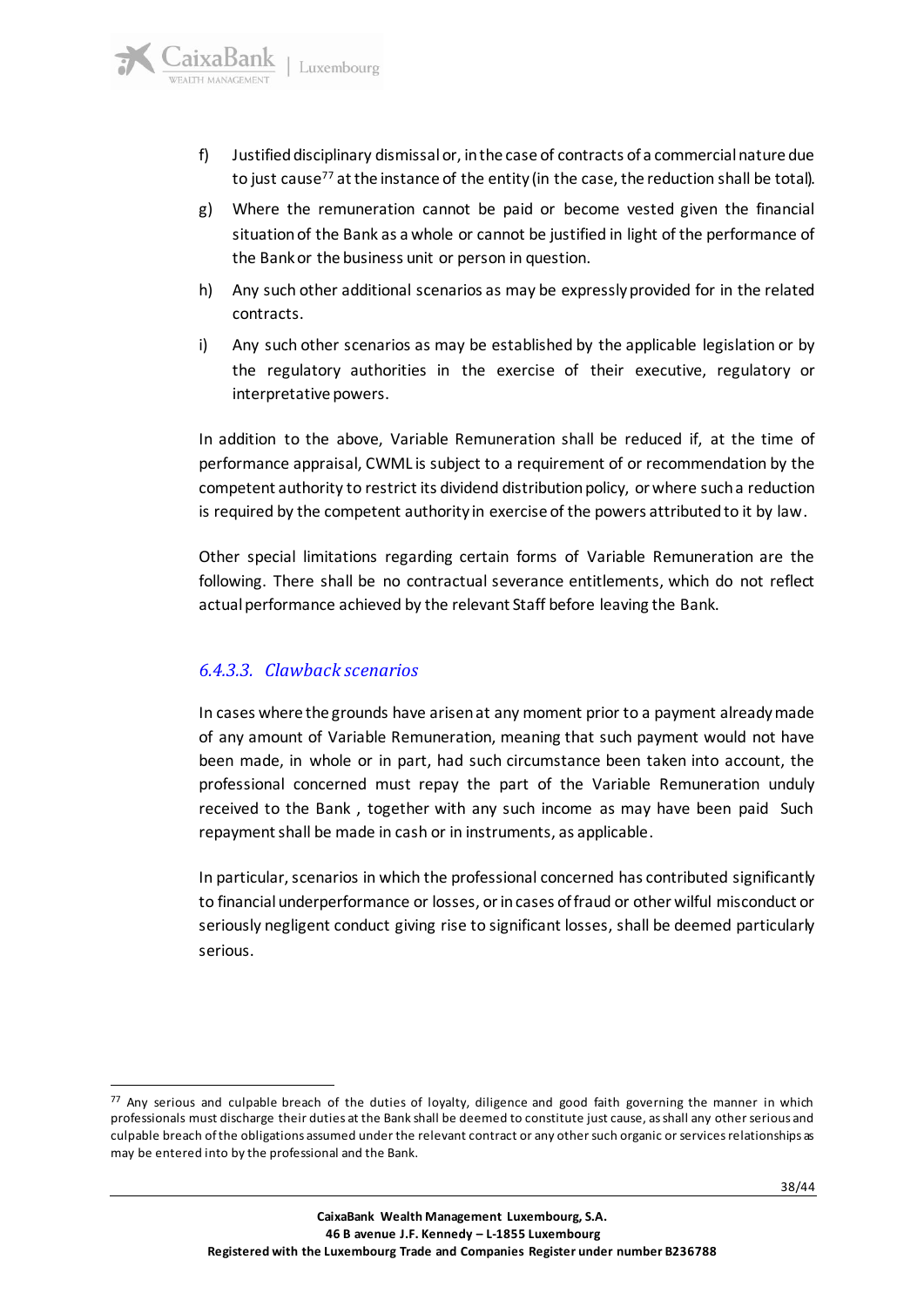

Clawback arrangements are explicit ex post risk adjustment mechanisms where CWML itself adjusts Remuneration of the Identified Staff member based on such mechanisms (e.g. by lowering awarded cash Remuneration or by reducing the number or value of instruments awarded) 78 .

### <span id="page-38-0"></span>*6.4.3.4. Common rules to Reduction and Clawbacks*

The HR Department shall be tasked with deciding on or proposing to the relevant body, as appropriate, a reduction to or forfeit of the right to receive deferred amounts, or the total or partial clawback of such amounts, in light of the characteristics and circumstances of each individual case.

In line with the provisions of the EBA Guidelines, Variable Remuneration reduction scenarios shall apply throughout the entire remuneration deferral period in question. The Variable Remuneration clawback scenarios shall apply for one year as from the date on which the Variable Remuneration is paid, save in the event of wilful misconduct or serious negligence, in which case regard shall be had to the general provisions of the civil or employment legislation concerning the statute of limitations.

The implementing regulations of the LTI must lay down the specific rules regarding reduction or clawback of benefits to be received by its participants, adapting where necessary the reduction and clawback scenarios envisaged in the Remuneration Policy to the nature and purposes of the LTI.

### <span id="page-38-1"></span>*6.4.4. Retention bonuses*

Any retention bonuses that may, exceptionally, be agreed upon with certain professionals shall be subject to the conditions and requirements laid down in the EBA Guidelines and to principles similar to those set forth in the Remuneration Policy for variable remuneration.

The retention period applied to variable remuneration paid in instruments should be set at an appropriate length in order to align incentives with the longer-term interests of the institution<sup>79</sup> .

<sup>78</sup> EBA, Guidelines on sound remuneration, *op. cit.*, point 290.

<sup>79</sup> EBA, Guidelines on sound remuneration, *op. cit.*, point 285.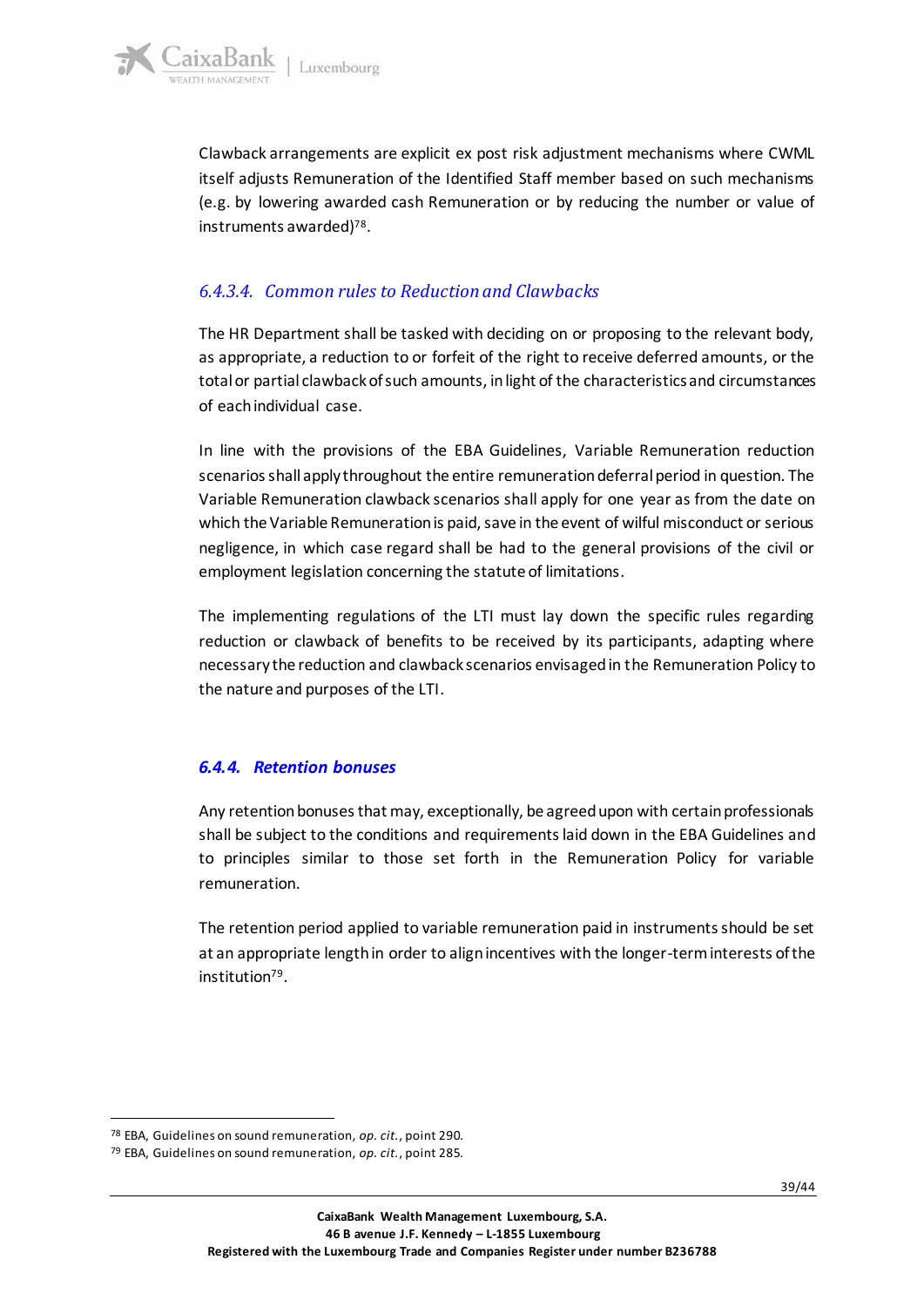

In this sense, CWML should be able to explain how the retention policy relates to other risk alignment measures and how they differentiate between instruments paid upfront and deferred instruments<sup>80</sup>.

### <span id="page-39-0"></span>*6.4.5. Early termination*

The LFS provides that payments relating to the early termination of a contract reflect performance achieved over time and do not reward failure or misconduct<sup>81</sup>.

Generally speaking, the obligations regarding severance for termination of employment by the Bank are subject to the applicable legislation. As such, in the case of ordinary employment contracts of staff members, labour law provides for specific severance to be paid in the scenarios and subject to the minimum, mandatory and restricted amounts provided for therein.

If severance payments are awarded to the Identified Staff, it shall be considered as variable remuneration, unless they fall into the exceptions of the EBA guidelines<sup>82</sup>.

Ordinary payments relating to the duration of the applicable advance notice periods shall not be deemed to constitute severance payments.

<sup>80</sup> EBA, Guidelines on sound remuneration, *op. cit.*, point 286.

<sup>81</sup> Art. 38-6 (1), h) of the LFS.

<sup>82</sup> EBA, Guidelines on sound remuneration, *op. cit.*, point 172.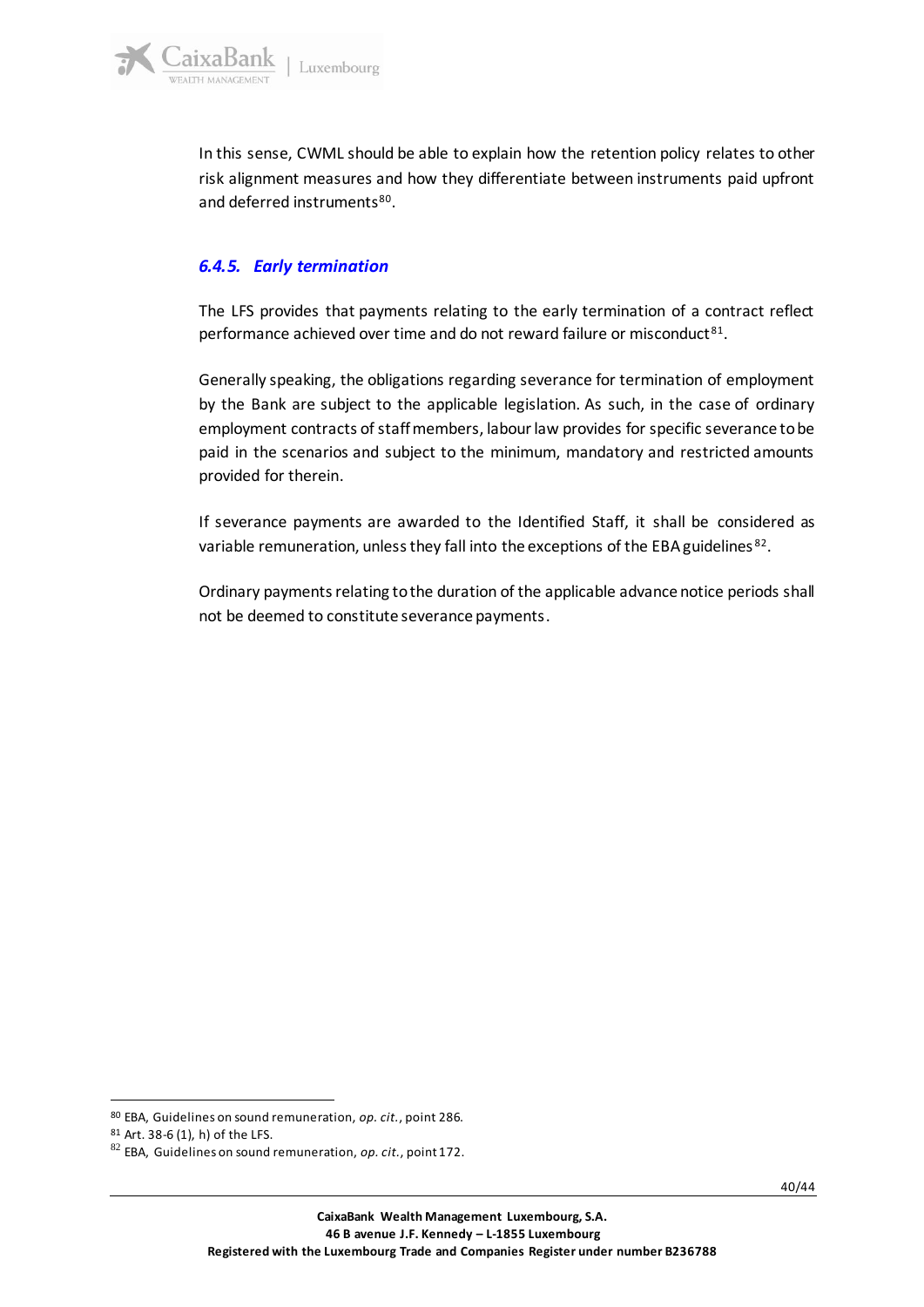

## **ANNEX I – DEFINITIONS**

<span id="page-40-0"></span>The following terms are used for the purposes of this Policy:

| <b>Term</b>           | <b>Definition</b>                                                                                                                                                                                                                                                        |  |  |
|-----------------------|--------------------------------------------------------------------------------------------------------------------------------------------------------------------------------------------------------------------------------------------------------------------------|--|--|
| <b>CRD</b>            | Directive 2013/36/EU, as amended                                                                                                                                                                                                                                         |  |  |
| <b>CRR</b>            | Regulation (EU) No 575/2013, as amended                                                                                                                                                                                                                                  |  |  |
| <b>CSSF</b>           | Commission de Surveillance du Secteur Financier, the Luxembourg<br>supervisory authority of the financial sector.                                                                                                                                                        |  |  |
| <b>CWML</b>           | CaixaBank Wealth Management Luxembourg S.A.                                                                                                                                                                                                                              |  |  |
| <b>EBA Guidelines</b> | EBA, Revised Guidelines on sound remuneration policies under Directive<br>2013/36/EU, EBA/GL/2021/04, 2 July 2021                                                                                                                                                        |  |  |
| <b>LFS</b>            | Law of 5 April 1993 on the financial sector, as amended                                                                                                                                                                                                                  |  |  |
| <b>Policy</b>         | This Remuneration policy                                                                                                                                                                                                                                                 |  |  |
| Recovery plan         | Mean the CaixaBank S.A. recovery plan set up in accordance with EU<br>Directive 2014/59/EU of the European Parliament and of the Council of<br>the European Union of 15 May 2014 (Bank Recovery and Resolution<br>Directive - BRRD) covering also CWML                   |  |  |
| Shareholder           | CaixaBank S.A. which owns 100% of the shares of CWML                                                                                                                                                                                                                     |  |  |
| <b>Staff</b>          | All natural persons who serve the Bank (as well as its subsidiaries,<br>branches or representations - if any), in conducting banking transactions<br>or activities, as applicable, including Identified Staff, in particular, on the<br>basis of an employment agreement |  |  |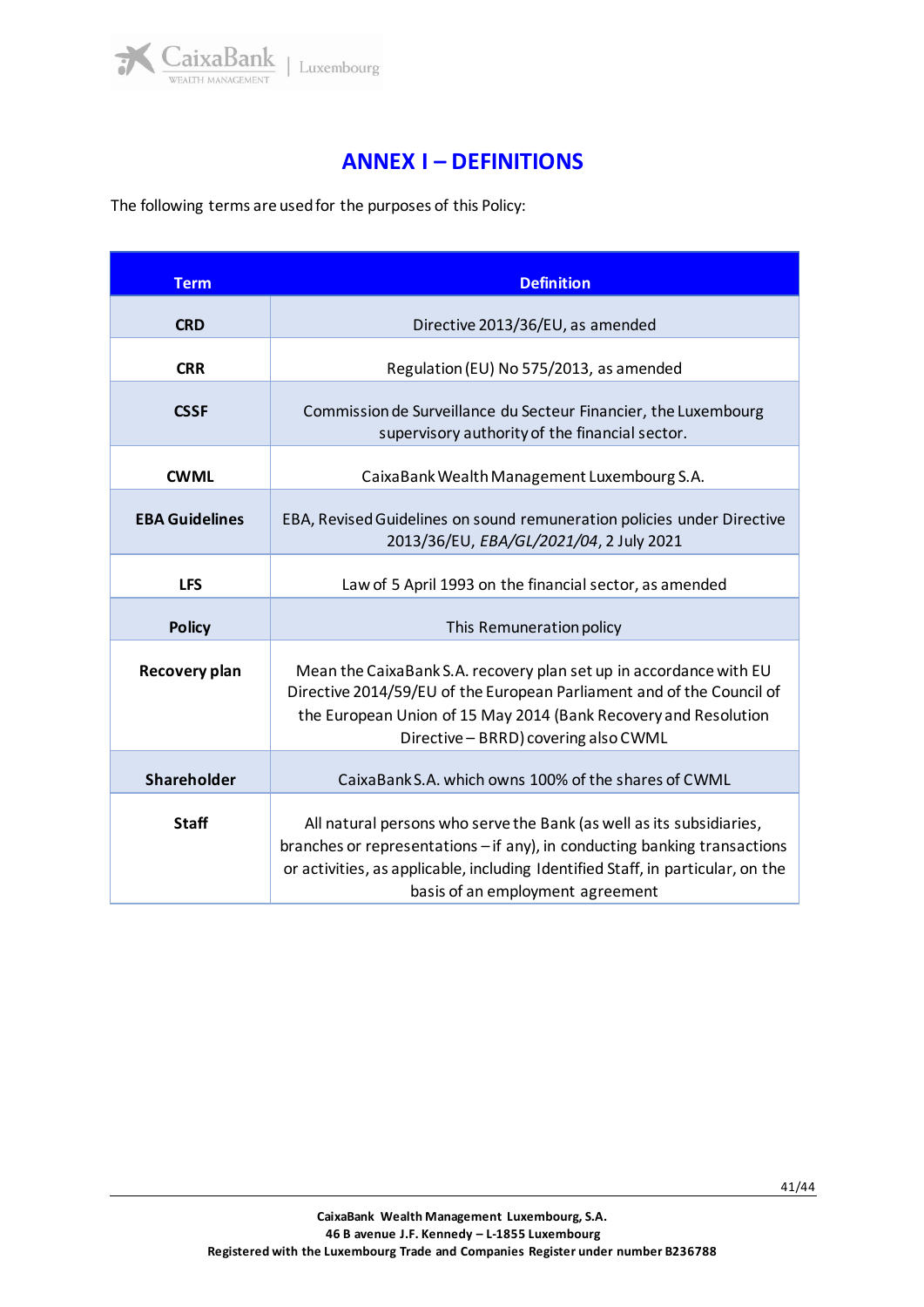## **ANNEX II – LEGAL FRAMEWORK**

<span id="page-41-0"></span>There follows a list of regulations making up the regulatory context of this Policy:

#### **I. European Regulations and Directives**

aixaBank

- Directive 2013/36/EU of the European Parliament and of the Council of 26 June 2013 on access to the activity of credit institutions and the prudential supervision of credit institutions, amending Directive 2002/87/EC and repealing Directives 2006/48/EC and 2006/49/EC, as amended ("**CRD**");
- Regulation (EU) No 575/2013 of the European Parliament and of the Council of 26 June 2013 ("**CRR**");
- Commission Delegated Regulation (EU) No 527/2014 of 12 March 2014 supplementing Directive (EU) No 2013/36/EU of the European Parliament and of the Council with regard to regulatory technical standards specifying the classes of instruments that adequately reflect the credit quality of an institution as a going concern and are appropriate to be used for the purposes of variable remuneration;
- Regulation (EU) 2019/2088 of the European Parliament and of the Council of 27 November 2019 on sustainability-related disclosures in the financial services sector;
- Commission Delegated Regulation (EU) No 2021/923 of 25 March 2021 supplementing Directive 2013/36/EU of the European Parliament and of the Council with regard to regulatory technical standards setting out the criteria to define managerial responsibility, control functions, material business units and a significant impact on a material business unit's risk profile, and setting out criteria for identifying staff members or categories of staff whose professional activities have an impact on the institution's risk profile that is comparably as material as that of staff members or categories of staff referred to in Article 92(3) of that Directive.

#### **II. EBA Guidelines**

- EBA, Guidelines on loan origination and monitoring, *EBA/GL/2020/06*, 29 May 2020;
- EBA, Revised Guidelines on sound remuneration policies under Directive 2013/36/EU, *EBA/GL/2021/04,* 2 July 2021;
- EBA, Regulatory technical standards on criteria to define managerial responsibility and control functions, a material business unit and a significant impact of its risk profile, and categories of staff whose professional activities have a material impact on an institution's risk profile, *EBA/RTS/2020/05*, 18 June 2020;
- EBA, Guidelines on internal governance under Directive 2013/26/EU, *EBA/GL/2021/05*, 2 July 2021.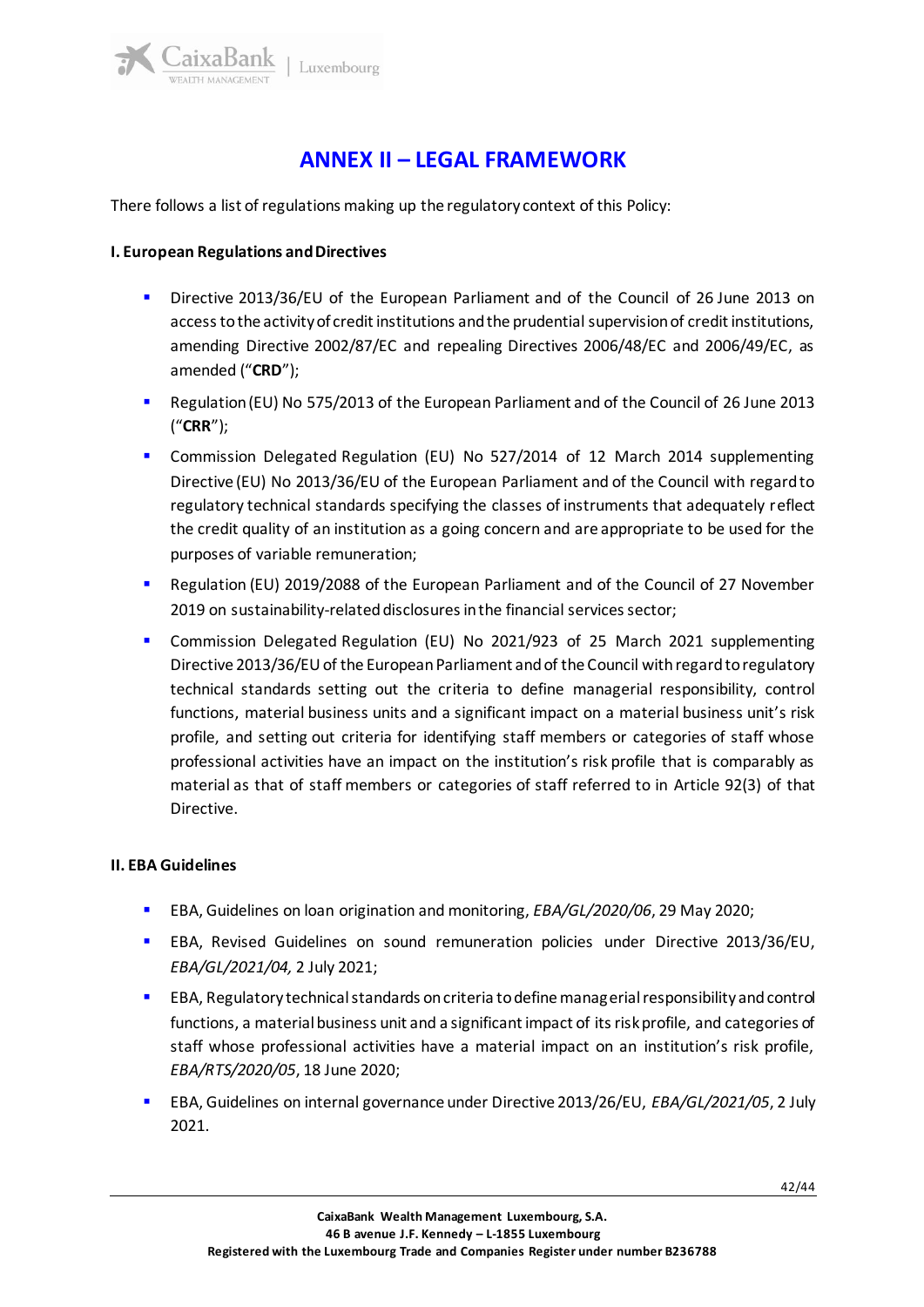

#### **III. ESMA Guidelines**

- ESMA, Guidelines on remuneration policies and practices (MiFID), *ESMA/2013/606,* 1 October 2013;
- ESMA, Consultation paper Guidelines on certain aspects of the MiFID II remuneration requirements, *ESMA35-26-2324,* 19 July 2021.

#### **IV. Luxembourgish Law/ circulars**

- Law of 5 April 1993 on the financial sector ("LFS"), as amended *a.o.* by the Luxembourg Law of 20 May 2021 transposing CRD V; in particular Articles 38-5 and 38-6;
- **■** Luxemburgish Consumer code.

#### **V. CSSF Circulars**

- CSSF, Circular 06/273, as amended Definition of capital ratios;
- CSSF, Circular 14/585 on guidelines on remuneration policies and practices (MiFID);
- **•** CSSF, Circular 10/437 on guidelines concerning the remuneration policies in the financial sector;
- CSSF, Circular 15/622 on higher ratio notification procedure applicable to remuneration policy according to Article 94 of CRD IV following its transposition into Luxembourg Law via article 19 of the law of 23 July 2015;
- **CSSF, Circular 22/797 on the application of the Guidelines of the EBA on sound remuneration** policies under Directive 2013/36/EU, 31 January 2022.